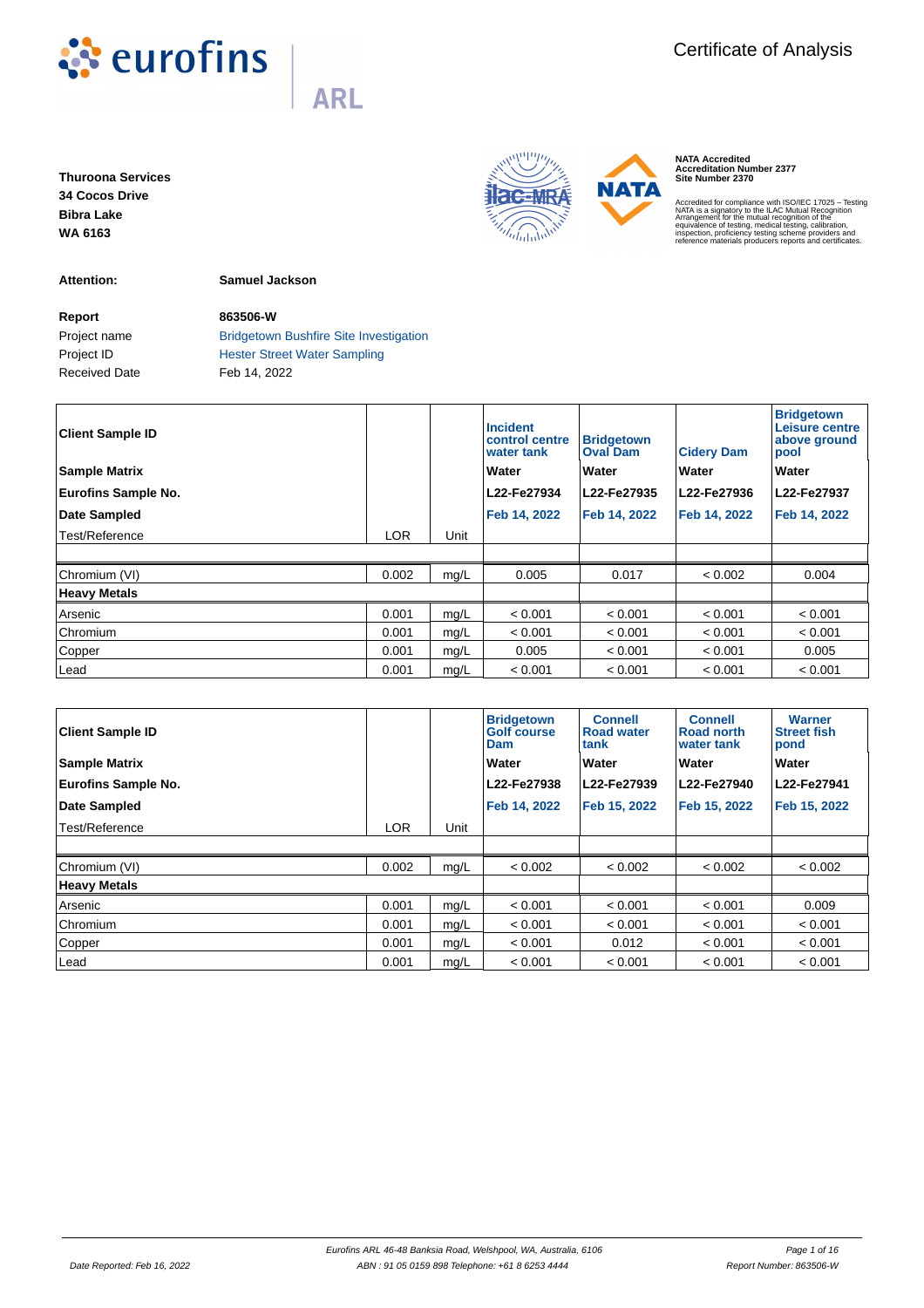

| <b>Client Sample ID</b>    |            |      | <b>Warner</b><br><b>Street water</b><br>tank | <b>Warner</b><br><b>Street</b><br>swimming<br>pool | <b>Warner</b><br><b>Street pool</b> | <b>Warner</b><br><b>Street water</b><br>tank |
|----------------------------|------------|------|----------------------------------------------|----------------------------------------------------|-------------------------------------|----------------------------------------------|
| <b>Sample Matrix</b>       |            |      | Water                                        | Water                                              | Water                               | Water                                        |
| <b>Eurofins Sample No.</b> |            |      | L22-Fe27942                                  | L22-Fe27943                                        | L22-Fe27944                         | L22-Fe27945                                  |
| Date Sampled               |            |      | Feb 15, 2022                                 | Feb 15, 2022                                       | Feb 15, 2022                        | Feb 15, 2022                                 |
| Test/Reference             | <b>LOR</b> | Unit |                                              |                                                    |                                     |                                              |
|                            |            |      |                                              |                                                    |                                     |                                              |
| Chromium (VI)              | 0.002      | mg/L | < 0.002                                      | < 0.002                                            | < 0.002                             | < 0.002                                      |
| <b>Heavy Metals</b>        |            |      |                                              |                                                    |                                     |                                              |
| Arsenic                    | 0.001      | mg/L | 0.035                                        | 0.003                                              | 0.059                               | 0.064                                        |
| Chromium                   | 0.001      | mg/L | 0.003                                        | 0.001                                              | 0.008                               | 0.015                                        |
| Copper                     | 0.001      | mg/L | 0.002                                        | 0.002                                              | 0.37                                | 0.008                                        |
| Lead                       | 0.001      | mg/L | < 0.001                                      | < 0.001                                            | < 0.001                             | 0.002                                        |

| <b>Client Sample ID</b>    |            |      | Warner<br><b>Street water</b><br>tank | Warner<br><b>Street fish</b><br>pond | <b>Hester</b><br><b>Road water</b><br>tank | <b>Hester</b><br><b>Road main</b><br>water |
|----------------------------|------------|------|---------------------------------------|--------------------------------------|--------------------------------------------|--------------------------------------------|
| <b>Sample Matrix</b>       |            |      | Water                                 | Water                                | <b>Water</b>                               | Water                                      |
| <b>Eurofins Sample No.</b> |            |      | L22-Fe27946                           | L22-Fe27947                          | L22-Fe27948                                | L22-Fe27949                                |
| Date Sampled               |            |      | Feb 15, 2022                          | Feb 15, 2022                         | Feb 15, 2022                               | Feb 15, 2022                               |
| Test/Reference             | <b>LOR</b> | Unit |                                       |                                      |                                            |                                            |
|                            |            |      |                                       |                                      |                                            |                                            |
| Chromium (VI)              | 0.002      | mg/L | < 0.002                               | < 0.002                              | < 0.002                                    | < 0.002                                    |
| <b>Heavy Metals</b>        |            |      |                                       |                                      |                                            |                                            |
| Arsenic                    | 0.001      | mg/L | < 0.001                               | 0.008                                | < 0.001                                    | < 0.001                                    |
| Chromium                   | 0.001      | mg/L | 0.002                                 | < 0.001                              | < 0.001                                    | < 0.001                                    |
| Copper                     | 0.001      | mg/L | 0.20                                  | 0.004                                | 0.18                                       | 0.010                                      |
| Lead                       | 0.001      | mg/L | 0.009                                 | < 0.001                              | 0.013                                      | < 0.001                                    |

| <b>Client Sample ID</b>    |       |      | <b>Hester</b><br>Road north<br>shed water<br>tank | <b>Hester</b><br>Road south<br>shed water<br>tank | <b>Highland Fire</b><br><b>Station water</b><br>tank | <b>Greenbushes</b><br><b>Fire Station</b><br>water tank |
|----------------------------|-------|------|---------------------------------------------------|---------------------------------------------------|------------------------------------------------------|---------------------------------------------------------|
| <b>Sample Matrix</b>       |       |      | Water                                             | Water                                             | <b>Water</b>                                         | Water                                                   |
| <b>Eurofins Sample No.</b> |       |      | L22-Fe27950                                       | L22-Fe27951                                       | L22-Fe27952                                          | L22-Fe27953                                             |
| Date Sampled               |       |      | Feb 15, 2022                                      | Feb 15, 2022                                      | Feb 15, 2022                                         | Feb 15, 2022                                            |
| Test/Reference             | LOR   | Unit |                                                   |                                                   |                                                      |                                                         |
|                            |       |      |                                                   |                                                   |                                                      |                                                         |
| Chromium (VI)              | 0.002 | mg/L | < 0.002                                           | < 0.002                                           | < 0.002                                              | < 0.002                                                 |
| <b>Heavy Metals</b>        |       |      |                                                   |                                                   |                                                      |                                                         |
| Arsenic                    | 0.001 | mg/L | 0.022                                             | 0.047                                             | < 0.001                                              | < 0.001                                                 |
| Chromium                   | 0.001 | mg/L | 0.003                                             | 0.011                                             | < 0.001                                              | < 0.001                                                 |
| Copper                     | 0.001 | mg/L | 0.034                                             | 0.12                                              | 0.025                                                | 0.012                                                   |
| Lead                       | 0.001 | mg/L | 0.002                                             | 0.006                                             | 0.003                                                | 0.004                                                   |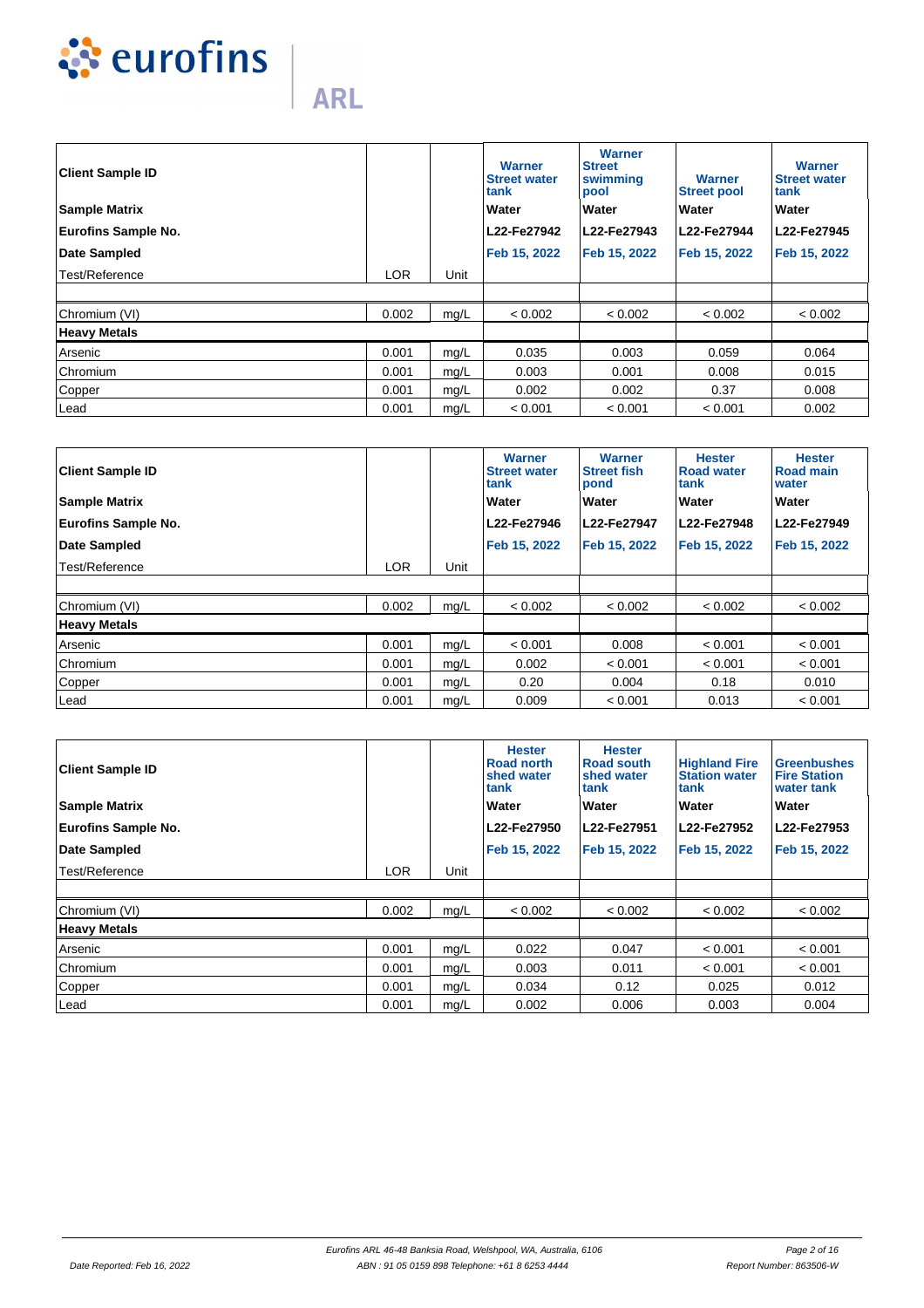

# **Sample History**

Where samples are submitted/analysed over several days, the last date of extraction is reported.

**ARL** 

If the date and time of sampling are not provided, the Laboratory will not be responsible for compromised results should testing be performed outside the recommended holding time.

| <b>Description</b>                                                   | <b>Testing Site</b> | <b>Extracted</b> | <b>Holding Time</b> |
|----------------------------------------------------------------------|---------------------|------------------|---------------------|
| Chromium (VI)                                                        | Welshpool           | Feb 15, 2022     | 1 Dav               |
| - Method: ARL316 - Hexavalent Chromium in Water by Discrete Analyser |                     |                  |                     |
| <b>Heavy Metals</b>                                                  | Welshpool           | Feb 15, 2022     | 28 Days             |
| - Method: LTM-MET-3040 Metals in Waters, Soils & Sediments by ICP-MS |                     |                  |                     |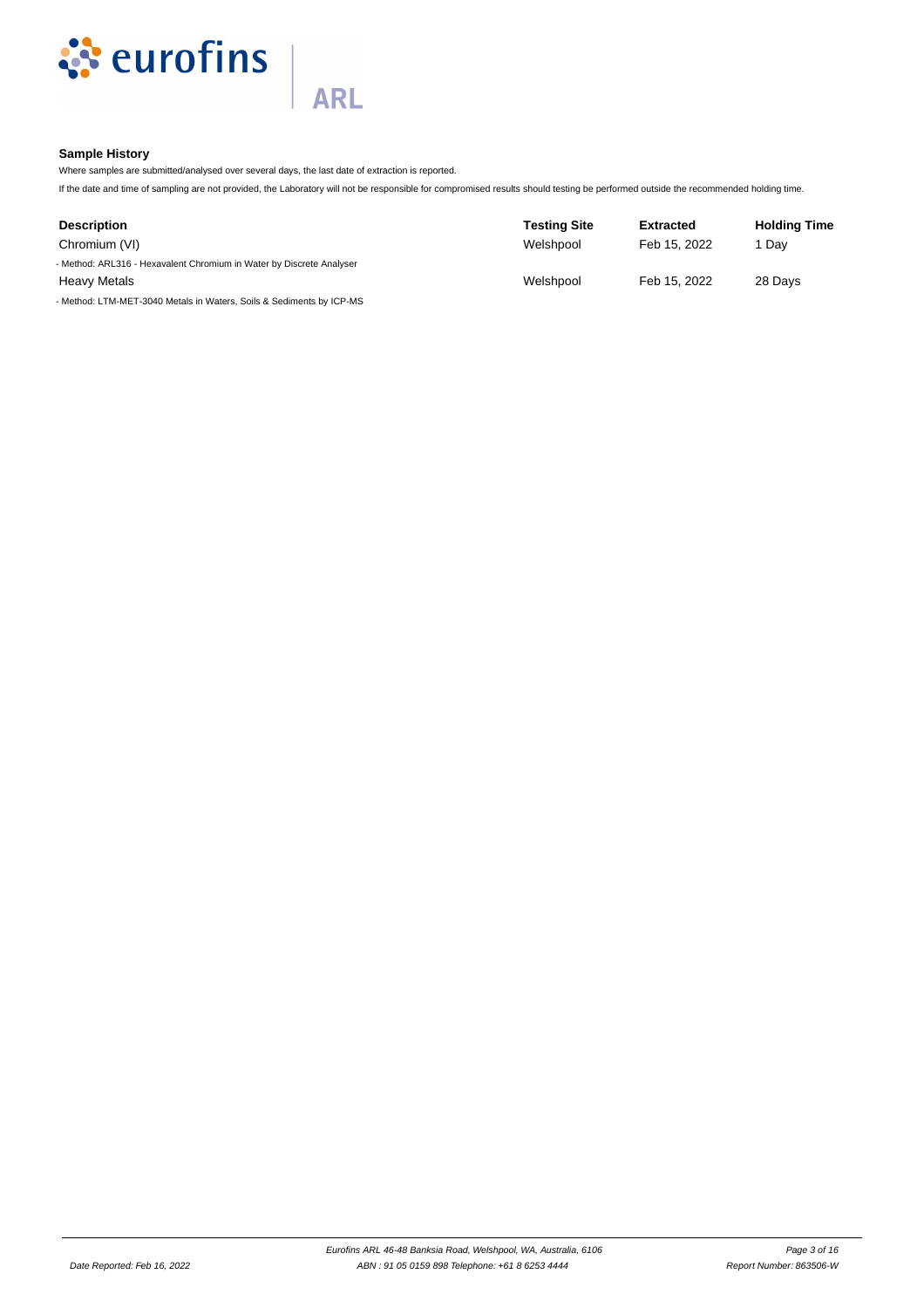| <b>Melbourne</b><br>Perth<br><b>Sydney</b><br><b>Brisbane</b><br><b>Newcastle</b><br>Unit F3, Building F<br>46-48 Banksia Road<br>6 Monterey Road<br>1/21 Smallwood Place<br>4/52 Industrial Drive<br><b>ARL</b><br>Welshpool WA 6106<br>Dandenong South VIC 3175 16 Mars Road<br>Murarrie QLD 4172<br>Mayfield East NSW 2304<br>Lane Cove West NSW 2066 Phone: +61 7 3902 4600<br>Phone: +61 8 6253 4444<br>Phone: +61 3 8564 5000<br>PO Box 60 Wickham 2293<br>web: www.eurofins.com.au<br>NATA # 2377 Site # 2370<br>NATA # 1261 Site # 1254<br>Phone: +61 2 9900 8400<br>NATA # 1261 Site # 20794<br>Phone: +61 2 4968 8448<br>email: EnviroSales@eurofins.com<br>NATA # 1261 Site # 25079<br>NATA # 1261 Site # 18217<br><b>Company Name:</b><br>Thuroona Services Pty Ltd<br>Order No.:<br>Received:<br>34 Cocos Drive<br>863506<br>Address:<br>Report #:<br>Due:<br>Bibra Lake<br>Phone:<br>1300 848 766<br>Priority:<br>WA 6163<br>Fax:<br><b>Contact Name:</b><br><b>Project Name:</b><br>Bridgetown Bushfire Site Investigation<br>Project ID:<br>Hester Street Water Sampling<br><b>Eurofins Analytical Services Manager: Rhys Thomas</b><br><b>Copper</b><br>FOLD<br><b>Arsenic</b><br>Chromium (VI)<br>Lead<br>Chromium<br><b>Sample Detail</b><br>$\mathsf X$<br>$\mathsf X$<br>$\boldsymbol{\mathsf{X}}$<br>$\mathsf X$<br>X<br>X<br>Perth Laboratory - NATA # 2377 Site # 2370<br>Melbourne Laboratory - NATA # 1261 Site # 1254<br>Sydney Laboratory - NATA # 1261 Site # 18217<br>Brisbane Laboratory - NATA # 1261 Site # 20794<br>Mayfield Laboratory - NATA # 1261 Site # 25079<br><b>External Laboratory</b><br>Sample ID<br><b>Sample Date</b><br><b>Sampling</b><br><b>Matrix</b><br><b>LAB ID</b><br><b>No</b><br>Time<br>Feb 14, 2022<br>Water<br> 1<br>Incident<br>L22-Fe27934<br>X<br>$\mathsf X$<br>$\mathsf X$<br>$\boldsymbol{\mathsf{X}}$<br>control centre<br>X<br>water tank<br>$ 2\rangle$<br>Bridgetown<br>Feb 14, 2022<br>Water<br>L22-Fe27935<br>X<br>X<br>X<br>X<br>X<br>Oval Dam<br>$\mathsf X$<br>$\mathsf X$<br>$\boldsymbol{\mathsf{X}}$<br>3<br>Feb 14, 2022<br>Water<br>L22-Fe27936<br>X<br>X<br>Cidery Dam<br>4<br>Bridgetown<br>Feb 14, 2022<br>Water<br>L22-Fe27937<br>Leisure centre | ं eurofins |  |  |  |  | Eurofins ARL Pty Ltd Eurofins Environment Testing Australia Pty Ltd<br>ABN: 91 05 0159 898 |   | ABN: 50 005 085 521 |   |         |                                                                                                      |                                                                                                              |  | <b>Eurofins Environment Testing NZ Limited</b><br>NZBN: 9429046024954 |  |
|---------------------------------------------------------------------------------------------------------------------------------------------------------------------------------------------------------------------------------------------------------------------------------------------------------------------------------------------------------------------------------------------------------------------------------------------------------------------------------------------------------------------------------------------------------------------------------------------------------------------------------------------------------------------------------------------------------------------------------------------------------------------------------------------------------------------------------------------------------------------------------------------------------------------------------------------------------------------------------------------------------------------------------------------------------------------------------------------------------------------------------------------------------------------------------------------------------------------------------------------------------------------------------------------------------------------------------------------------------------------------------------------------------------------------------------------------------------------------------------------------------------------------------------------------------------------------------------------------------------------------------------------------------------------------------------------------------------------------------------------------------------------------------------------------------------------------------------------------------------------------------------------------------------------------------------------------------------------------------------------------------------------------------------------------------------------------------------------------------------------------------------------------------------------------------------------------------------------------------------|------------|--|--|--|--|--------------------------------------------------------------------------------------------|---|---------------------|---|---------|------------------------------------------------------------------------------------------------------|--------------------------------------------------------------------------------------------------------------|--|-----------------------------------------------------------------------|--|
|                                                                                                                                                                                                                                                                                                                                                                                                                                                                                                                                                                                                                                                                                                                                                                                                                                                                                                                                                                                                                                                                                                                                                                                                                                                                                                                                                                                                                                                                                                                                                                                                                                                                                                                                                                                                                                                                                                                                                                                                                                                                                                                                                                                                                                       |            |  |  |  |  |                                                                                            |   |                     |   |         | <b>Auckland</b><br>35 O'Rorke Road<br>Penrose, Auckland 1061<br>Phone: +64 9 526 45 51<br>IANZ #1327 | <b>Christchurch</b><br>43 Detroit Drive<br>Rolleston, Christchurch 7675<br>Phone: 0800 856 450<br>IANZ #1290 |  |                                                                       |  |
|                                                                                                                                                                                                                                                                                                                                                                                                                                                                                                                                                                                                                                                                                                                                                                                                                                                                                                                                                                                                                                                                                                                                                                                                                                                                                                                                                                                                                                                                                                                                                                                                                                                                                                                                                                                                                                                                                                                                                                                                                                                                                                                                                                                                                                       |            |  |  |  |  |                                                                                            |   |                     |   |         |                                                                                                      |                                                                                                              |  | Feb 15, 2022 3:50 PM<br>Feb 16, 2022<br>1 Day<br>Samuel Jackson       |  |
|                                                                                                                                                                                                                                                                                                                                                                                                                                                                                                                                                                                                                                                                                                                                                                                                                                                                                                                                                                                                                                                                                                                                                                                                                                                                                                                                                                                                                                                                                                                                                                                                                                                                                                                                                                                                                                                                                                                                                                                                                                                                                                                                                                                                                                       |            |  |  |  |  |                                                                                            |   |                     |   |         |                                                                                                      |                                                                                                              |  |                                                                       |  |
|                                                                                                                                                                                                                                                                                                                                                                                                                                                                                                                                                                                                                                                                                                                                                                                                                                                                                                                                                                                                                                                                                                                                                                                                                                                                                                                                                                                                                                                                                                                                                                                                                                                                                                                                                                                                                                                                                                                                                                                                                                                                                                                                                                                                                                       |            |  |  |  |  |                                                                                            |   |                     |   |         |                                                                                                      |                                                                                                              |  |                                                                       |  |
|                                                                                                                                                                                                                                                                                                                                                                                                                                                                                                                                                                                                                                                                                                                                                                                                                                                                                                                                                                                                                                                                                                                                                                                                                                                                                                                                                                                                                                                                                                                                                                                                                                                                                                                                                                                                                                                                                                                                                                                                                                                                                                                                                                                                                                       |            |  |  |  |  |                                                                                            |   |                     |   |         |                                                                                                      |                                                                                                              |  |                                                                       |  |
|                                                                                                                                                                                                                                                                                                                                                                                                                                                                                                                                                                                                                                                                                                                                                                                                                                                                                                                                                                                                                                                                                                                                                                                                                                                                                                                                                                                                                                                                                                                                                                                                                                                                                                                                                                                                                                                                                                                                                                                                                                                                                                                                                                                                                                       |            |  |  |  |  |                                                                                            |   |                     |   |         |                                                                                                      |                                                                                                              |  |                                                                       |  |
|                                                                                                                                                                                                                                                                                                                                                                                                                                                                                                                                                                                                                                                                                                                                                                                                                                                                                                                                                                                                                                                                                                                                                                                                                                                                                                                                                                                                                                                                                                                                                                                                                                                                                                                                                                                                                                                                                                                                                                                                                                                                                                                                                                                                                                       |            |  |  |  |  |                                                                                            |   |                     |   |         |                                                                                                      |                                                                                                              |  |                                                                       |  |
|                                                                                                                                                                                                                                                                                                                                                                                                                                                                                                                                                                                                                                                                                                                                                                                                                                                                                                                                                                                                                                                                                                                                                                                                                                                                                                                                                                                                                                                                                                                                                                                                                                                                                                                                                                                                                                                                                                                                                                                                                                                                                                                                                                                                                                       |            |  |  |  |  |                                                                                            |   |                     |   |         |                                                                                                      |                                                                                                              |  |                                                                       |  |
|                                                                                                                                                                                                                                                                                                                                                                                                                                                                                                                                                                                                                                                                                                                                                                                                                                                                                                                                                                                                                                                                                                                                                                                                                                                                                                                                                                                                                                                                                                                                                                                                                                                                                                                                                                                                                                                                                                                                                                                                                                                                                                                                                                                                                                       |            |  |  |  |  |                                                                                            |   |                     |   |         |                                                                                                      |                                                                                                              |  |                                                                       |  |
|                                                                                                                                                                                                                                                                                                                                                                                                                                                                                                                                                                                                                                                                                                                                                                                                                                                                                                                                                                                                                                                                                                                                                                                                                                                                                                                                                                                                                                                                                                                                                                                                                                                                                                                                                                                                                                                                                                                                                                                                                                                                                                                                                                                                                                       |            |  |  |  |  |                                                                                            |   |                     |   |         |                                                                                                      |                                                                                                              |  |                                                                       |  |
|                                                                                                                                                                                                                                                                                                                                                                                                                                                                                                                                                                                                                                                                                                                                                                                                                                                                                                                                                                                                                                                                                                                                                                                                                                                                                                                                                                                                                                                                                                                                                                                                                                                                                                                                                                                                                                                                                                                                                                                                                                                                                                                                                                                                                                       |            |  |  |  |  |                                                                                            |   |                     |   |         |                                                                                                      |                                                                                                              |  |                                                                       |  |
|                                                                                                                                                                                                                                                                                                                                                                                                                                                                                                                                                                                                                                                                                                                                                                                                                                                                                                                                                                                                                                                                                                                                                                                                                                                                                                                                                                                                                                                                                                                                                                                                                                                                                                                                                                                                                                                                                                                                                                                                                                                                                                                                                                                                                                       |            |  |  |  |  |                                                                                            |   |                     |   |         |                                                                                                      |                                                                                                              |  |                                                                       |  |
|                                                                                                                                                                                                                                                                                                                                                                                                                                                                                                                                                                                                                                                                                                                                                                                                                                                                                                                                                                                                                                                                                                                                                                                                                                                                                                                                                                                                                                                                                                                                                                                                                                                                                                                                                                                                                                                                                                                                                                                                                                                                                                                                                                                                                                       |            |  |  |  |  |                                                                                            |   |                     |   |         |                                                                                                      |                                                                                                              |  |                                                                       |  |
| Χ<br>above ground<br>pool                                                                                                                                                                                                                                                                                                                                                                                                                                                                                                                                                                                                                                                                                                                                                                                                                                                                                                                                                                                                                                                                                                                                                                                                                                                                                                                                                                                                                                                                                                                                                                                                                                                                                                                                                                                                                                                                                                                                                                                                                                                                                                                                                                                                             |            |  |  |  |  |                                                                                            | X | X                   | X | $\sf X$ |                                                                                                      |                                                                                                              |  |                                                                       |  |
| 5<br>Water<br>Bridgetown<br>Feb 14, 2022<br>L22-Fe27938<br>X<br>X<br>$\boldsymbol{\mathsf{X}}$<br>X<br>X                                                                                                                                                                                                                                                                                                                                                                                                                                                                                                                                                                                                                                                                                                                                                                                                                                                                                                                                                                                                                                                                                                                                                                                                                                                                                                                                                                                                                                                                                                                                                                                                                                                                                                                                                                                                                                                                                                                                                                                                                                                                                                                              |            |  |  |  |  |                                                                                            |   |                     |   |         |                                                                                                      |                                                                                                              |  |                                                                       |  |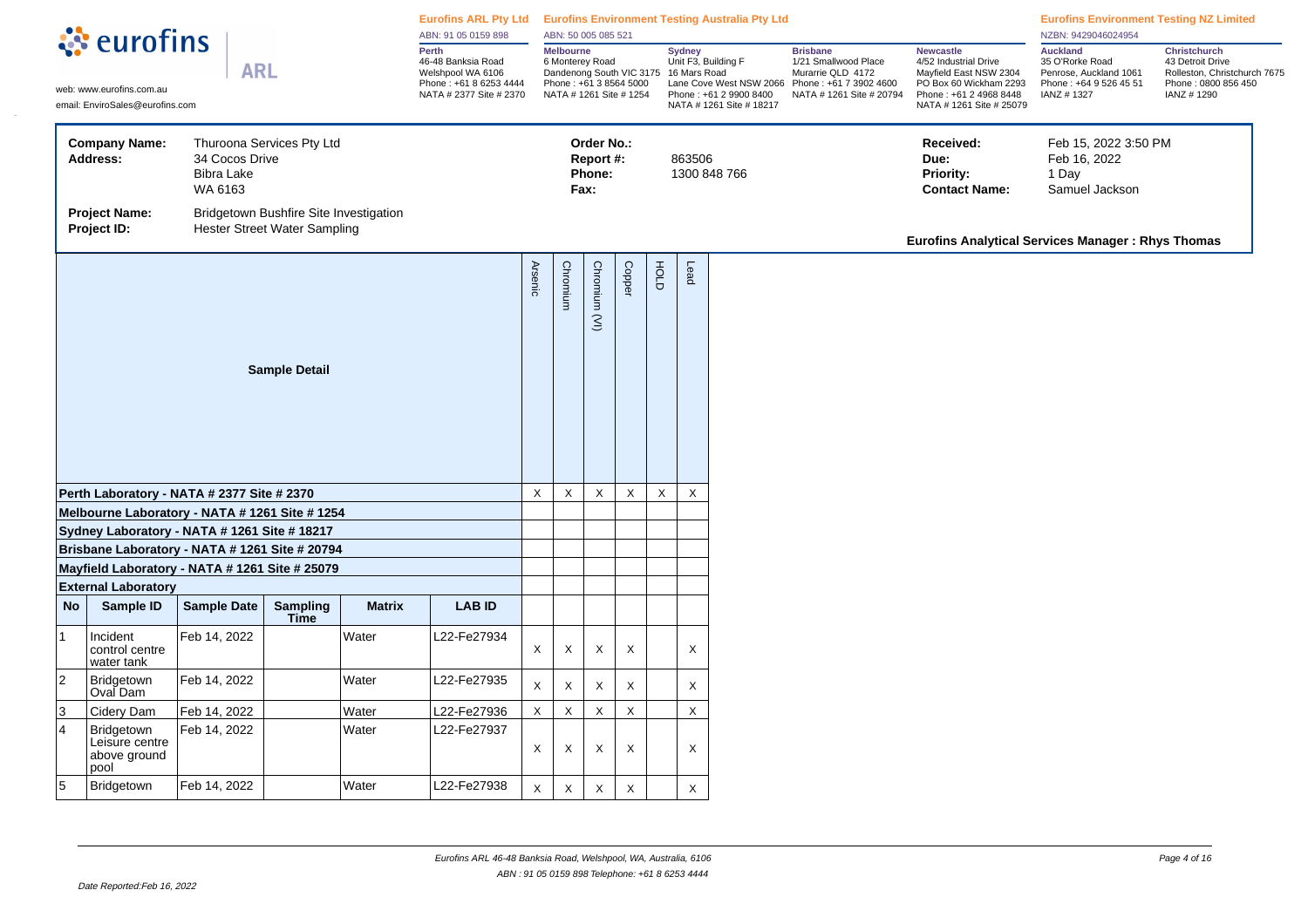| ं eurofins |                                                                                                                                |                                                |                                                                        |          | Eurofins ARL Pty Ltd Eurofins Environment Testing Australia Pty Ltd<br>ABN: 91 05 0159 898            |              | ABN: 50 005 085 521                                                               |                                           |          |   |               |                                                                                                                                               |                                                                                                                    |                                                                                                                                                     | <b>Eurofins Environment Testing NZ Limited</b><br>NZBN: 9429046024954                                |                                                                                                              |
|------------|--------------------------------------------------------------------------------------------------------------------------------|------------------------------------------------|------------------------------------------------------------------------|----------|-------------------------------------------------------------------------------------------------------|--------------|-----------------------------------------------------------------------------------|-------------------------------------------|----------|---|---------------|-----------------------------------------------------------------------------------------------------------------------------------------------|--------------------------------------------------------------------------------------------------------------------|-----------------------------------------------------------------------------------------------------------------------------------------------------|------------------------------------------------------------------------------------------------------|--------------------------------------------------------------------------------------------------------------|
|            | <b>ARL</b><br>web: www.eurofins.com.au<br>email: EnviroSales@eurofins.com<br>Thuroona Services Pty Ltd<br><b>Company Name:</b> |                                                |                                                                        |          | Perth<br>46-48 Banksia Road<br>Welshpool WA 6106<br>Phone: +61 8 6253 4444<br>NATA # 2377 Site # 2370 |              | Melbourne<br>6 Monterey Road<br>Phone: +61 3 8564 5000<br>NATA # 1261 Site # 1254 |                                           |          |   | <b>Sydney</b> | Unit F3, Building F<br>Dandenong South VIC 3175 16 Mars Road<br>Lane Cove West NSW 2066<br>Phone: +61 2 9900 8400<br>NATA # 1261 Site # 18217 | <b>Brisbane</b><br>1/21 Smallwood Place<br>Murarrie QLD 4172<br>Phone: +61 7 3902 4600<br>NATA # 1261 Site # 20794 | <b>Newcastle</b><br>4/52 Industrial Drive<br>Mayfield East NSW 2304<br>PO Box 60 Wickham 2293<br>Phone: +61 2 4968 8448<br>NATA # 1261 Site # 25079 | <b>Auckland</b><br>35 O'Rorke Road<br>Penrose, Auckland 1061<br>Phone: +64 9 526 45 51<br>IANZ #1327 | <b>Christchurch</b><br>43 Detroit Drive<br>Rolleston, Christchurch 7675<br>Phone: 0800 856 450<br>IANZ #1290 |
|            | Address:                                                                                                                       | 34 Cocos Drive<br><b>Bibra Lake</b><br>WA 6163 |                                                                        |          |                                                                                                       |              |                                                                                   | Order No.:<br>Report #:<br>Phone:<br>Fax: |          |   |               | 863506<br>1300 848 766                                                                                                                        |                                                                                                                    | Received:<br>Due:<br><b>Priority:</b><br><b>Contact Name:</b>                                                                                       | Feb 15, 2022 3:50 PM<br>Feb 16, 2022<br>1 Day<br>Samuel Jackson                                      |                                                                                                              |
|            | <b>Project Name:</b><br>Project ID:                                                                                            |                                                | Bridgetown Bushfire Site Investigation<br>Hester Street Water Sampling |          |                                                                                                       |              |                                                                                   |                                           |          |   |               |                                                                                                                                               |                                                                                                                    | <b>Eurofins Analytical Services Manager: Rhys Thomas</b>                                                                                            |                                                                                                      |                                                                                                              |
|            |                                                                                                                                |                                                | <b>Arsenic</b>                                                         | Chromium | Chromium (VI)                                                                                         | Copper       | HOLD                                                                              | Lead                                      |          |   |               |                                                                                                                                               |                                                                                                                    |                                                                                                                                                     |                                                                                                      |                                                                                                              |
|            | Perth Laboratory - NATA # 2377 Site # 2370                                                                                     |                                                |                                                                        |          |                                                                                                       | X            | X                                                                                 | $\times$                                  | $\times$ | X |               | X                                                                                                                                             |                                                                                                                    |                                                                                                                                                     |                                                                                                      |                                                                                                              |
|            | Melbourne Laboratory - NATA # 1261 Site # 1254                                                                                 |                                                |                                                                        |          |                                                                                                       |              |                                                                                   |                                           |          |   |               |                                                                                                                                               |                                                                                                                    |                                                                                                                                                     |                                                                                                      |                                                                                                              |
|            | Sydney Laboratory - NATA # 1261 Site # 18217<br>Brisbane Laboratory - NATA # 1261 Site # 20794                                 |                                                |                                                                        |          |                                                                                                       |              |                                                                                   |                                           |          |   |               |                                                                                                                                               |                                                                                                                    |                                                                                                                                                     |                                                                                                      |                                                                                                              |
|            | Mayfield Laboratory - NATA # 1261 Site # 25079                                                                                 |                                                |                                                                        |          |                                                                                                       |              |                                                                                   |                                           |          |   |               |                                                                                                                                               |                                                                                                                    |                                                                                                                                                     |                                                                                                      |                                                                                                              |
|            | <b>External Laboratory</b>                                                                                                     |                                                |                                                                        |          |                                                                                                       |              |                                                                                   |                                           |          |   |               |                                                                                                                                               |                                                                                                                    |                                                                                                                                                     |                                                                                                      |                                                                                                              |
|            | Golf course<br>Dam                                                                                                             |                                                |                                                                        |          |                                                                                                       |              |                                                                                   |                                           |          |   |               |                                                                                                                                               |                                                                                                                    |                                                                                                                                                     |                                                                                                      |                                                                                                              |
| 6          | Connell<br>Road water<br>tank                                                                                                  | Feb 15, 2022                                   |                                                                        | Water    | L22-Fe27939                                                                                           | $\mathsf{X}$ | $\times$                                                                          | $\times$                                  | X        |   |               | X                                                                                                                                             |                                                                                                                    |                                                                                                                                                     |                                                                                                      |                                                                                                              |
| 7          | Connell<br>Road north<br>water tank                                                                                            | Feb 15, 2022                                   |                                                                        | Water    | L22-Fe27940                                                                                           | X            | X                                                                                 | $\boldsymbol{\mathsf{X}}$                 | X        |   |               | X                                                                                                                                             |                                                                                                                    |                                                                                                                                                     |                                                                                                      |                                                                                                              |
| 8          | Warner<br>Street fish<br>pond                                                                                                  | Feb 15, 2022                                   |                                                                        | Water    | L22-Fe27941                                                                                           | X            | X                                                                                 | $\times$                                  | X        |   |               | X                                                                                                                                             |                                                                                                                    |                                                                                                                                                     |                                                                                                      |                                                                                                              |
| 9          | Warner<br><b>Street water</b><br>tank                                                                                          | Feb 15, 2022                                   |                                                                        | Water    | L22-Fe27942                                                                                           | X            | X                                                                                 | $\times$                                  | $\times$ |   |               | X                                                                                                                                             |                                                                                                                    |                                                                                                                                                     |                                                                                                      |                                                                                                              |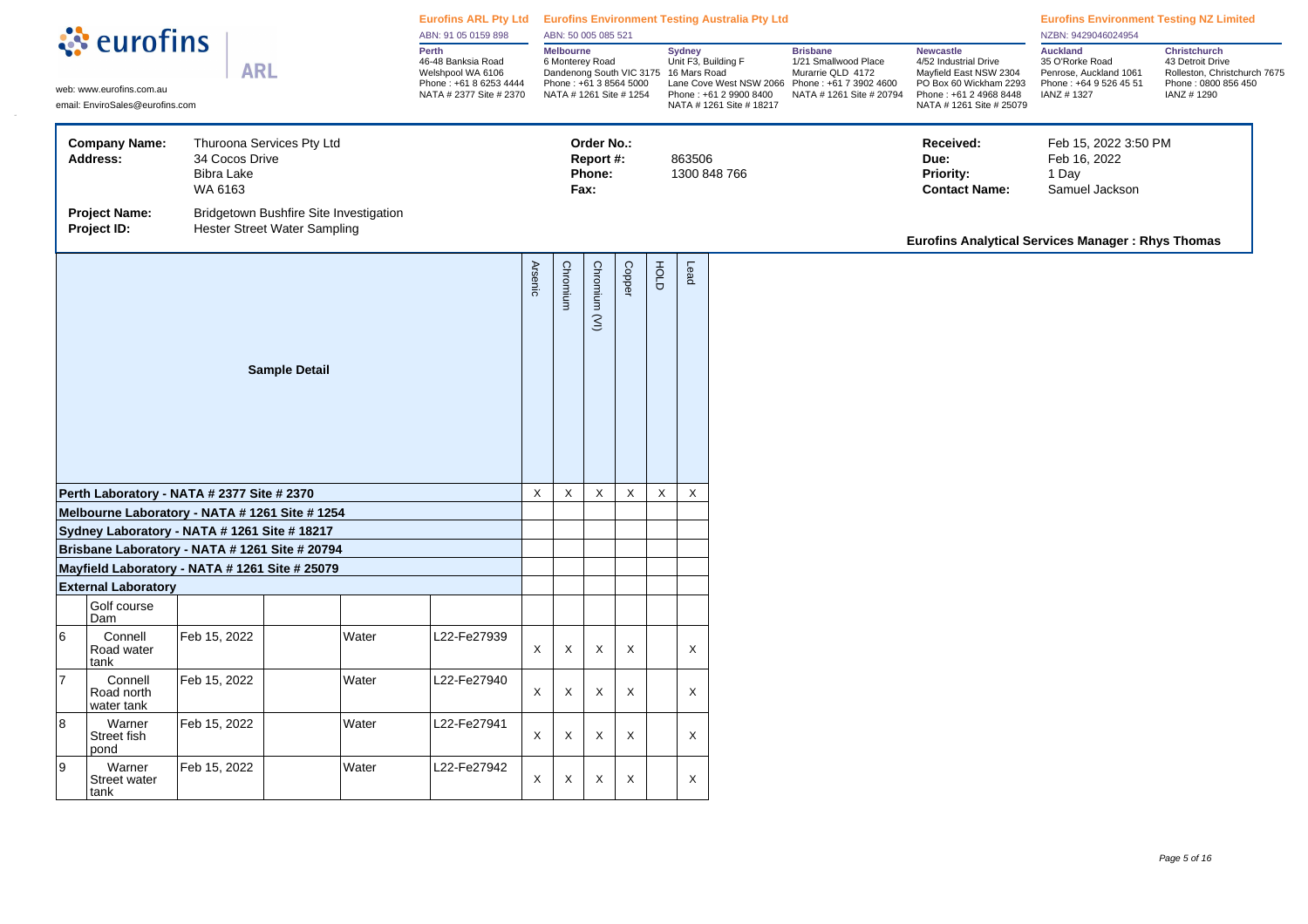| ं eurofins |                                                                                                                                |                                                |                                                                        |                                                                                              | ABN: 91 05 0159 898 |                                                                                                                                   | ABN: 50 005 085 521 |                                           |               |                                                                                                      |                                                                                                                    | Eurofins ARL Pty Ltd Eurofins Environment Testing Australia Pty Ltd                                                                                 |                                                                                                      |                                                                                                              | <b>Eurofins Environment Testing NZ Limited</b><br>NZBN: 9429046024954 |  |
|------------|--------------------------------------------------------------------------------------------------------------------------------|------------------------------------------------|------------------------------------------------------------------------|----------------------------------------------------------------------------------------------|---------------------|-----------------------------------------------------------------------------------------------------------------------------------|---------------------|-------------------------------------------|---------------|------------------------------------------------------------------------------------------------------|--------------------------------------------------------------------------------------------------------------------|-----------------------------------------------------------------------------------------------------------------------------------------------------|------------------------------------------------------------------------------------------------------|--------------------------------------------------------------------------------------------------------------|-----------------------------------------------------------------------|--|
|            | <b>ARL</b><br>web: www.eurofins.com.au<br>email: EnviroSales@eurofins.com<br>Thuroona Services Pty Ltd<br><b>Company Name:</b> |                                                | Perth                                                                  | 46-48 Banksia Road<br>Welshpool WA 6106<br>Phone: +61 8 6253 4444<br>NATA # 2377 Site # 2370 |                     | <b>Melbourne</b><br>6 Monterey Road<br>Dandenong South VIC 3175 16 Mars Road<br>Phone: +61 3 8564 5000<br>NATA # 1261 Site # 1254 |                     |                                           | <b>Sydney</b> | Unit F3, Building F<br>Lane Cove West NSW 2066<br>Phone: +61 2 9900 8400<br>NATA # 1261 Site # 18217 | <b>Brisbane</b><br>1/21 Smallwood Place<br>Murarrie QLD 4172<br>Phone: +61 7 3902 4600<br>NATA # 1261 Site # 20794 | <b>Newcastle</b><br>4/52 Industrial Drive<br>Mayfield East NSW 2304<br>PO Box 60 Wickham 2293<br>Phone: +61 2 4968 8448<br>NATA # 1261 Site # 25079 | <b>Auckland</b><br>35 O'Rorke Road<br>Penrose, Auckland 1061<br>Phone: +64 9 526 45 51<br>IANZ #1327 | <b>Christchurch</b><br>43 Detroit Drive<br>Rolleston, Christchurch 7675<br>Phone: 0800 856 450<br>IANZ #1290 |                                                                       |  |
|            | Address:                                                                                                                       | 34 Cocos Drive<br><b>Bibra Lake</b><br>WA 6163 |                                                                        |                                                                                              |                     |                                                                                                                                   |                     | Order No.:<br>Report #:<br>Phone:<br>Fax: |               |                                                                                                      | 863506                                                                                                             | 1300 848 766                                                                                                                                        |                                                                                                      | Received:<br>Due:<br><b>Priority:</b><br><b>Contact Name:</b>                                                | Feb 15, 2022 3:50 PM<br>Feb 16, 2022<br>1 Day<br>Samuel Jackson       |  |
|            | <b>Project Name:</b><br>Project ID:                                                                                            |                                                | Bridgetown Bushfire Site Investigation<br>Hester Street Water Sampling |                                                                                              |                     |                                                                                                                                   |                     |                                           |               |                                                                                                      |                                                                                                                    |                                                                                                                                                     |                                                                                                      | <b>Eurofins Analytical Services Manager: Rhys Thomas</b>                                                     |                                                                       |  |
|            | <b>Sample Detail</b><br>Perth Laboratory - NATA # 2377 Site # 2370                                                             |                                                |                                                                        |                                                                                              |                     |                                                                                                                                   | Chromium            | Chromium (VI)                             | Copper        | FOLD                                                                                                 | Lead                                                                                                               |                                                                                                                                                     |                                                                                                      |                                                                                                              |                                                                       |  |
|            |                                                                                                                                |                                                |                                                                        |                                                                                              |                     | $\mathsf X$                                                                                                                       | $\mathsf X$         | $\mathsf X$                               | $\mathsf X$   | $\mathsf{X}$                                                                                         | $\mathsf X$                                                                                                        |                                                                                                                                                     |                                                                                                      |                                                                                                              |                                                                       |  |
|            | Melbourne Laboratory - NATA # 1261 Site # 1254                                                                                 |                                                |                                                                        |                                                                                              |                     |                                                                                                                                   |                     |                                           |               |                                                                                                      |                                                                                                                    |                                                                                                                                                     |                                                                                                      |                                                                                                              |                                                                       |  |
|            | Sydney Laboratory - NATA # 1261 Site # 18217                                                                                   |                                                |                                                                        |                                                                                              |                     |                                                                                                                                   |                     |                                           |               |                                                                                                      |                                                                                                                    |                                                                                                                                                     |                                                                                                      |                                                                                                              |                                                                       |  |
|            | Brisbane Laboratory - NATA # 1261 Site # 20794                                                                                 |                                                |                                                                        |                                                                                              |                     |                                                                                                                                   |                     |                                           |               |                                                                                                      |                                                                                                                    |                                                                                                                                                     |                                                                                                      |                                                                                                              |                                                                       |  |
|            | Mayfield Laboratory - NATA # 1261 Site # 25079                                                                                 |                                                |                                                                        |                                                                                              |                     |                                                                                                                                   |                     |                                           |               |                                                                                                      |                                                                                                                    |                                                                                                                                                     |                                                                                                      |                                                                                                              |                                                                       |  |
| 10         | <b>External Laboratory</b><br>Warner<br><b>Street</b><br>swimming pool                                                         | Feb 15, 2022                                   | Water                                                                  |                                                                                              | L22-Fe27943         | X                                                                                                                                 | X                   | X                                         | X             |                                                                                                      | X                                                                                                                  |                                                                                                                                                     |                                                                                                      |                                                                                                              |                                                                       |  |
| 11         | Warner<br>Street pool                                                                                                          | Feb 15, 2022                                   | Water                                                                  |                                                                                              | L22-Fe27944         | X                                                                                                                                 | X                   | X                                         | X             |                                                                                                      | X                                                                                                                  |                                                                                                                                                     |                                                                                                      |                                                                                                              |                                                                       |  |
| 12         | Warner<br>Street water<br>tank                                                                                                 | Feb 15, 2022                                   | Water                                                                  |                                                                                              | L22-Fe27945         | X                                                                                                                                 | X                   | Χ                                         | X             |                                                                                                      | X                                                                                                                  |                                                                                                                                                     |                                                                                                      |                                                                                                              |                                                                       |  |
| 13         | Warner<br><b>Street water</b><br>tank                                                                                          | Feb 15, 2022                                   | Water                                                                  |                                                                                              | L22-Fe27946         | X                                                                                                                                 | X                   | $\boldsymbol{\mathsf{X}}$                 | X             |                                                                                                      | X                                                                                                                  |                                                                                                                                                     |                                                                                                      |                                                                                                              |                                                                       |  |
| 14         | Warner<br>Street fish<br>pond                                                                                                  | Feb 15, 2022                                   | Water                                                                  |                                                                                              | L22-Fe27947         | X                                                                                                                                 | Χ                   | $\times$                                  | X             |                                                                                                      | X                                                                                                                  |                                                                                                                                                     |                                                                                                      |                                                                                                              |                                                                       |  |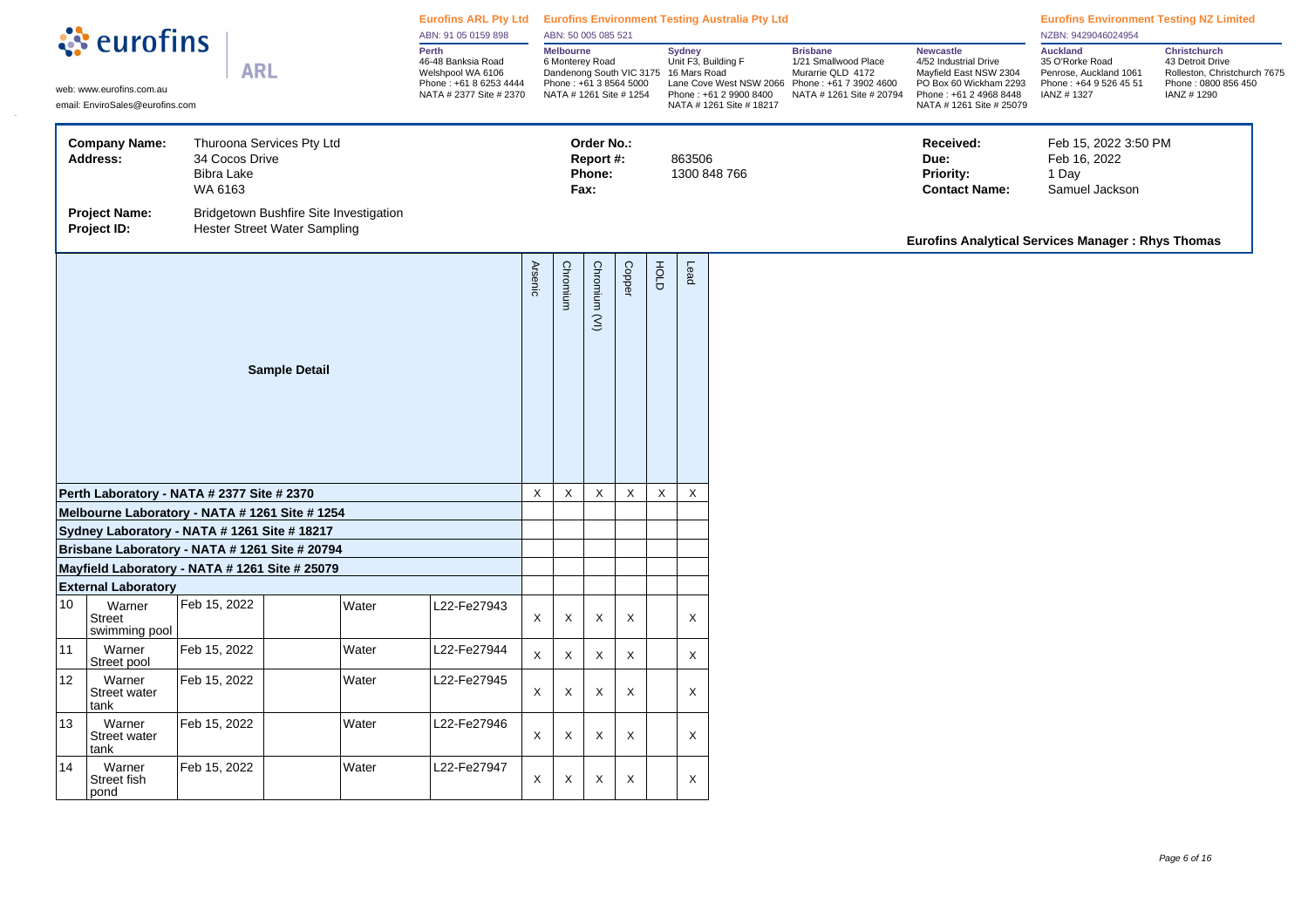| े eurofins |                                                                                                                                |                                                |                                                                               |                                                                                                       | Eurofins ARL Pty Ltd Eurofins Environment Testing Australia Pty Ltd<br>ABN: 91 05 0159 898 |                                                                                                                                   | ABN: 50 005 085 521 |                                           |               |                                                                                                      |                                                                                                                    |                                                                                                                                                     |                                                                                                      |                                                                                                       | <b>Eurofins Environment Testing NZ Limited</b><br>NZBN: 9429046024954 |  |
|------------|--------------------------------------------------------------------------------------------------------------------------------|------------------------------------------------|-------------------------------------------------------------------------------|-------------------------------------------------------------------------------------------------------|--------------------------------------------------------------------------------------------|-----------------------------------------------------------------------------------------------------------------------------------|---------------------|-------------------------------------------|---------------|------------------------------------------------------------------------------------------------------|--------------------------------------------------------------------------------------------------------------------|-----------------------------------------------------------------------------------------------------------------------------------------------------|------------------------------------------------------------------------------------------------------|-------------------------------------------------------------------------------------------------------|-----------------------------------------------------------------------|--|
|            | <b>ARL</b><br>web: www.eurofins.com.au<br>email: EnviroSales@eurofins.com<br>Thuroona Services Pty Ltd<br><b>Company Name:</b> |                                                |                                                                               | Perth<br>46-48 Banksia Road<br>Welshpool WA 6106<br>Phone: +61 8 6253 4444<br>NATA # 2377 Site # 2370 |                                                                                            | <b>Melbourne</b><br>6 Monterey Road<br>Dandenong South VIC 3175 16 Mars Road<br>Phone: +61 3 8564 5000<br>NATA # 1261 Site # 1254 |                     |                                           | <b>Sydney</b> | Unit F3, Building F<br>Lane Cove West NSW 2066<br>Phone: +61 2 9900 8400<br>NATA # 1261 Site # 18217 | <b>Brisbane</b><br>1/21 Smallwood Place<br>Murarrie QLD 4172<br>Phone: +61 7 3902 4600<br>NATA # 1261 Site # 20794 | <b>Newcastle</b><br>4/52 Industrial Drive<br>Mayfield East NSW 2304<br>PO Box 60 Wickham 2293<br>Phone: +61 2 4968 8448<br>NATA # 1261 Site # 25079 | <b>Auckland</b><br>35 O'Rorke Road<br>Penrose, Auckland 1061<br>Phone: +64 9 526 45 51<br>IANZ #1327 | Christchurch<br>43 Detroit Drive<br>Rolleston, Christchurch 7675<br>Phone: 0800 856 450<br>IANZ #1290 |                                                                       |  |
|            | <b>Address:</b>                                                                                                                | 34 Cocos Drive<br><b>Bibra Lake</b><br>WA 6163 |                                                                               |                                                                                                       |                                                                                            |                                                                                                                                   |                     | Order No.:<br>Report #:<br>Phone:<br>Fax: |               |                                                                                                      | 863506                                                                                                             | 1300 848 766                                                                                                                                        |                                                                                                      | Received:<br>Due:<br>Priority:<br><b>Contact Name:</b>                                                | Feb 15, 2022 3:50 PM<br>Feb 16, 2022<br>1 Day<br>Samuel Jackson       |  |
|            | <b>Project Name:</b><br>Project ID:                                                                                            |                                                | Bridgetown Bushfire Site Investigation<br><b>Hester Street Water Sampling</b> |                                                                                                       |                                                                                            |                                                                                                                                   |                     |                                           |               |                                                                                                      |                                                                                                                    |                                                                                                                                                     |                                                                                                      | Eurofins Analytical Services Manager: Rhys Thomas                                                     |                                                                       |  |
|            |                                                                                                                                |                                                |                                                                               | <b>Arsenic</b>                                                                                        | Chromium                                                                                   | Chromium (VI)                                                                                                                     | Copper              | HOLD                                      | Lead          |                                                                                                      |                                                                                                                    |                                                                                                                                                     |                                                                                                      |                                                                                                       |                                                                       |  |
|            | Perth Laboratory - NATA # 2377 Site # 2370                                                                                     |                                                |                                                                               |                                                                                                       |                                                                                            | $\times$                                                                                                                          | X                   | X                                         | $\mathsf{X}$  | $\boldsymbol{\mathsf{X}}$                                                                            | X                                                                                                                  |                                                                                                                                                     |                                                                                                      |                                                                                                       |                                                                       |  |
|            | Melbourne Laboratory - NATA # 1261 Site # 1254                                                                                 |                                                |                                                                               |                                                                                                       |                                                                                            |                                                                                                                                   |                     |                                           |               |                                                                                                      |                                                                                                                    |                                                                                                                                                     |                                                                                                      |                                                                                                       |                                                                       |  |
|            | Sydney Laboratory - NATA # 1261 Site # 18217                                                                                   |                                                |                                                                               |                                                                                                       |                                                                                            |                                                                                                                                   |                     |                                           |               |                                                                                                      |                                                                                                                    |                                                                                                                                                     |                                                                                                      |                                                                                                       |                                                                       |  |
|            | Brisbane Laboratory - NATA # 1261 Site # 20794                                                                                 |                                                |                                                                               |                                                                                                       |                                                                                            |                                                                                                                                   |                     |                                           |               |                                                                                                      |                                                                                                                    |                                                                                                                                                     |                                                                                                      |                                                                                                       |                                                                       |  |
|            | Mayfield Laboratory - NATA # 1261 Site # 25079<br><b>External Laboratory</b>                                                   |                                                |                                                                               |                                                                                                       |                                                                                            |                                                                                                                                   |                     |                                           |               |                                                                                                      |                                                                                                                    |                                                                                                                                                     |                                                                                                      |                                                                                                       |                                                                       |  |
| 15         | Hester<br>Road water<br>tank                                                                                                   | Feb 15, 2022                                   |                                                                               | Water                                                                                                 | L22-Fe27948                                                                                | $\mathsf X$                                                                                                                       | X                   | X                                         | X             |                                                                                                      | X                                                                                                                  |                                                                                                                                                     |                                                                                                      |                                                                                                       |                                                                       |  |
| 16         | Hester<br>Road main<br>water                                                                                                   | Feb 15, 2022                                   | Water                                                                         |                                                                                                       | L22-Fe27949                                                                                | $\mathsf{X}$                                                                                                                      | X                   | X                                         | X             |                                                                                                      | X                                                                                                                  |                                                                                                                                                     |                                                                                                      |                                                                                                       |                                                                       |  |
| 17         | Hester<br>Road north<br>shed water<br>∣tank                                                                                    | Feb 15, 2022                                   |                                                                               | Water                                                                                                 | L22-Fe27950                                                                                | X                                                                                                                                 | Χ                   | Χ                                         | X             |                                                                                                      | X                                                                                                                  |                                                                                                                                                     |                                                                                                      |                                                                                                       |                                                                       |  |
| 18         | Hester<br>Road south<br>shed water<br>tank                                                                                     | Feb 15, 2022                                   | Water                                                                         |                                                                                                       | L22-Fe27951                                                                                | X                                                                                                                                 | Χ                   | Χ                                         | X             |                                                                                                      | X                                                                                                                  |                                                                                                                                                     |                                                                                                      |                                                                                                       |                                                                       |  |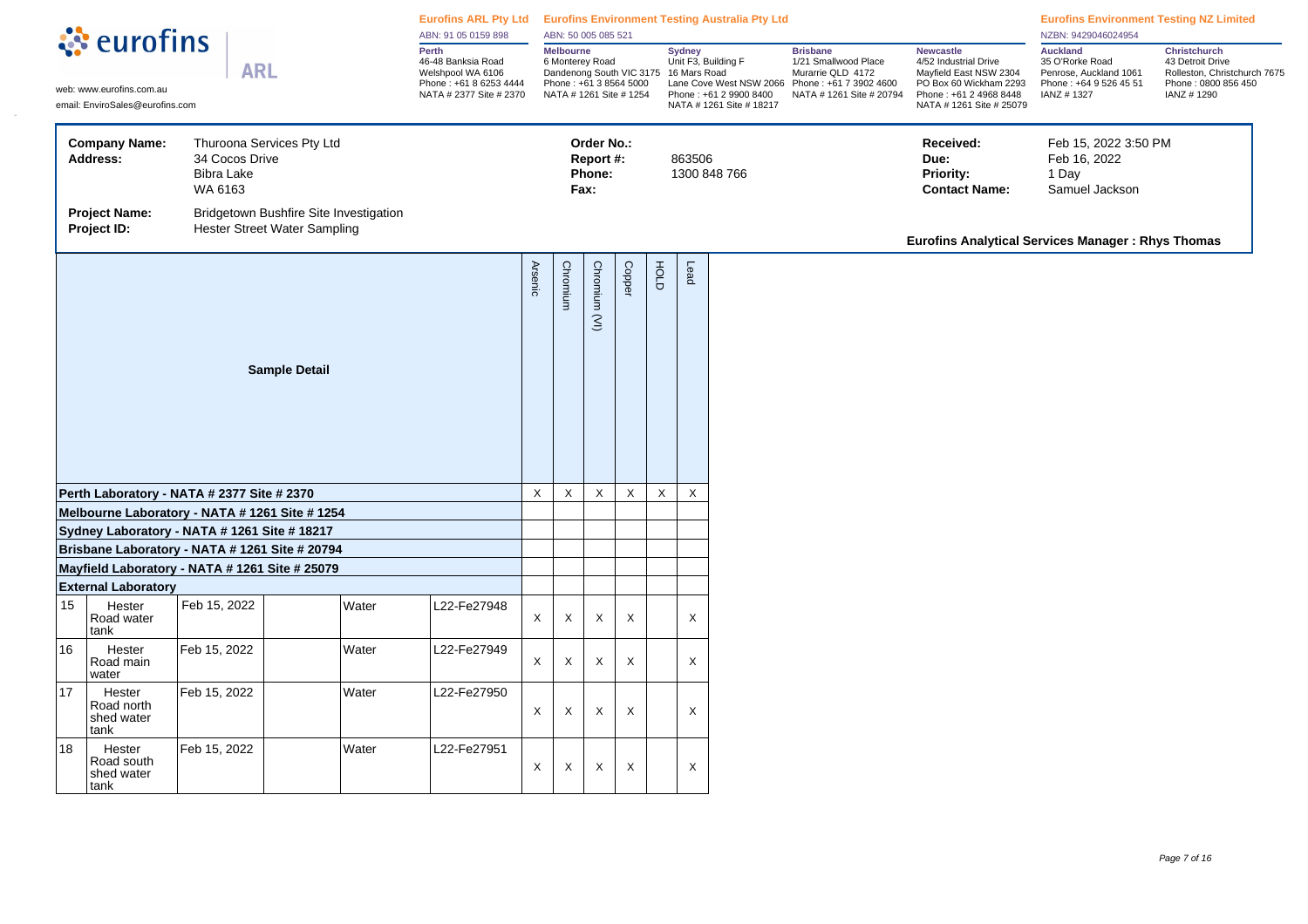| े eurofins |                                                                                                                                |                                                |                                                                                                       | Eurofins ARL Pty Ltd Eurofins Environment Testing Australia Pty Ltd<br>ABN: 91 05 0159 898 |                                                                                                                                   | ABN: 50 005 085 521 |                                           |             |                                                                                                                       |             |                                                                                                                    |                                                                                                                                                     |                                                                                                      | <b>Eurofins Environment Testing NZ Limited</b><br>NZBN: 9429046024954                                        |  |
|------------|--------------------------------------------------------------------------------------------------------------------------------|------------------------------------------------|-------------------------------------------------------------------------------------------------------|--------------------------------------------------------------------------------------------|-----------------------------------------------------------------------------------------------------------------------------------|---------------------|-------------------------------------------|-------------|-----------------------------------------------------------------------------------------------------------------------|-------------|--------------------------------------------------------------------------------------------------------------------|-----------------------------------------------------------------------------------------------------------------------------------------------------|------------------------------------------------------------------------------------------------------|--------------------------------------------------------------------------------------------------------------|--|
|            | <b>ARL</b><br>web: www.eurofins.com.au<br>email: EnviroSales@eurofins.com<br><b>Company Name:</b><br>Thuroona Services Pty Ltd |                                                | Perth<br>46-48 Banksia Road<br>Welshpool WA 6106<br>Phone: +61 8 6253 4444<br>NATA # 2377 Site # 2370 |                                                                                            | <b>Melbourne</b><br>6 Monterey Road<br>Dandenong South VIC 3175 16 Mars Road<br>Phone: +61 3 8564 5000<br>NATA # 1261 Site # 1254 |                     |                                           |             | <b>Sydney</b><br>Unit F3, Building F<br>Lane Cove West NSW 2066<br>Phone: +61 2 9900 8400<br>NATA # 1261 Site # 18217 |             | <b>Brisbane</b><br>1/21 Smallwood Place<br>Murarrie QLD 4172<br>Phone: +61 7 3902 4600<br>NATA # 1261 Site # 20794 | <b>Newcastle</b><br>4/52 Industrial Drive<br>Mayfield East NSW 2304<br>PO Box 60 Wickham 2293<br>Phone: +61 2 4968 8448<br>NATA # 1261 Site # 25079 | <b>Auckland</b><br>35 O'Rorke Road<br>Penrose, Auckland 1061<br>Phone: +64 9 526 45 51<br>IANZ #1327 | <b>Christchurch</b><br>43 Detroit Drive<br>Rolleston, Christchurch 7675<br>Phone: 0800 856 450<br>IANZ #1290 |  |
|            | Address:                                                                                                                       | 34 Cocos Drive<br><b>Bibra Lake</b><br>WA 6163 |                                                                                                       |                                                                                            |                                                                                                                                   |                     | Order No.:<br>Report #:<br>Phone:<br>Fax: |             |                                                                                                                       | 863506      | 1300 848 766                                                                                                       |                                                                                                                                                     | Received:<br>Due:<br>Priority:<br><b>Contact Name:</b>                                               | Feb 15, 2022 3:50 PM<br>Feb 16, 2022<br>1 Day<br>Samuel Jackson                                              |  |
|            | <b>Project Name:</b><br>Project ID:                                                                                            |                                                | Bridgetown Bushfire Site Investigation<br><b>Hester Street Water Sampling</b>                         |                                                                                            |                                                                                                                                   |                     |                                           |             |                                                                                                                       |             |                                                                                                                    |                                                                                                                                                     | <b>Eurofins Analytical Services Manager: Rhys Thomas</b>                                             |                                                                                                              |  |
|            |                                                                                                                                |                                                | <b>Arsenic</b>                                                                                        | Chromium                                                                                   | Chromium (VI)                                                                                                                     | Copper              | FOLD                                      | Lead        |                                                                                                                       |             |                                                                                                                    |                                                                                                                                                     |                                                                                                      |                                                                                                              |  |
|            | Perth Laboratory - NATA # 2377 Site # 2370                                                                                     |                                                |                                                                                                       |                                                                                            | $\mathsf{X}$                                                                                                                      | $\mathsf X$         | X                                         | $\mathsf X$ | $\mathsf X$                                                                                                           | $\mathsf X$ |                                                                                                                    |                                                                                                                                                     |                                                                                                      |                                                                                                              |  |
|            | Melbourne Laboratory - NATA # 1261 Site # 1254                                                                                 |                                                |                                                                                                       |                                                                                            |                                                                                                                                   |                     |                                           |             |                                                                                                                       |             |                                                                                                                    |                                                                                                                                                     |                                                                                                      |                                                                                                              |  |
|            | Sydney Laboratory - NATA # 1261 Site # 18217<br>Brisbane Laboratory - NATA # 1261 Site # 20794                                 |                                                |                                                                                                       |                                                                                            |                                                                                                                                   |                     |                                           |             |                                                                                                                       |             |                                                                                                                    |                                                                                                                                                     |                                                                                                      |                                                                                                              |  |
|            | Mayfield Laboratory - NATA # 1261 Site # 25079                                                                                 |                                                |                                                                                                       |                                                                                            |                                                                                                                                   |                     |                                           |             |                                                                                                                       |             |                                                                                                                    |                                                                                                                                                     |                                                                                                      |                                                                                                              |  |
|            | <b>External Laboratory</b>                                                                                                     |                                                |                                                                                                       |                                                                                            |                                                                                                                                   |                     |                                           |             |                                                                                                                       |             |                                                                                                                    |                                                                                                                                                     |                                                                                                      |                                                                                                              |  |
| 19         | <b>Highland Fire</b><br>Station water<br>tank                                                                                  | Feb 15, 2022                                   | Water                                                                                                 | 22-Fe27952                                                                                 | $\mathsf X$                                                                                                                       | X                   | Χ                                         | X           |                                                                                                                       | X           |                                                                                                                    |                                                                                                                                                     |                                                                                                      |                                                                                                              |  |
| 20         | Greenbushes<br><b>Fire Station</b><br>water tank                                                                               | Feb 15, 2022                                   | Water                                                                                                 | L22-Fe27953                                                                                | X                                                                                                                                 | X                   | $\times$                                  | X           |                                                                                                                       | $\times$    |                                                                                                                    |                                                                                                                                                     |                                                                                                      |                                                                                                              |  |
| 21         | Incident<br>control centre<br>rinse                                                                                            | Feb 14, 2022                                   | Water                                                                                                 | L22-Fe27954                                                                                |                                                                                                                                   |                     |                                           |             | X                                                                                                                     |             |                                                                                                                    |                                                                                                                                                     |                                                                                                      |                                                                                                              |  |
| 22         | Bridgetown<br>Oval Dam<br>rinse                                                                                                | Feb 14, 2022                                   | Water                                                                                                 | L22-Fe27955                                                                                |                                                                                                                                   |                     |                                           |             | X                                                                                                                     |             |                                                                                                                    |                                                                                                                                                     |                                                                                                      |                                                                                                              |  |
| 23         | Cidery Dam<br>rinse                                                                                                            | Feb 14, 2022                                   | Water                                                                                                 | L22-Fe27956                                                                                |                                                                                                                                   |                     |                                           |             | X                                                                                                                     |             |                                                                                                                    |                                                                                                                                                     |                                                                                                      |                                                                                                              |  |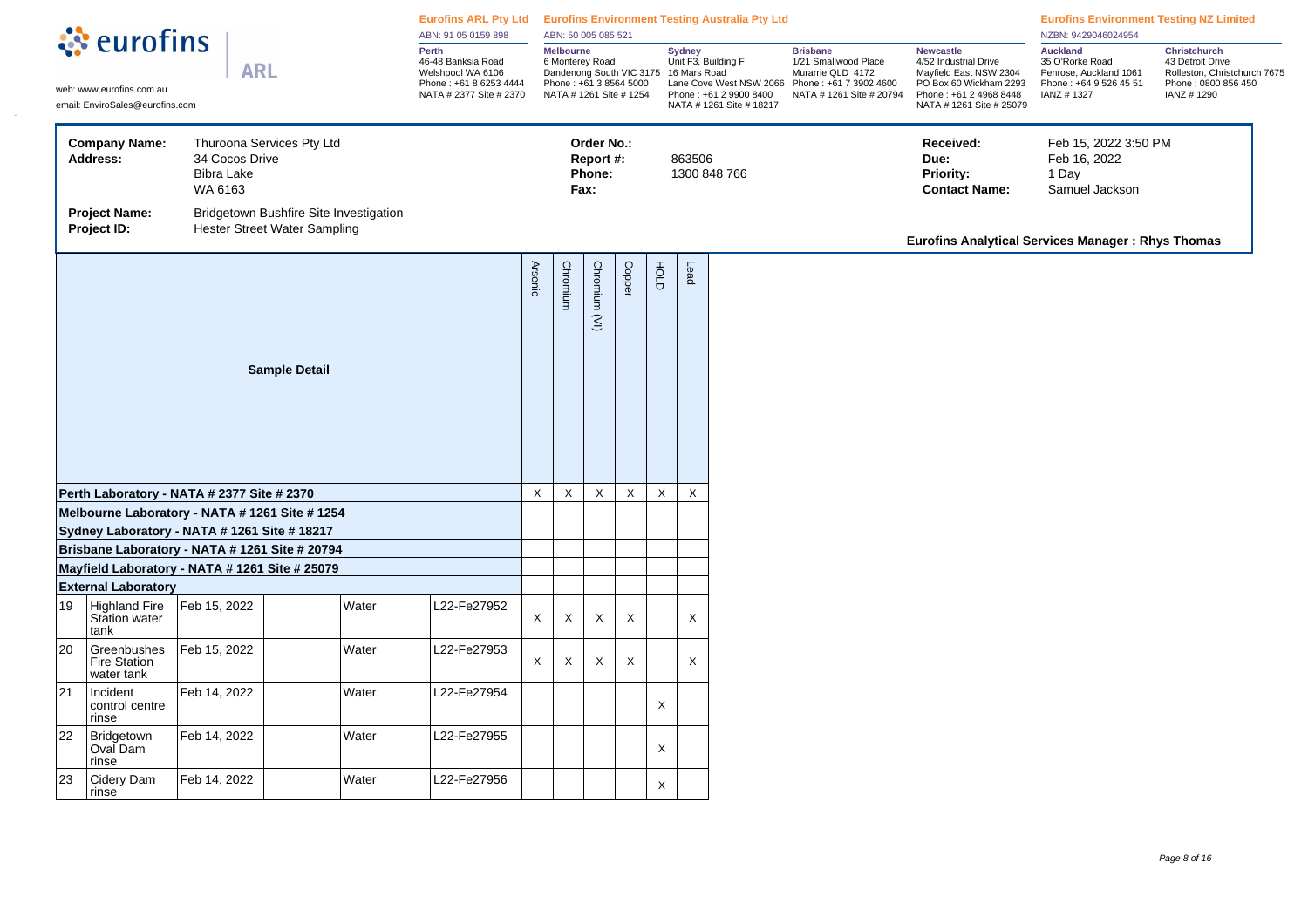| <b><i><u>A</u></i></b> eurofins |                                                                                                                                |                                                |                                                                        |                                                                                                       | Eurofins ARL Pty Ltd Eurofins Environment Testing Australia Pty Ltd<br>ABN: 91 05 0159 898 |                                                                                                                                   | ABN: 50 005 085 521 |                                           |              |               |                                                                                                      |                                                                                                                    |                                                                                                                                                     |                                                                                                       | <b>Eurofins Environment Testing NZ Limited</b><br>NZBN: 9429046024954                                         |  |
|---------------------------------|--------------------------------------------------------------------------------------------------------------------------------|------------------------------------------------|------------------------------------------------------------------------|-------------------------------------------------------------------------------------------------------|--------------------------------------------------------------------------------------------|-----------------------------------------------------------------------------------------------------------------------------------|---------------------|-------------------------------------------|--------------|---------------|------------------------------------------------------------------------------------------------------|--------------------------------------------------------------------------------------------------------------------|-----------------------------------------------------------------------------------------------------------------------------------------------------|-------------------------------------------------------------------------------------------------------|---------------------------------------------------------------------------------------------------------------|--|
|                                 | <b>ARL</b><br>web: www.eurofins.com.au<br>email: EnviroSales@eurofins.com<br><b>Company Name:</b><br>Thuroona Services Pty Ltd |                                                |                                                                        | Perth<br>46-48 Banksia Road<br>Welshpool WA 6106<br>Phone: +61 8 6253 4444<br>NATA # 2377 Site # 2370 |                                                                                            | <b>Melbourne</b><br>6 Monterey Road<br>Dandenong South VIC 3175 16 Mars Road<br>Phone: +61 3 8564 5000<br>NATA # 1261 Site # 1254 |                     |                                           |              | <b>Sydney</b> | Unit F3, Building F<br>Lane Cove West NSW 2066<br>Phone: +61 2 9900 8400<br>NATA # 1261 Site # 18217 | <b>Brisbane</b><br>1/21 Smallwood Place<br>Murarrie QLD 4172<br>Phone: +61 7 3902 4600<br>NATA # 1261 Site # 20794 | <b>Newcastle</b><br>4/52 Industrial Drive<br>Mayfield East NSW 2304<br>PO Box 60 Wickham 2293<br>Phone: +61 2 4968 8448<br>NATA # 1261 Site # 25079 | <b>Auckland</b><br>35 O'Rorke Road<br>Penrose, Auckland 1061<br>Phone: +64 9 526 45 51<br>IANZ # 1327 | <b>Christchurch</b><br>43 Detroit Drive<br>Rolleston, Christchurch 7675<br>Phone: 0800 856 450<br>IANZ # 1290 |  |
|                                 | Address:                                                                                                                       | 34 Cocos Drive<br><b>Bibra Lake</b><br>WA 6163 |                                                                        |                                                                                                       |                                                                                            |                                                                                                                                   |                     | Order No.:<br>Report #:<br>Phone:<br>Fax: |              |               | 863506                                                                                               | 1300 848 766                                                                                                       |                                                                                                                                                     | Received:<br>Due:<br><b>Priority:</b><br><b>Contact Name:</b>                                         | Feb 15, 2022 3:50 PM<br>Feb 16, 2022<br>1 Day<br>Samuel Jackson                                               |  |
|                                 | <b>Project Name:</b><br>Project ID:                                                                                            |                                                | Bridgetown Bushfire Site Investigation<br>Hester Street Water Sampling |                                                                                                       |                                                                                            |                                                                                                                                   |                     |                                           |              |               |                                                                                                      |                                                                                                                    |                                                                                                                                                     | <b>Eurofins Analytical Services Manager: Rhys Thomas</b>                                              |                                                                                                               |  |
|                                 |                                                                                                                                |                                                | <b>Arsenic</b>                                                         | Chromium                                                                                              | Chromium (VI)                                                                              | Copper                                                                                                                            | FOLD                | Lead                                      |              |               |                                                                                                      |                                                                                                                    |                                                                                                                                                     |                                                                                                       |                                                                                                               |  |
|                                 | Perth Laboratory - NATA # 2377 Site # 2370                                                                                     |                                                |                                                                        |                                                                                                       |                                                                                            | $\mathsf{X}$                                                                                                                      | $\mathsf X$         | X                                         | $\mathsf{X}$ | $\mathsf X$   | $\mathsf X$                                                                                          |                                                                                                                    |                                                                                                                                                     |                                                                                                       |                                                                                                               |  |
|                                 | Melbourne Laboratory - NATA # 1261 Site # 1254                                                                                 |                                                |                                                                        |                                                                                                       |                                                                                            |                                                                                                                                   |                     |                                           |              |               |                                                                                                      |                                                                                                                    |                                                                                                                                                     |                                                                                                       |                                                                                                               |  |
|                                 | Sydney Laboratory - NATA # 1261 Site # 18217                                                                                   |                                                |                                                                        |                                                                                                       |                                                                                            |                                                                                                                                   |                     |                                           |              |               |                                                                                                      |                                                                                                                    |                                                                                                                                                     |                                                                                                       |                                                                                                               |  |
|                                 | Brisbane Laboratory - NATA # 1261 Site # 20794                                                                                 |                                                |                                                                        |                                                                                                       |                                                                                            |                                                                                                                                   |                     |                                           |              |               |                                                                                                      |                                                                                                                    |                                                                                                                                                     |                                                                                                       |                                                                                                               |  |
|                                 | Mayfield Laboratory - NATA # 1261 Site # 25079                                                                                 |                                                |                                                                        |                                                                                                       |                                                                                            |                                                                                                                                   |                     |                                           |              |               |                                                                                                      |                                                                                                                    |                                                                                                                                                     |                                                                                                       |                                                                                                               |  |
| 24                              | <b>External Laboratory</b><br>Bridgetown<br>Leisure centre<br>above ground<br>pool rinse                                       | Feb 14, 2022                                   | Water                                                                  |                                                                                                       | L22-Fe27957                                                                                |                                                                                                                                   |                     |                                           |              | X             |                                                                                                      |                                                                                                                    |                                                                                                                                                     |                                                                                                       |                                                                                                               |  |
| 25                              | Bridgetown<br>Golf course<br>Dam rinse                                                                                         | Feb 14, 2022                                   | Water                                                                  |                                                                                                       | L22-Fe27958                                                                                |                                                                                                                                   |                     |                                           |              | X             |                                                                                                      |                                                                                                                    |                                                                                                                                                     |                                                                                                       |                                                                                                               |  |
| 26                              | Connell<br>Road water<br>tank rinse                                                                                            | Feb 15, 2022                                   | Water                                                                  |                                                                                                       | L22-Fe27959                                                                                |                                                                                                                                   |                     |                                           |              | X             |                                                                                                      |                                                                                                                    |                                                                                                                                                     |                                                                                                       |                                                                                                               |  |
| 27                              | Connell<br>Road north<br>water tank<br>rinse                                                                                   | Feb 15, 2022                                   | Water                                                                  |                                                                                                       | L22-Fe27960                                                                                |                                                                                                                                   |                     |                                           |              | X             |                                                                                                      |                                                                                                                    |                                                                                                                                                     |                                                                                                       |                                                                                                               |  |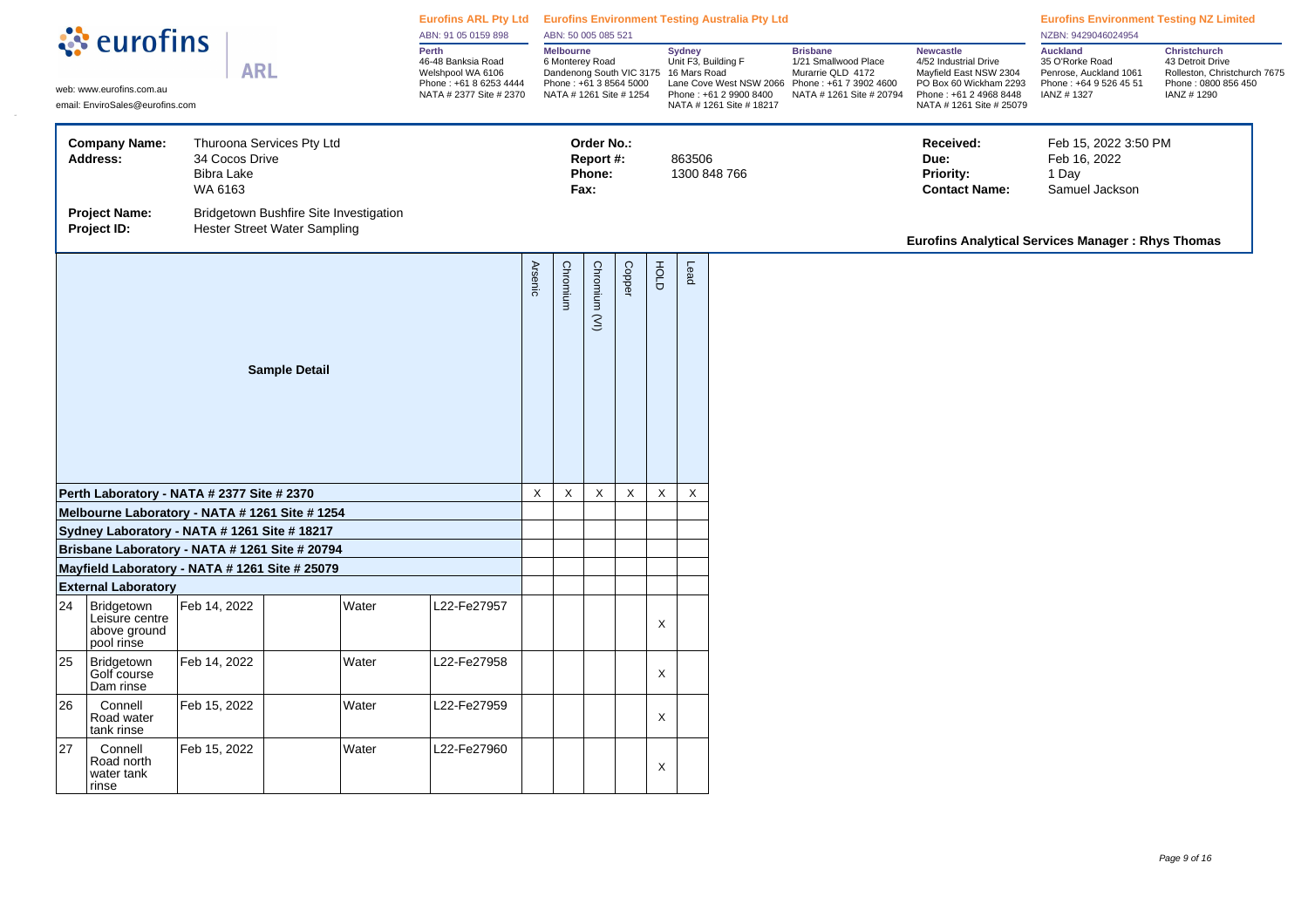| े eurofins                                                                                                           |                                                                           |                                                |                           | Eurofins ARL Pty Ltd Eurofins Environment Testing Australia Pty Ltd<br>ABN: 91 05 0159 898 |                                                                                                       | ABN: 50 005 085 521 |                                                                                                                            |                                           |             |             |                                                                                                                       |              | <b>Eurofins Environment Testing NZ Limited</b><br>NZBN: 9429046024954                                              |                                                                                                                                                     |                                                                                                      |                                                                                                        |
|----------------------------------------------------------------------------------------------------------------------|---------------------------------------------------------------------------|------------------------------------------------|---------------------------|--------------------------------------------------------------------------------------------|-------------------------------------------------------------------------------------------------------|---------------------|----------------------------------------------------------------------------------------------------------------------------|-------------------------------------------|-------------|-------------|-----------------------------------------------------------------------------------------------------------------------|--------------|--------------------------------------------------------------------------------------------------------------------|-----------------------------------------------------------------------------------------------------------------------------------------------------|------------------------------------------------------------------------------------------------------|--------------------------------------------------------------------------------------------------------|
|                                                                                                                      | <b>ARL</b><br>web: www.eurofins.com.au<br>email: EnviroSales@eurofins.com |                                                |                           |                                                                                            | Perth<br>46-48 Banksia Road<br>Welshpool WA 6106<br>Phone: +61 8 6253 4444<br>NATA # 2377 Site # 2370 |                     | Melbourne<br>6 Monterey Road<br>Dandenong South VIC 3175 16 Mars Road<br>Phone: +61 3 8564 5000<br>NATA # 1261 Site # 1254 |                                           |             |             | <b>Sydney</b><br>Unit F3, Building F<br>Lane Cove West NSW 2066<br>Phone: +61 2 9900 8400<br>NATA # 1261 Site # 18217 |              | <b>Brisbane</b><br>1/21 Smallwood Place<br>Murarrie QLD 4172<br>Phone: +61 7 3902 4600<br>NATA # 1261 Site # 20794 | <b>Newcastle</b><br>4/52 Industrial Drive<br>Mayfield East NSW 2304<br>PO Box 60 Wickham 2293<br>Phone: +61 2 4968 8448<br>NATA # 1261 Site # 25079 | <b>Auckland</b><br>35 O'Rorke Road<br>Penrose, Auckland 1061<br>Phone: +64 9 526 45 51<br>IANZ #1327 | Christchurch<br>43 Detroit Drive<br>Rolleston, Christchurch 7675<br>Phone: 0800 856 450<br>IANZ # 1290 |
|                                                                                                                      | <b>Company Name:</b><br><b>Address:</b>                                   | 34 Cocos Drive<br><b>Bibra Lake</b><br>WA 6163 | Thuroona Services Pty Ltd |                                                                                            |                                                                                                       |                     |                                                                                                                            | Order No.:<br>Report #:<br>Phone:<br>Fax: |             |             | 863506                                                                                                                | 1300 848 766 |                                                                                                                    | Received:<br>Due:<br><b>Priority:</b><br><b>Contact Name:</b>                                                                                       | Feb 15, 2022 3:50 PM<br>Feb 16, 2022<br>1 Day<br>Samuel Jackson                                      |                                                                                                        |
| Bridgetown Bushfire Site Investigation<br><b>Project Name:</b><br><b>Hester Street Water Sampling</b><br>Project ID: |                                                                           |                                                |                           |                                                                                            |                                                                                                       |                     |                                                                                                                            |                                           |             |             |                                                                                                                       |              | Eurofins Analytical Services Manager: Rhys Thomas                                                                  |                                                                                                                                                     |                                                                                                      |                                                                                                        |
|                                                                                                                      |                                                                           |                                                | <b>Sample Detail</b>      |                                                                                            |                                                                                                       | <b>Arsenic</b>      | Chromium                                                                                                                   | Chromium (VI)                             | Copper      | HOLD        | Lead                                                                                                                  |              |                                                                                                                    |                                                                                                                                                     |                                                                                                      |                                                                                                        |
|                                                                                                                      | Perth Laboratory - NATA # 2377 Site # 2370                                |                                                |                           |                                                                                            |                                                                                                       | $\mathsf X$         | X                                                                                                                          | $\mathsf X$                               | $\mathsf X$ | $\mathsf X$ | $\mathsf X$                                                                                                           |              |                                                                                                                    |                                                                                                                                                     |                                                                                                      |                                                                                                        |
|                                                                                                                      | Melbourne Laboratory - NATA # 1261 Site # 1254                            |                                                |                           |                                                                                            |                                                                                                       |                     |                                                                                                                            |                                           |             |             |                                                                                                                       |              |                                                                                                                    |                                                                                                                                                     |                                                                                                      |                                                                                                        |
|                                                                                                                      | Sydney Laboratory - NATA # 1261 Site # 18217                              |                                                |                           |                                                                                            |                                                                                                       |                     |                                                                                                                            |                                           |             |             |                                                                                                                       |              |                                                                                                                    |                                                                                                                                                     |                                                                                                      |                                                                                                        |
|                                                                                                                      | Brisbane Laboratory - NATA # 1261 Site # 20794                            |                                                |                           |                                                                                            |                                                                                                       |                     |                                                                                                                            |                                           |             |             |                                                                                                                       |              |                                                                                                                    |                                                                                                                                                     |                                                                                                      |                                                                                                        |
|                                                                                                                      | Mayfield Laboratory - NATA # 1261 Site # 25079                            |                                                |                           |                                                                                            |                                                                                                       |                     |                                                                                                                            |                                           |             |             |                                                                                                                       |              |                                                                                                                    |                                                                                                                                                     |                                                                                                      |                                                                                                        |
| 28                                                                                                                   | <b>External Laboratory</b><br>Warner<br>Street fish<br>pond rinse         | Feb 15, 2022                                   | Water                     |                                                                                            | L22-Fe27961                                                                                           |                     |                                                                                                                            |                                           |             | X           |                                                                                                                       |              |                                                                                                                    |                                                                                                                                                     |                                                                                                      |                                                                                                        |
| 29                                                                                                                   | Warner<br>Street water<br>tank rinse                                      | Feb 15, 2022                                   | Water                     |                                                                                            | L22-Fe27962                                                                                           |                     |                                                                                                                            |                                           |             | X           |                                                                                                                       |              |                                                                                                                    |                                                                                                                                                     |                                                                                                      |                                                                                                        |
| $ 30\rangle$                                                                                                         | Warner<br><b>Street</b><br>swimming pool<br>rinse                         | Feb 15, 2022                                   | Water                     |                                                                                            | L22-Fe27963                                                                                           |                     |                                                                                                                            |                                           |             | $\mathsf X$ |                                                                                                                       |              |                                                                                                                    |                                                                                                                                                     |                                                                                                      |                                                                                                        |
| 31                                                                                                                   | Warner<br>Street pool<br>rinse                                            | Feb 15, 2022                                   | Water                     |                                                                                            | L22-Fe27964                                                                                           |                     |                                                                                                                            |                                           |             | X           |                                                                                                                       |              |                                                                                                                    |                                                                                                                                                     |                                                                                                      |                                                                                                        |
| 32                                                                                                                   | Warner                                                                    | Feb 15, 2022                                   | Water                     |                                                                                            | L22-Fe27965                                                                                           |                     |                                                                                                                            |                                           |             | $\mathsf X$ |                                                                                                                       |              |                                                                                                                    |                                                                                                                                                     |                                                                                                      |                                                                                                        |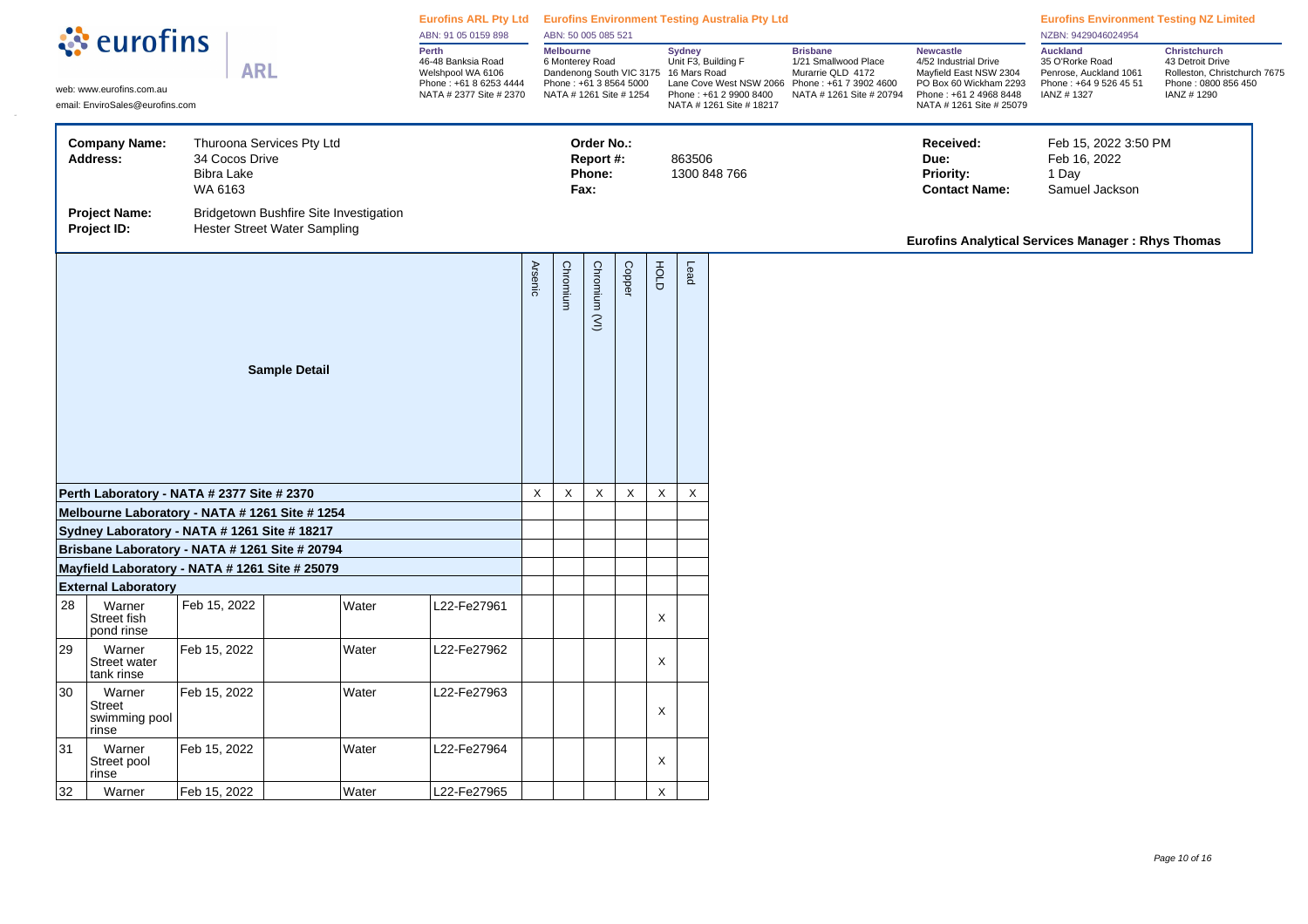| ं eurofins<br><b>ARL</b><br>web: www.eurofins.com.au<br>email: EnviroSales@eurofins.com                              |                                                                                                |                                                |                                                                                                       | Eurofins ARL Pty Ltd Eurofins Environment Testing Australia Pty Ltd<br>ABN: 91 05 0159 898 |                                                                                                                                   | ABN: 50 005 085 521 |          |                                                                                                                                          |             |                                                                                                 |                                                                                                                                                     |                                                                                                       | <b>Eurofins Environment Testing NZ Limited</b><br>NZBN: 9429046024954                                        |                                                               |                                                                 |  |
|----------------------------------------------------------------------------------------------------------------------|------------------------------------------------------------------------------------------------|------------------------------------------------|-------------------------------------------------------------------------------------------------------|--------------------------------------------------------------------------------------------|-----------------------------------------------------------------------------------------------------------------------------------|---------------------|----------|------------------------------------------------------------------------------------------------------------------------------------------|-------------|-------------------------------------------------------------------------------------------------|-----------------------------------------------------------------------------------------------------------------------------------------------------|-------------------------------------------------------------------------------------------------------|--------------------------------------------------------------------------------------------------------------|---------------------------------------------------------------|-----------------------------------------------------------------|--|
|                                                                                                                      |                                                                                                |                                                | Perth<br>46-48 Banksia Road<br>Welshpool WA 6106<br>Phone: +61 8 6253 4444<br>NATA # 2377 Site # 2370 |                                                                                            | <b>Melbourne</b><br>6 Monterey Road<br>Dandenong South VIC 3175 16 Mars Road<br>Phone: +61 3 8564 5000<br>NATA # 1261 Site # 1254 |                     |          | <b>Brisbane</b><br><b>Sydney</b><br>Unit F3, Building F<br>Lane Cove West NSW 2066<br>Phone: +61 2 9900 8400<br>NATA # 1261 Site # 18217 |             | 1/21 Smallwood Place<br>Murarrie QLD 4172<br>Phone: +61 7 3902 4600<br>NATA # 1261 Site # 20794 | <b>Newcastle</b><br>4/52 Industrial Drive<br>Mayfield East NSW 2304<br>PO Box 60 Wickham 2293<br>Phone: +61 2 4968 8448<br>NATA # 1261 Site # 25079 | <b>Auckland</b><br>35 O'Rorke Road<br>Penrose, Auckland 1061<br>Phone: +64 9 526 45 51<br>IANZ # 1327 | <b>Christchurch</b><br>43 Detroit Drive<br>Rolleston, Christchurch 7675<br>Phone: 0800 856 450<br>IANZ #1290 |                                                               |                                                                 |  |
|                                                                                                                      | <b>Company Name:</b><br>Address:                                                               | 34 Cocos Drive<br><b>Bibra Lake</b><br>WA 6163 | Thuroona Services Pty Ltd                                                                             |                                                                                            |                                                                                                                                   |                     |          | Order No.:<br>Report #:<br>Phone:<br>Fax:                                                                                                |             |                                                                                                 | 863506                                                                                                                                              | 1300 848 766                                                                                          |                                                                                                              | Received:<br>Due:<br><b>Priority:</b><br><b>Contact Name:</b> | Feb 15, 2022 3:50 PM<br>Feb 16, 2022<br>1 Day<br>Samuel Jackson |  |
| <b>Project Name:</b><br>Bridgetown Bushfire Site Investigation<br><b>Hester Street Water Sampling</b><br>Project ID: |                                                                                                |                                                |                                                                                                       |                                                                                            |                                                                                                                                   |                     |          |                                                                                                                                          |             |                                                                                                 |                                                                                                                                                     | <b>Eurofins Analytical Services Manager: Rhys Thomas</b>                                              |                                                                                                              |                                                               |                                                                 |  |
|                                                                                                                      |                                                                                                |                                                | <b>Sample Detail</b>                                                                                  |                                                                                            |                                                                                                                                   | <b>Arsenic</b>      | Chromium | Chromium (VI)                                                                                                                            | Copper      | HOLD                                                                                            | Lead                                                                                                                                                |                                                                                                       |                                                                                                              |                                                               |                                                                 |  |
|                                                                                                                      | Perth Laboratory - NATA # 2377 Site # 2370                                                     |                                                |                                                                                                       |                                                                                            |                                                                                                                                   | X                   | X        | X                                                                                                                                        | $\mathsf X$ | $\boldsymbol{\mathsf{X}}$                                                                       | $\mathsf X$                                                                                                                                         |                                                                                                       |                                                                                                              |                                                               |                                                                 |  |
|                                                                                                                      | Melbourne Laboratory - NATA # 1261 Site # 1254<br>Sydney Laboratory - NATA # 1261 Site # 18217 |                                                |                                                                                                       |                                                                                            |                                                                                                                                   |                     |          |                                                                                                                                          |             |                                                                                                 |                                                                                                                                                     |                                                                                                       |                                                                                                              |                                                               |                                                                 |  |
|                                                                                                                      | Brisbane Laboratory - NATA # 1261 Site # 20794                                                 |                                                |                                                                                                       |                                                                                            |                                                                                                                                   |                     |          |                                                                                                                                          |             |                                                                                                 |                                                                                                                                                     |                                                                                                       |                                                                                                              |                                                               |                                                                 |  |
|                                                                                                                      | Mayfield Laboratory - NATA # 1261 Site # 25079                                                 |                                                |                                                                                                       |                                                                                            |                                                                                                                                   |                     |          |                                                                                                                                          |             |                                                                                                 |                                                                                                                                                     |                                                                                                       |                                                                                                              |                                                               |                                                                 |  |
|                                                                                                                      | <b>External Laboratory</b>                                                                     |                                                |                                                                                                       |                                                                                            |                                                                                                                                   |                     |          |                                                                                                                                          |             |                                                                                                 |                                                                                                                                                     |                                                                                                       |                                                                                                              |                                                               |                                                                 |  |
|                                                                                                                      | Street water<br>tank rinse                                                                     |                                                |                                                                                                       |                                                                                            |                                                                                                                                   |                     |          |                                                                                                                                          |             |                                                                                                 |                                                                                                                                                     |                                                                                                       |                                                                                                              |                                                               |                                                                 |  |
| 33                                                                                                                   | Warner<br>Street water<br>tank rinse                                                           | Feb 15, 2022                                   |                                                                                                       | Water                                                                                      | L22-Fe27966                                                                                                                       |                     |          |                                                                                                                                          |             | X                                                                                               |                                                                                                                                                     |                                                                                                       |                                                                                                              |                                                               |                                                                 |  |
| 34                                                                                                                   | Warner<br>Street fish<br>pond rinse                                                            | Feb 15, 2022                                   |                                                                                                       | Water                                                                                      | L22-Fe27967                                                                                                                       |                     |          |                                                                                                                                          |             | X                                                                                               |                                                                                                                                                     |                                                                                                       |                                                                                                              |                                                               |                                                                 |  |
| 35                                                                                                                   | Hester<br>Road water<br>tank rinse                                                             | Feb 15, 2022                                   |                                                                                                       | Water                                                                                      | L22-Fe27968                                                                                                                       |                     |          |                                                                                                                                          |             | X                                                                                               |                                                                                                                                                     |                                                                                                       |                                                                                                              |                                                               |                                                                 |  |
| 36                                                                                                                   | Hester<br>Road main<br>water rinse                                                             | Feb 15, 2022                                   |                                                                                                       | Water                                                                                      | L22-Fe27969                                                                                                                       |                     |          |                                                                                                                                          |             | X                                                                                               |                                                                                                                                                     |                                                                                                       |                                                                                                              |                                                               |                                                                 |  |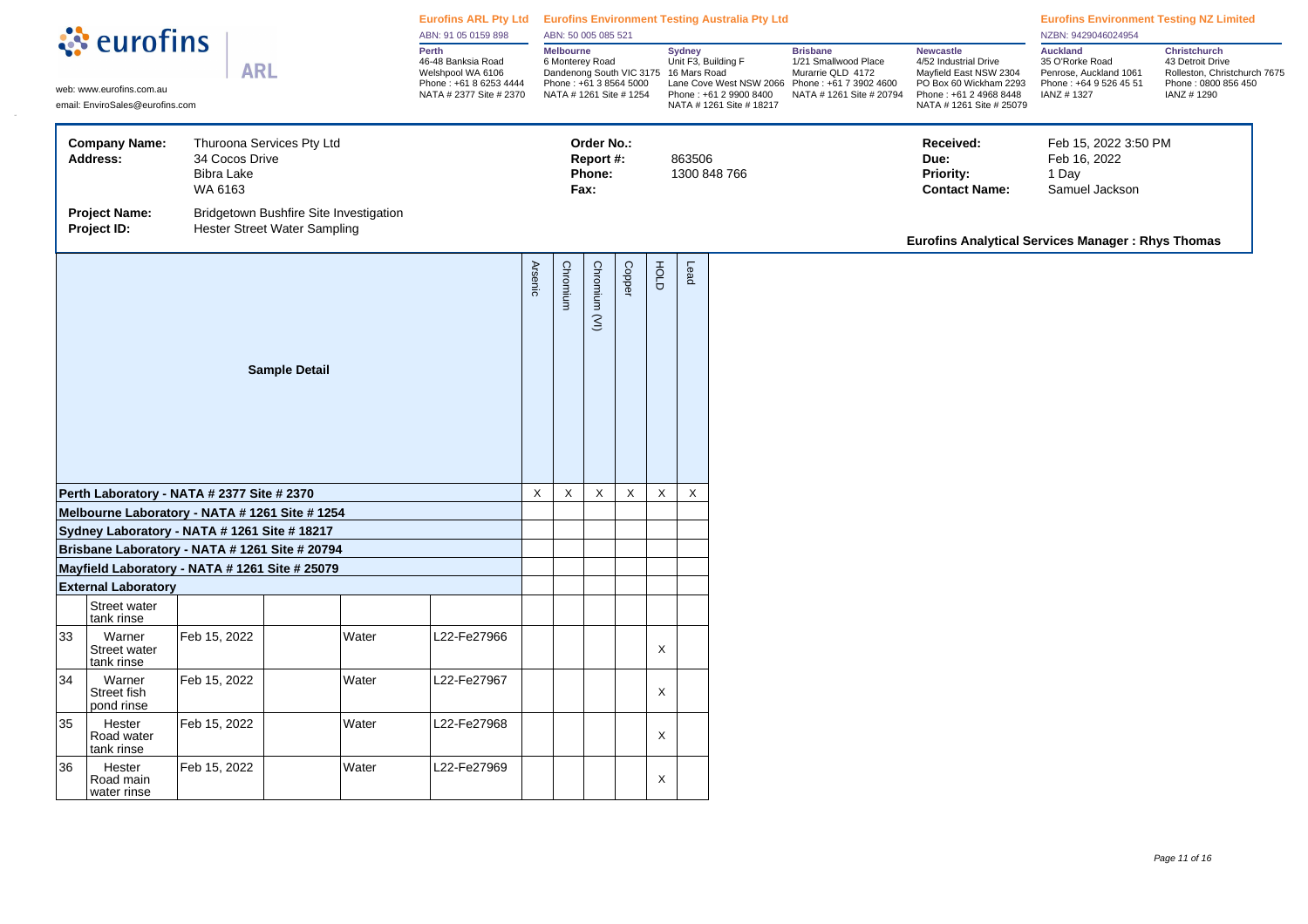| ं eurofins<br><b>ARL</b><br>web: www.eurofins.com.au<br>email: EnviroSales@eurofins.com |                                                                                                  |                                                | Eurofins ARL Pty Ltd Eurofins Environment Testing Australia Pty Ltd<br>ABN: 91 05 0159 898            |             | ABN: 50 005 085 521                                                                                                               |             |                                           |                                                                                                                       |                           |                                                                                                                    |                                                                                                                                                     | <b>Eurofins Environment Testing NZ Limited</b><br>NZBN: 9429046024954                                 |                                                                                                              |                                                                 |  |
|-----------------------------------------------------------------------------------------|--------------------------------------------------------------------------------------------------|------------------------------------------------|-------------------------------------------------------------------------------------------------------|-------------|-----------------------------------------------------------------------------------------------------------------------------------|-------------|-------------------------------------------|-----------------------------------------------------------------------------------------------------------------------|---------------------------|--------------------------------------------------------------------------------------------------------------------|-----------------------------------------------------------------------------------------------------------------------------------------------------|-------------------------------------------------------------------------------------------------------|--------------------------------------------------------------------------------------------------------------|-----------------------------------------------------------------|--|
|                                                                                         |                                                                                                  |                                                | Perth<br>46-48 Banksia Road<br>Welshpool WA 6106<br>Phone: +61 8 6253 4444<br>NATA # 2377 Site # 2370 |             | <b>Melbourne</b><br>6 Monterey Road<br>Dandenong South VIC 3175 16 Mars Road<br>Phone: +61 3 8564 5000<br>NATA # 1261 Site # 1254 |             |                                           | <b>Sydney</b><br>Unit F3, Building F<br>Lane Cove West NSW 2066<br>Phone: +61 2 9900 8400<br>NATA # 1261 Site # 18217 |                           | <b>Brisbane</b><br>1/21 Smallwood Place<br>Murarrie QLD 4172<br>Phone: +61 7 3902 4600<br>NATA # 1261 Site # 20794 | <b>Newcastle</b><br>4/52 Industrial Drive<br>Mayfield East NSW 2304<br>PO Box 60 Wickham 2293<br>Phone: +61 2 4968 8448<br>NATA # 1261 Site # 25079 | <b>Auckland</b><br>35 O'Rorke Road<br>Penrose, Auckland 1061<br>Phone: +64 9 526 45 51<br>IANZ # 1327 | <b>Christchurch</b><br>43 Detroit Drive<br>Rolleston, Christchurch 7675<br>Phone: 0800 856 450<br>IANZ #1290 |                                                                 |  |
|                                                                                         | <b>Company Name:</b><br>Address:                                                                 | 34 Cocos Drive<br><b>Bibra Lake</b><br>WA 6163 | Thuroona Services Pty Ltd                                                                             |             |                                                                                                                                   |             | Order No.:<br>Report #:<br>Phone:<br>Fax: |                                                                                                                       |                           | 863506                                                                                                             | 1300 848 766                                                                                                                                        |                                                                                                       | Received:<br>Due:<br><b>Priority:</b><br><b>Contact Name:</b>                                                | Feb 15, 2022 3:50 PM<br>Feb 16, 2022<br>1 Day<br>Samuel Jackson |  |
|                                                                                         | <b>Project Name:</b><br>Project ID:                                                              |                                                | Bridgetown Bushfire Site Investigation<br><b>Hester Street Water Sampling</b>                         |             |                                                                                                                                   |             |                                           |                                                                                                                       |                           |                                                                                                                    |                                                                                                                                                     |                                                                                                       | <b>Eurofins Analytical Services Manager: Rhys Thomas</b>                                                     |                                                                 |  |
|                                                                                         |                                                                                                  |                                                | <b>Sample Detail</b>                                                                                  |             | <b>Arsenic</b>                                                                                                                    | Chromium    | Chromium (VI)                             | Copper                                                                                                                | HOLD                      | Lead                                                                                                               |                                                                                                                                                     |                                                                                                       |                                                                                                              |                                                                 |  |
|                                                                                         | Perth Laboratory - NATA # 2377 Site # 2370                                                       |                                                |                                                                                                       |             | $\mathsf X$                                                                                                                       | $\mathsf X$ | X                                         | $\mathsf X$                                                                                                           | $\boldsymbol{\mathsf{X}}$ | $\mathsf X$                                                                                                        |                                                                                                                                                     |                                                                                                       |                                                                                                              |                                                                 |  |
|                                                                                         | Melbourne Laboratory - NATA # 1261 Site # 1254                                                   |                                                |                                                                                                       |             |                                                                                                                                   |             |                                           |                                                                                                                       |                           |                                                                                                                    |                                                                                                                                                     |                                                                                                       |                                                                                                              |                                                                 |  |
|                                                                                         | Sydney Laboratory - NATA # 1261 Site # 18217                                                     |                                                |                                                                                                       |             |                                                                                                                                   |             |                                           |                                                                                                                       |                           |                                                                                                                    |                                                                                                                                                     |                                                                                                       |                                                                                                              |                                                                 |  |
|                                                                                         | Brisbane Laboratory - NATA # 1261 Site # 20794<br>Mayfield Laboratory - NATA # 1261 Site # 25079 |                                                |                                                                                                       |             |                                                                                                                                   |             |                                           |                                                                                                                       |                           |                                                                                                                    |                                                                                                                                                     |                                                                                                       |                                                                                                              |                                                                 |  |
|                                                                                         | <b>External Laboratory</b>                                                                       |                                                |                                                                                                       |             |                                                                                                                                   |             |                                           |                                                                                                                       |                           |                                                                                                                    |                                                                                                                                                     |                                                                                                       |                                                                                                              |                                                                 |  |
| 37                                                                                      | Hester<br>Road north<br>shed water<br>tank rinse                                                 | Feb 15, 2022                                   | Water                                                                                                 | L22-Fe27970 |                                                                                                                                   |             |                                           |                                                                                                                       | $\mathsf X$               |                                                                                                                    |                                                                                                                                                     |                                                                                                       |                                                                                                              |                                                                 |  |
| 38                                                                                      | Hester<br>Road south<br>shed water<br>tank rinse                                                 | Feb 15, 2022                                   | Water                                                                                                 | L22-Fe27971 |                                                                                                                                   |             |                                           |                                                                                                                       | $\pmb{\times}$            |                                                                                                                    |                                                                                                                                                     |                                                                                                       |                                                                                                              |                                                                 |  |
| 39                                                                                      | <b>Highland Fire</b><br>Station water<br>tank rinse                                              | Feb 15, 2022                                   | Water                                                                                                 | L22-Fe27972 |                                                                                                                                   |             |                                           |                                                                                                                       | $\boldsymbol{\mathsf{X}}$ |                                                                                                                    |                                                                                                                                                     |                                                                                                       |                                                                                                              |                                                                 |  |
| 40                                                                                      | Greenbushes<br><b>Fire Station</b><br>water tank                                                 | Feb 15, 2022                                   | Water                                                                                                 | L22-Fe27973 |                                                                                                                                   |             |                                           |                                                                                                                       | X                         |                                                                                                                    |                                                                                                                                                     |                                                                                                       |                                                                                                              |                                                                 |  |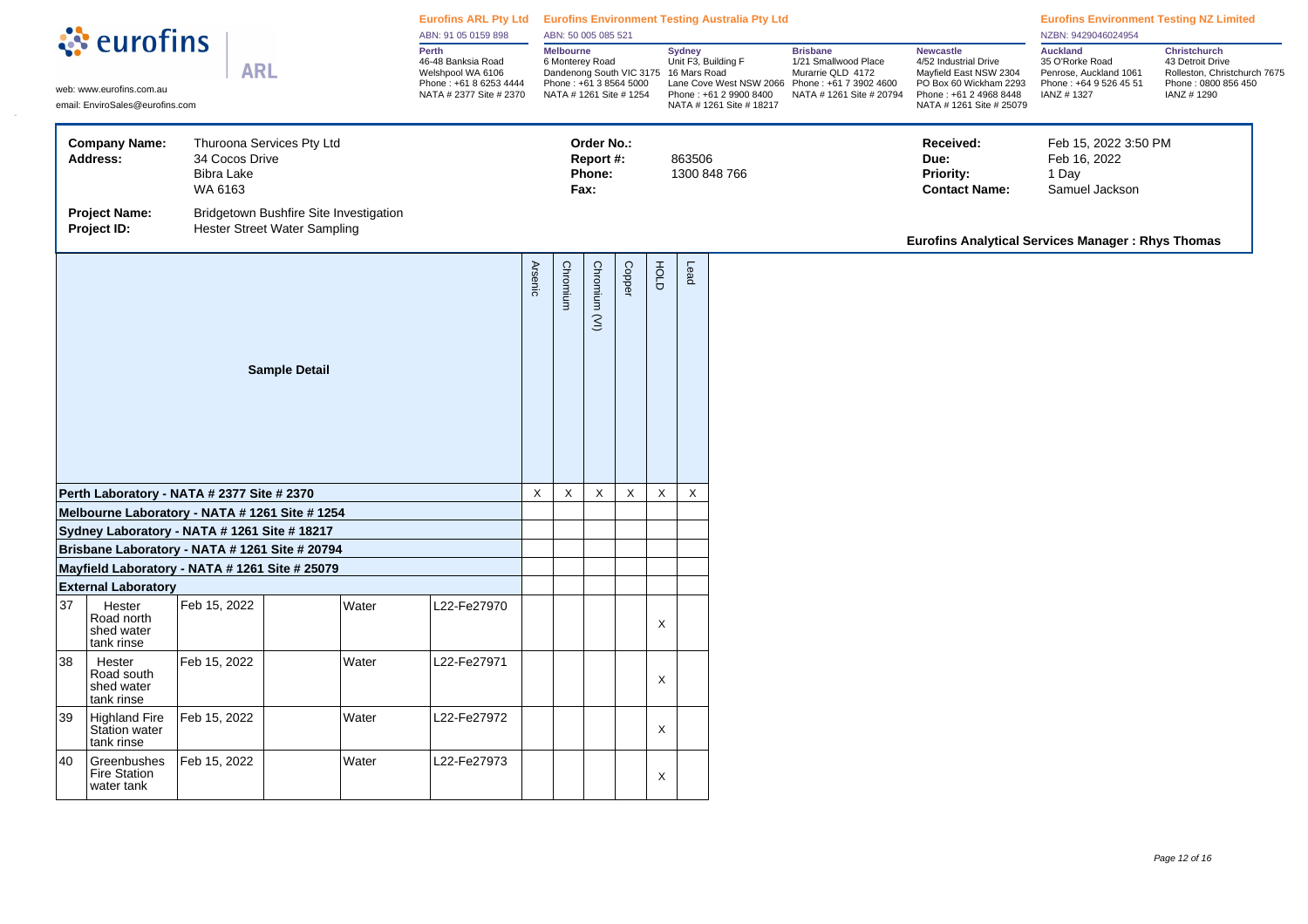| <b><i><u></u></i></b> eurofins                                          | Eurofins ARL Pty Ltd Eurofins Environment Testing Australia Pty Ltd<br>ABN: 91 05 0159 898                                                            |                                                                                                       | ABN: 50 005 085 521       |                                                                                                                                   |                                           |        |                                                                                                                                                                                                                 | <b>Eurofins Environment Testing NZ Limited</b><br>NZBN: 9429046024954 |                          |                                                                                                                                                     |                                                                                                       |                                                                                                              |  |
|-------------------------------------------------------------------------|-------------------------------------------------------------------------------------------------------------------------------------------------------|-------------------------------------------------------------------------------------------------------|---------------------------|-----------------------------------------------------------------------------------------------------------------------------------|-------------------------------------------|--------|-----------------------------------------------------------------------------------------------------------------------------------------------------------------------------------------------------------------|-----------------------------------------------------------------------|--------------------------|-----------------------------------------------------------------------------------------------------------------------------------------------------|-------------------------------------------------------------------------------------------------------|--------------------------------------------------------------------------------------------------------------|--|
| web: www.eurofins.com.au<br>email: EnviroSales@eurofins.com             | <b>ARL</b>                                                                                                                                            | Perth<br>46-48 Banksia Road<br>Welshpool WA 6106<br>Phone: +61 8 6253 4444<br>NATA # 2377 Site # 2370 |                           | <b>Melbourne</b><br>6 Monterey Road<br>Dandenong South VIC 3175 16 Mars Road<br>Phone: +61 3 8564 5000<br>NATA # 1261 Site # 1254 |                                           |        | <b>Brisbane</b><br><b>Sydney</b><br>Unit F3, Building F<br>1/21 Smallwood Place<br>Murarrie QLD 4172<br>Lane Cove West NSW 2066<br>Phone: +61 7 3902 4600<br>Phone: +61 2 9900 8400<br>NATA # 1261 Site # 18217 |                                                                       | NATA # 1261 Site # 20794 | <b>Newcastle</b><br>4/52 Industrial Drive<br>Mayfield East NSW 2304<br>PO Box 60 Wickham 2293<br>Phone: +61 2 4968 8448<br>NATA # 1261 Site # 25079 | <b>Auckland</b><br>35 O'Rorke Road<br>Penrose, Auckland 1061<br>Phone: +64 9 526 45 51<br>IANZ # 1327 | <b>Christchurch</b><br>43 Detroit Drive<br>Rolleston, Christchurch 7675<br>Phone: 0800 856 450<br>IANZ #1290 |  |
| <b>Company Name:</b><br>Address:<br><b>Project Name:</b><br>Project ID: | Thuroona Services Pty Ltd<br>34 Cocos Drive<br><b>Bibra Lake</b><br>WA 6163<br>Bridgetown Bushfire Site Investigation<br>Hester Street Water Sampling |                                                                                                       |                           |                                                                                                                                   | Order No.:<br>Report #:<br>Phone:<br>Fax: |        |                                                                                                                                                                                                                 | 863506                                                                | 1300 848 766             |                                                                                                                                                     | Received:<br>Due:<br>Priority:<br><b>Contact Name:</b>                                                | Feb 15, 2022 3:50 PM<br>Feb 16, 2022<br>1 Day<br>Samuel Jackson                                              |  |
|                                                                         |                                                                                                                                                       |                                                                                                       |                           |                                                                                                                                   |                                           |        |                                                                                                                                                                                                                 |                                                                       |                          |                                                                                                                                                     | Eurofins Analytical Services Manager: Rhys Thomas                                                     |                                                                                                              |  |
|                                                                         | <b>Sample Detail</b>                                                                                                                                  |                                                                                                       | Arsenic                   | Chromium                                                                                                                          | Chromium<br>$\widehat{\leq}$              | Copper | FOLD                                                                                                                                                                                                            | Lead                                                                  |                          |                                                                                                                                                     |                                                                                                       |                                                                                                              |  |
|                                                                         | Perth Laboratory - NATA # 2377 Site # 2370                                                                                                            |                                                                                                       | $\boldsymbol{\mathsf{X}}$ | X                                                                                                                                 | X                                         | X      | X                                                                                                                                                                                                               | X                                                                     |                          |                                                                                                                                                     |                                                                                                       |                                                                                                              |  |
|                                                                         | Melbourne Laboratory - NATA # 1261 Site # 1254                                                                                                        |                                                                                                       |                           |                                                                                                                                   |                                           |        |                                                                                                                                                                                                                 |                                                                       |                          |                                                                                                                                                     |                                                                                                       |                                                                                                              |  |
|                                                                         | Sydney Laboratory - NATA # 1261 Site # 18217                                                                                                          |                                                                                                       |                           |                                                                                                                                   |                                           |        |                                                                                                                                                                                                                 |                                                                       |                          |                                                                                                                                                     |                                                                                                       |                                                                                                              |  |
|                                                                         | Brisbane Laboratory - NATA # 1261 Site # 20794                                                                                                        |                                                                                                       |                           |                                                                                                                                   |                                           |        |                                                                                                                                                                                                                 |                                                                       |                          |                                                                                                                                                     |                                                                                                       |                                                                                                              |  |
|                                                                         | Mayfield Laboratory - NATA # 1261 Site # 25079                                                                                                        |                                                                                                       |                           |                                                                                                                                   |                                           |        |                                                                                                                                                                                                                 |                                                                       |                          |                                                                                                                                                     |                                                                                                       |                                                                                                              |  |
| <b>External Laboratory</b>                                              |                                                                                                                                                       |                                                                                                       |                           |                                                                                                                                   |                                           |        |                                                                                                                                                                                                                 |                                                                       |                          |                                                                                                                                                     |                                                                                                       |                                                                                                              |  |
| rinse                                                                   |                                                                                                                                                       |                                                                                                       |                           |                                                                                                                                   |                                           |        |                                                                                                                                                                                                                 |                                                                       |                          |                                                                                                                                                     |                                                                                                       |                                                                                                              |  |
| <b>Test Counts</b>                                                      |                                                                                                                                                       |                                                                                                       | 20                        | 20                                                                                                                                | 20                                        | 20     | 20                                                                                                                                                                                                              | 20 <sub>2</sub>                                                       |                          |                                                                                                                                                     |                                                                                                       |                                                                                                              |  |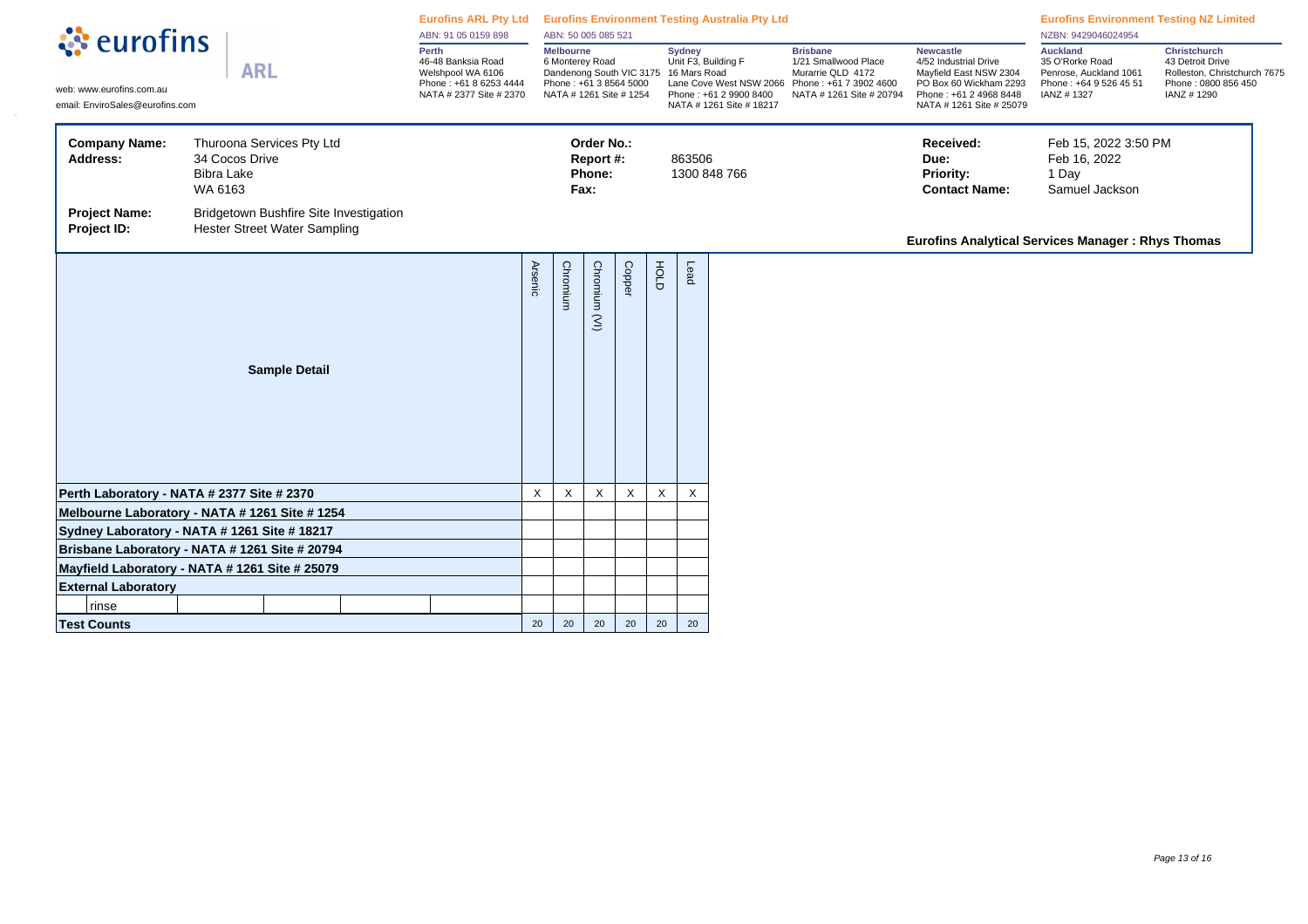

# **Environment Testing**

## **Internal Quality Control Review and Glossary**

### **General**

- 1. Laboratory QC results for Method Blanks, Duplicates, Matrix Spikes, and Laboratory Control Samples follows guidelines delineated in the National Environment Protection (Assessment of Site Contamination) Measure 1999, as amended May 2013 and are included in this QC report where applicable. Additional QC data may be available on request.
- 2. All soil/sediment/solid results are reported on a dry basis, unless otherwise stated.
- 3. All biota/food results are reported on a wet weight basis on the edible portion, unless otherwise stated.
- 4. Actual LORs are matrix dependant. Quoted LORs may be raised where sample extracts are diluted due to interferences.
- 5. Results are uncorrected for matrix spikes or surrogate recoveries except for PFAS compounds.
- 6. SVOC analysis on waters are performed on homogenised, unfiltered samples, unless noted otherwise.
- 7. Samples were analysed on an 'as received' basis.
- 8. Information identified on this report with blue colour, indicates data provided by customer that may have an impact on the results.
- 9. This report replaces any interim results previously issued.

### **Holding Times**

Please refer to 'Sample Preservation and Container Guide' for holding times (QS3001).

For samples received on the last day of holding time, notification of testing requirements should have been received at least 6 hours prior to sample receipt deadlines as stated on the SRA.

If the Laboratory did not receive the information in the required timeframe, and regardless of any other integrity issues, suitably qualified results may still be reported.

Holding times apply from the date of sampling, therefore compliance to these may be outside the laboratory's control. For VOCs containing vinyl chloride, styrene and 2-chloroethyl vinyl ether the holding time is 7 days however for all other VOCs such as BTEX or C6-10 TRH then the holding time is 14 days.

### **Units**

| -----                                     |                                    |                                                                          |
|-------------------------------------------|------------------------------------|--------------------------------------------------------------------------|
| mg/kg: milligrams per kilogram            | mg/L: milligrams per litre         | <b>µg/L:</b> micrograms per litre                                        |
| ppm: parts per million                    | <b>ppb:</b> parts per billion      | %: Percentage                                                            |
| org/100 mL: Organisms per 100 millilitres | NTU: Nephelometric Turbidity Units | <b>MPN/100 mL:</b> Most Probable Number of organisms per 100 millilitres |
|                                           |                                    |                                                                          |

### **Terms**

| <b>APHA</b>         | American Public Health Association                                                                                                                                                                                                                                                      |
|---------------------|-----------------------------------------------------------------------------------------------------------------------------------------------------------------------------------------------------------------------------------------------------------------------------------------|
| coc                 | Chain of Custody                                                                                                                                                                                                                                                                        |
| СP                  | Client Parent - QC was performed on samples pertaining to this report                                                                                                                                                                                                                   |
| <b>CRM</b>          | Certified Reference Material (ISO17034) - reported as percent recovery.                                                                                                                                                                                                                 |
| Dry                 | Where a moisture has been determined on a solid sample the result is expressed on a dry basis.                                                                                                                                                                                          |
| Duplicate           | A second piece of analysis from the same sample and reported in the same units as the result to show comparison.                                                                                                                                                                        |
| LOR                 | Limit of Reporting.                                                                                                                                                                                                                                                                     |
| LCS                 | Laboratory Control Sample - reported as percent recovery.                                                                                                                                                                                                                               |
| <b>Method Blank</b> | In the case of solid samples these are performed on laboratory certified clean sands and in the case of water samples these are performed on de-ionised water.                                                                                                                          |
| <b>NCP</b>          | Non-Client Parent - QC performed on samples not pertaining to this report, QC is representative of the sequence or batch that client samples were analysed within.                                                                                                                      |
| <b>RPD</b>          | Relative Percent Difference between two Duplicate pieces of analysis.                                                                                                                                                                                                                   |
| <b>SPIKE</b>        | Addition of the analyte to the sample and reported as percentage recovery.                                                                                                                                                                                                              |
| <b>SRA</b>          | Sample Receipt Advice                                                                                                                                                                                                                                                                   |
| Surr - Surrogate    | The addition of a like compound to the analyte target and reported as percentage recovery.                                                                                                                                                                                              |
| <b>TBTO</b>         | Tributyltin oxide (bis-tributyltin oxide) - individual tributyltin compounds cannot be identified separately in the environment however free tributyltin was measured<br>and its values were converted stoichiometrically into tributyltin oxide for comparison with regulatory limits. |
| TCLP                | <b>Toxicity Characteristic Leaching Procedure</b>                                                                                                                                                                                                                                       |
| TEQ                 | Toxic Equivalency Quotient or Total Equivalence                                                                                                                                                                                                                                         |
| QSM                 | US Department of Defense Quality Systems Manual Version 5.4                                                                                                                                                                                                                             |
| <b>US EPA</b>       | United States Environmental Protection Agency                                                                                                                                                                                                                                           |
| <b>WA DWER</b>      | Sum of PFBA, PFPeA, PFHxA, PFHpA, PFOA, PFBS, PFHxS, PFOS, 6:2 FTSA, 8:2 FTSA                                                                                                                                                                                                           |

### **QC - Acceptance Criteria**

The acceptance criteria should be used as a guide only and may be different when site specific Sampling Analysis and Quality Plan (SAQP) have been implemented

RPD Duplicates: Global RPD Duplicates Acceptance Criteria is 30% however the following acceptance guidelines are equally applicable:

Results <10 times the LOR: No Limit

Results between 10-20 times the LOR: RPD must lie between 0-50%

Results >20 times the LOR : RPD must lie between 0-30%

NOTE: pH duplicates are reported as a range not as RPD

Surrogate Recoveries: Recoveries must lie between 20-130% for Speciated Phenols & 50-150% for PFAS

PFAS field samples that contain surrogate recoveries in excess of the QC limit designated in QSM 5.4 where no positive PFAS results have been reported have been reviewed and no data was affected.

## **QC Data General Comments**

.

- 1. Where a result is reported as a less than (<), higher than the nominated LOR, this is due to either matrix interference, extract dilution required due to interferences or contaminant levels within the sample, high moisture content or insufficient sample provided.
- 2. Duplicate data shown within this report that states the word "BATCH" is a Batch Duplicate from outside of your sample batch, but within the laboratory sample batch at a 1:10 ratio. The Parent and Duplicate data shown is not data from your samples.
- 3. pH and Free Chlorine analysed in the laboratory Analysis on this test must begin within 30 minutes of sampling. Therefore, laboratory analysis is unlikely to be completed within holding time.Analysis will begin as soon as possible after sample receipt.
- 4. Recovery Data (Spikes & Surrogates) where chromatographic interference does not allow the determination of recovery the term "INT" appears against that analyte.
- 5. For Matrix Spikes and LCS results a dash "-" in the report means that the specific analyte was not added to the QC sample.
- 6. Duplicate RPDs are calculated from raw analytical data thus it is possible to have two sets of data.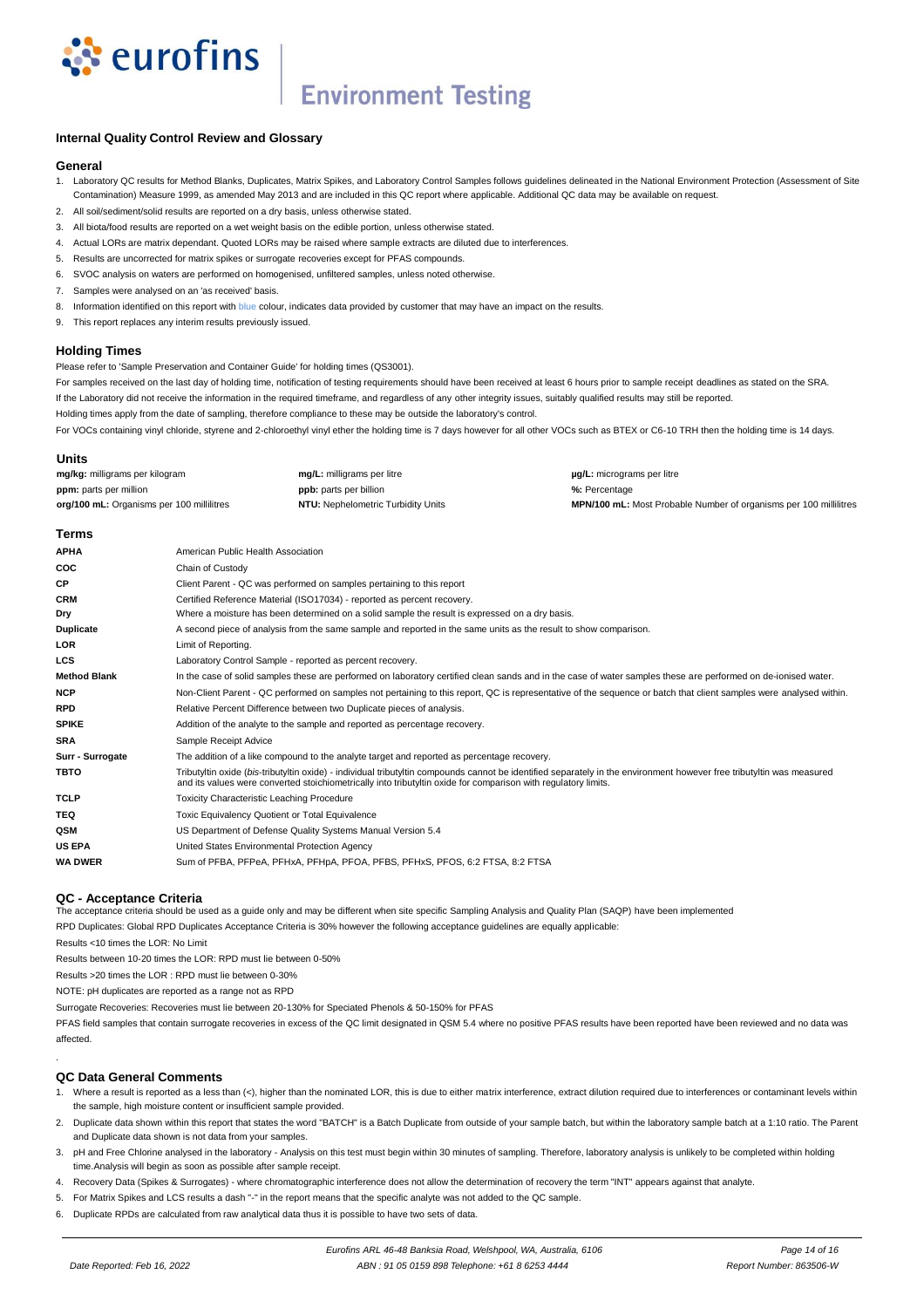

# **Quality Control Results**

| <b>Test</b>               |               |                     | Units | <b>Result 1</b> |          |            | Acceptance<br>Limits | Pass<br>Limits | Qualifying<br>Code |
|---------------------------|---------------|---------------------|-------|-----------------|----------|------------|----------------------|----------------|--------------------|
| <b>Method Blank</b>       |               |                     |       |                 |          |            |                      |                |                    |
| Chromium (VI)             |               |                     | mg/L  | < 0.002         |          |            | 0.002                | Pass           |                    |
| <b>Method Blank</b>       |               |                     |       |                 |          |            |                      |                |                    |
| <b>Heavy Metals</b>       |               |                     |       |                 |          |            |                      |                |                    |
| Arsenic                   |               |                     | mg/L  | < 0.001         |          |            | 0.001                | Pass           |                    |
| Chromium                  |               |                     | mg/L  | < 0.001         |          |            | 0.001                | Pass           |                    |
| Copper                    |               |                     | mg/L  | < 0.001         |          |            | 0.001                | Pass           |                    |
| Lead                      |               |                     | mg/L  | < 0.001         |          |            | 0.001                | Pass           |                    |
| <b>LCS - % Recovery</b>   |               |                     |       |                 |          |            |                      |                |                    |
| <b>Heavy Metals</b>       |               |                     |       |                 |          |            |                      |                |                    |
| Arsenic                   |               |                     | $\%$  | 99              |          |            | 80-120               | Pass           |                    |
| Chromium                  |               |                     | $\%$  | 91              |          |            | 80-120               | Pass           |                    |
| Copper                    |               |                     | $\%$  | 86              |          |            | 80-120               | Pass           |                    |
| Lead                      |               |                     | %     | 92              |          |            | 80-120               | Pass           |                    |
| <b>Test</b>               | Lab Sample ID | QA<br><b>Source</b> | Units | <b>Result 1</b> |          |            | Acceptance<br>Limits | Pass<br>Limits | Qualifying<br>Code |
| <b>Spike - % Recovery</b> |               |                     |       |                 |          |            |                      |                |                    |
|                           |               |                     |       | Result 1        |          |            |                      |                |                    |
| Chromium (VI)             | L22-Fe27934   | <b>CP</b>           | $\%$  | 109             |          |            | 80-120               | Pass           |                    |
| Spike - % Recovery        |               |                     |       |                 |          |            |                      |                |                    |
| <b>Heavy Metals</b>       |               |                     |       | Result 1        |          |            |                      |                |                    |
| Arsenic                   | L22-Fe27935   | CP                  | $\%$  | 99              |          |            | 75-125               | Pass           |                    |
| Chromium                  | L22-Fe27935   | CP                  | $\%$  | 82              |          |            | 75-125               | Pass           |                    |
| Copper                    | L22-Fe27935   | CP                  | $\%$  | 75              |          |            | 75-125               | Pass           |                    |
| Lead                      | L22-Fe27935   | CP                  | $\%$  | 80              |          |            | 75-125               | Pass           |                    |
| Spike - % Recovery        |               |                     |       |                 |          |            |                      |                |                    |
| <b>Heavy Metals</b>       |               |                     |       | Result 1        |          |            |                      |                |                    |
| Arsenic                   | L22-Fe27946   | CP                  | $\%$  | 81              |          |            | 75-125               | Pass           |                    |
| Chromium                  | L22-Fe27946   | CP                  | $\%$  | 78              |          |            | 75-125               | Pass           |                    |
| Copper                    | L22-Fe27946   | CP                  | $\%$  | 73              |          |            | 75-125               | Fail           | Q <sub>08</sub>    |
| Lead                      | L22-Fe27946   | CP                  | $\%$  | 77              |          |            | 75-125               | Pass           |                    |
| Spike - % Recovery        |               |                     |       |                 |          |            |                      |                |                    |
|                           |               |                     |       | Result 1        |          |            |                      |                |                    |
| Chromium (VI)             | L22-Fe27953   | <b>CP</b>           | %     | 109             |          |            | 80-120               | Pass           |                    |
| Test                      | Lab Sample ID | QA<br><b>Source</b> | Units | Result 1        |          |            | Acceptance<br>Limits | Pass<br>Limits | Qualifying<br>Code |
| Duplicate                 |               |                     |       |                 |          |            |                      |                |                    |
| <b>Heavy Metals</b>       |               |                     |       | Result 1        | Result 2 | <b>RPD</b> |                      |                |                    |
| Arsenic                   | L22-Fe27934   | CP                  | mg/L  | < 0.001         | < 0.001  | <1         | 30%                  | Pass           |                    |
| Chromium                  | L22-Fe27934   | CP                  | mg/L  | < 0.001         | < 0.001  | <1         | 30%                  | Pass           |                    |
| Copper                    | L22-Fe27934   | <b>CP</b>           | mg/L  | 0.005           | 0.006    | 4.0        | 30%                  | Pass           |                    |
| Lead                      | L22-Fe27934   | CP                  | mg/L  | < 0.001         | < 0.001  | $<$ 1      | 30%                  | Pass           |                    |
| <b>Duplicate</b>          |               |                     |       |                 |          |            |                      |                |                    |
| <b>Heavy Metals</b>       |               |                     |       | Result 1        | Result 2 | <b>RPD</b> |                      |                |                    |
| Arsenic                   | L22-Fe27944   | CP                  | mg/L  | 0.059           | 0.055    | 8.0        | 30%                  | Pass           |                    |
| Chromium                  | L22-Fe27944   | <b>CP</b>           | mg/L  | 0.008           | 0.007    | 10         | 30%                  | Pass           |                    |
| Copper                    | L22-Fe27944   | <b>CP</b>           | mg/L  | 0.37            | 0.34     | 8.0        | 30%                  | Pass           |                    |
| Lead                      | L22-Fe27944   | <b>CP</b>           | mg/L  | < 0.001         | < 0.001  | <1         | 30%                  | Pass           |                    |
| <b>Duplicate</b>          |               |                     |       |                 |          |            |                      |                |                    |
|                           |               |                     |       | Result 1        | Result 2 | <b>RPD</b> |                      |                |                    |
| Chromium (VI)             | L22-Fe27952   | CP                  | mg/L  | < 0.002         | < 0.002  | <1         | 30%                  | Pass           |                    |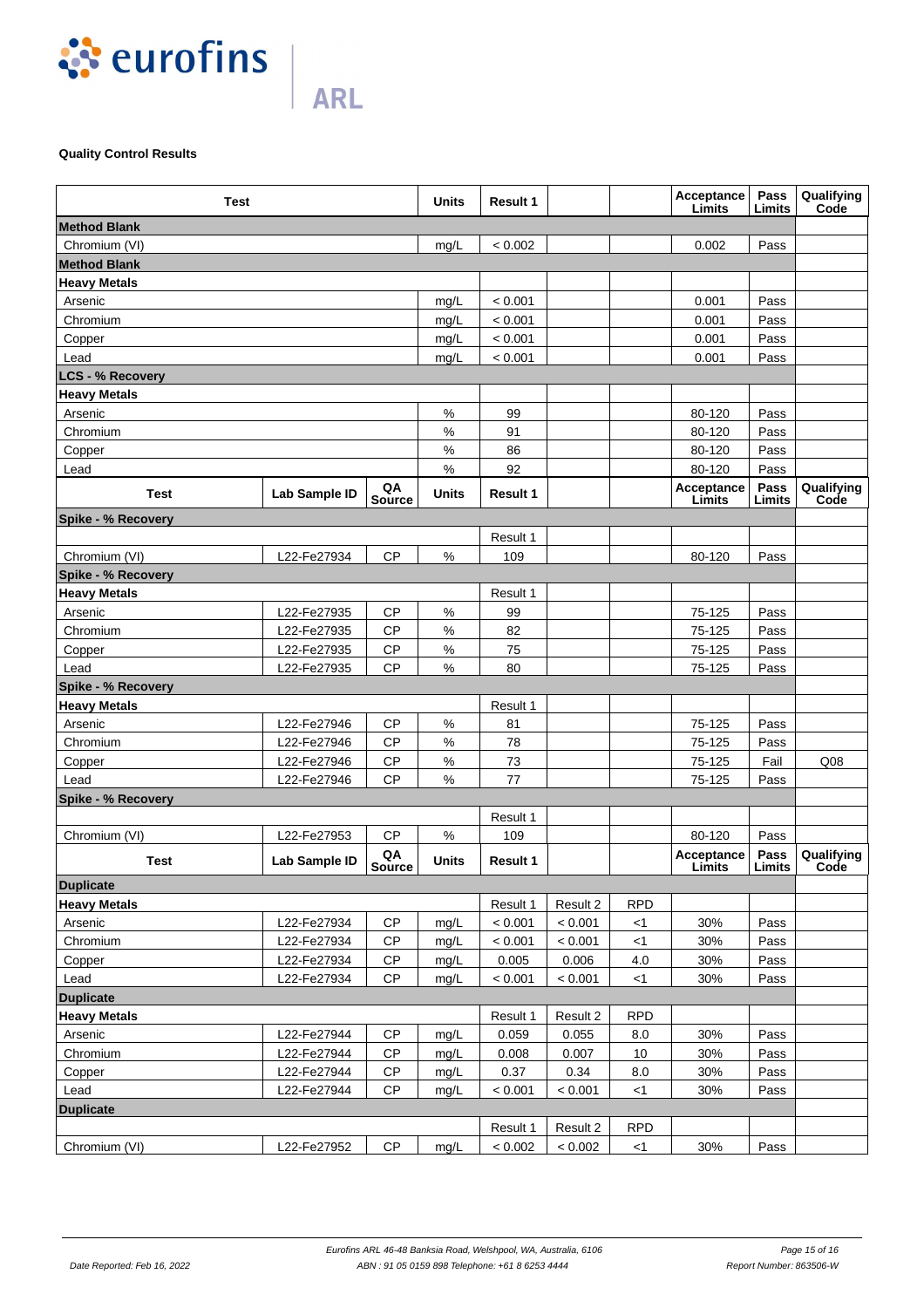

# **ARI**

# **Comments**

| <b>Sample Integrity</b>                                                 |     |
|-------------------------------------------------------------------------|-----|
| Custody Seals Intact (if used)                                          | N/A |
| Attempt to Chill was evident                                            | Yes |
| Sample correctly preserved                                              | Yes |
| Appropriate sample containers have been used                            | Yes |
| Sample containers for volatile analysis received with minimal headspace | N/A |
| Samples received within HoldingTime                                     | Yes |
| Some samples have been subcontracted                                    | No  |

# **Qualifier Codes/Comments**

Code Description

 $O<sub>08</sub>$ The matrix spike recovery is outside of the recommended acceptance criteria. An acceptable recovery was obtained for the laboratory control sample indicating a sample matrix interference.

# **Authorised by:**

Douglas Todd Senior Analyst-Metal (WA) Sam Becker Senior Analyst-Inorganic (WA) Robert Johnston **Analytical Services Manager** 

of Pr

**Kim Rodgers Business Unit Manager**

Final Report – this report replaces any previously issued Report

#### - Indicates Not Requested

\* Indicates NATA accreditation does not cover the performance of this service

Measurement uncertainty of test data is available on request

Eurofins shall not be liable for loss, cost, damages or expenses incurred by the client, or any other person or company, resulting from the use of any information or interpretation given in this<br>report. In no case shall Eu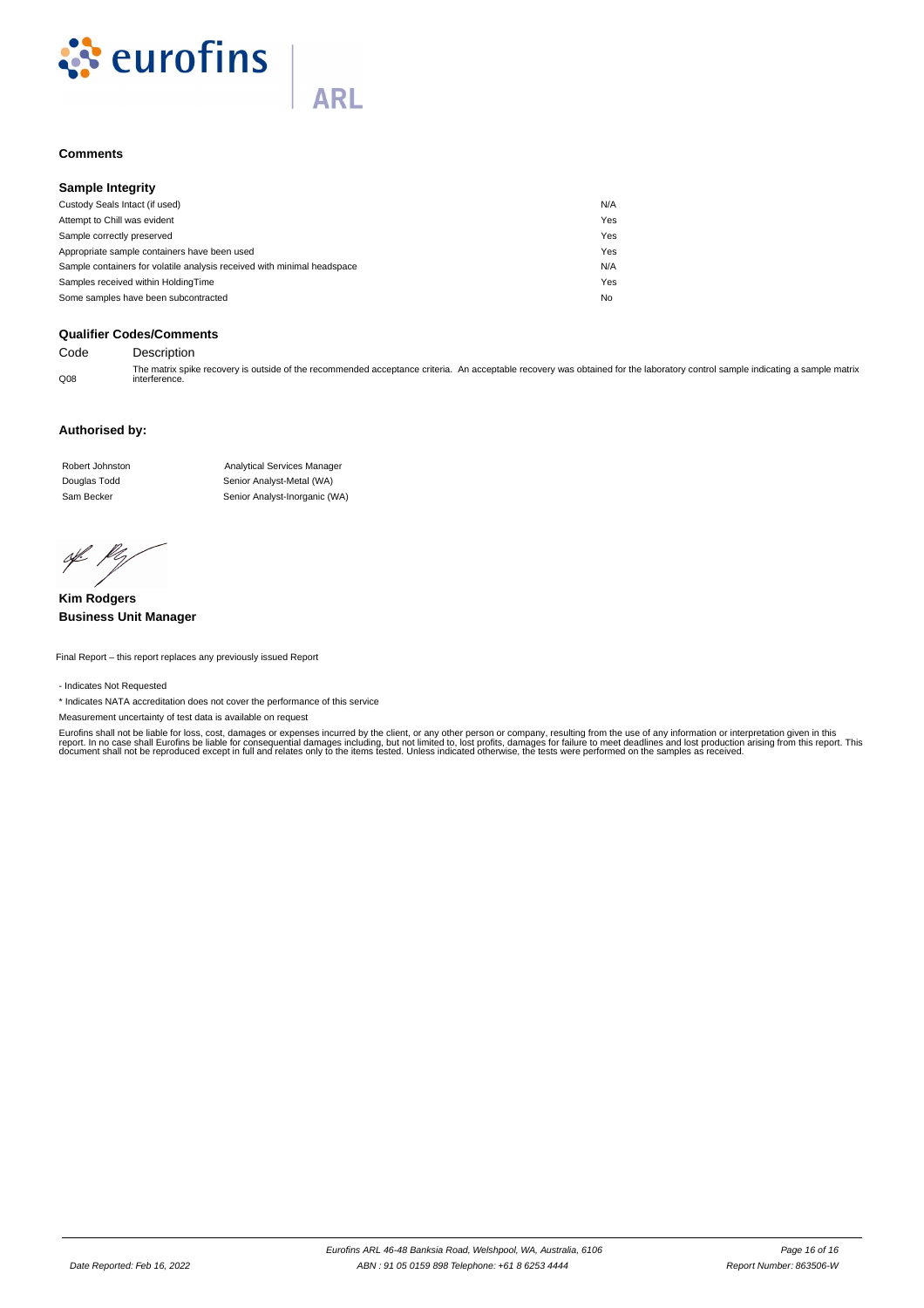

**Thuroona Services 34 Cocos Drive Bibra Lake WA 6163**

**Attention: Samuel Jackson**

**Report 864637-W**

Project name **Bridgetown Bushfire Site Investigation** Project ID Water Smpling 14 - 18/02/2022 Received Date Feb 18, 2022

| <b>Client Sample ID</b><br><b>Sample Matrix</b> |            |      | <b>Yarri Brow</b><br>water tank<br>Water | <b>Connell</b><br><b>Road water</b><br>tank<br>Water | <b>Connell</b><br><b>Road dam</b><br>Water | <b>Connell</b><br><b>Road water</b><br>tank<br>Water |
|-------------------------------------------------|------------|------|------------------------------------------|------------------------------------------------------|--------------------------------------------|------------------------------------------------------|
|                                                 |            |      |                                          |                                                      |                                            |                                                      |
| <b>Eurofins Sample No.</b>                      |            |      | L22-Fe37569                              | L22-Fe37570                                          | L22-Fe37571                                | L22-Fe37572                                          |
| Date Sampled                                    |            |      | Feb 16, 2022                             | Feb 16, 2022                                         | Feb 16, 2022                               | Feb 16, 2022                                         |
| Test/Reference                                  | <b>LOR</b> | Unit |                                          |                                                      |                                            |                                                      |
|                                                 |            |      |                                          |                                                      |                                            |                                                      |
| Chromium (hexavalent)                           | 0.005      | mg/L | < 0.005                                  | < 0.005                                              | < 0.005                                    | < 0.005                                              |
| <b>Heavy Metals</b>                             |            |      |                                          |                                                      |                                            |                                                      |
| Arsenic                                         | 0.001      | mg/L | < 0.001                                  | 0.003                                                | < 0.001                                    | < 0.001                                              |
| Chromium                                        | 0.001      | mg/L | < 0.001                                  | < 0.001                                              | 0.002                                      | < 0.001                                              |
| Copper                                          | 0.001      | mg/L | 0.008                                    | 0.003                                                | < 0.001                                    | 0.008                                                |

| <b>Client Sample ID</b>    |            |      | <b>Greenbushes</b><br>pool (natural<br>pool) | <b>Greenbushes</b><br><b>Town Hall</b><br>water tank | <b>Greenbushes</b><br>aolf course<br><b>dam</b> | <b>Highland</b><br>estate dam |
|----------------------------|------------|------|----------------------------------------------|------------------------------------------------------|-------------------------------------------------|-------------------------------|
| <b>Sample Matrix</b>       |            |      | Water                                        | Water                                                | <b>Water</b>                                    | Water                         |
| <b>Eurofins Sample No.</b> |            |      | L22-Fe37573                                  | L22-Fe37574                                          | L22-Fe37575                                     | L22-Fe37576                   |
| Date Sampled               |            |      | Feb 16, 2022                                 | Feb 16, 2022                                         | Feb 16, 2022                                    | Feb 16, 2022                  |
| Test/Reference             | <b>LOR</b> | Unit |                                              |                                                      |                                                 |                               |
|                            |            |      |                                              |                                                      |                                                 |                               |
| Chromium (hexavalent)      | 0.005      | mq/L | < 0.005                                      | < 0.005                                              | < 0.005                                         | < 0.005                       |
| <b>Heavy Metals</b>        |            |      |                                              |                                                      |                                                 |                               |
| Arsenic                    | 0.001      | mg/L | < 0.001                                      | < 0.001                                              | 0.002                                           | < 0.001                       |
| Chromium                   | 0.001      | mg/L | < 0.001                                      | < 0.001                                              | < 0.001                                         | < 0.001                       |
| Copper                     | 0.001      | mq/L | < 0.001                                      | 0.71                                                 | < 0.001                                         | < 0.001                       |

| <b>Client Sample ID</b><br><b>Sample Matrix</b><br><b>Eurofins Sample No.</b> |            |      | <b>Bridgetown</b><br>Gardens dam<br>Water<br>L22-Fe37577 | <b>Catterick Fire</b><br><b>Station water</b><br>tank<br>Water<br>L22-Fe37578 | <b>Kirralee</b><br>dam/pool<br>Water<br>L22-Fe37579 | <b>Krsuls</b><br><b>Road water</b><br>ltank<br><b>Water</b><br>L22-Fe37580 |
|-------------------------------------------------------------------------------|------------|------|----------------------------------------------------------|-------------------------------------------------------------------------------|-----------------------------------------------------|----------------------------------------------------------------------------|
| Date Sampled                                                                  |            |      | Feb 16, 2022                                             | Feb 17, 2022                                                                  | Feb 17, 2022                                        | Feb 17, 2022                                                               |
| Test/Reference                                                                | <b>LOR</b> | Unit |                                                          |                                                                               |                                                     |                                                                            |
|                                                                               |            |      |                                                          |                                                                               |                                                     |                                                                            |
| Chromium (hexavalent)                                                         | 0.005      | mg/L | < 0.005                                                  | < 0.005                                                                       | < 0.005                                             | < 0.005                                                                    |
| <b>Heavy Metals</b>                                                           |            |      |                                                          |                                                                               |                                                     |                                                                            |
| Arsenic                                                                       | 0.001      | mg/L | < 0.001                                                  | < 0.001                                                                       | 0.002                                               | 0.058                                                                      |
| Chromium                                                                      | 0.001      | mg/L | < 0.001                                                  | < 0.001                                                                       | 0.003                                               | 0.017                                                                      |
| Copper                                                                        | 0.001      | mg/L | < 0.001                                                  | 0.015                                                                         | 0.001                                               | 0.11                                                                       |

**NATA Accredited Accreditation Number 2377 Site Number 2370**

Accredited for compliance with ISO/IEC 17025 – Testing<br>ANATA is a signatory to the ILAC Mutual Recognition<br>Arrangement for the mutual recognition of the<br>equivalence of testing, medical testing, calibration,<br>inspection, pro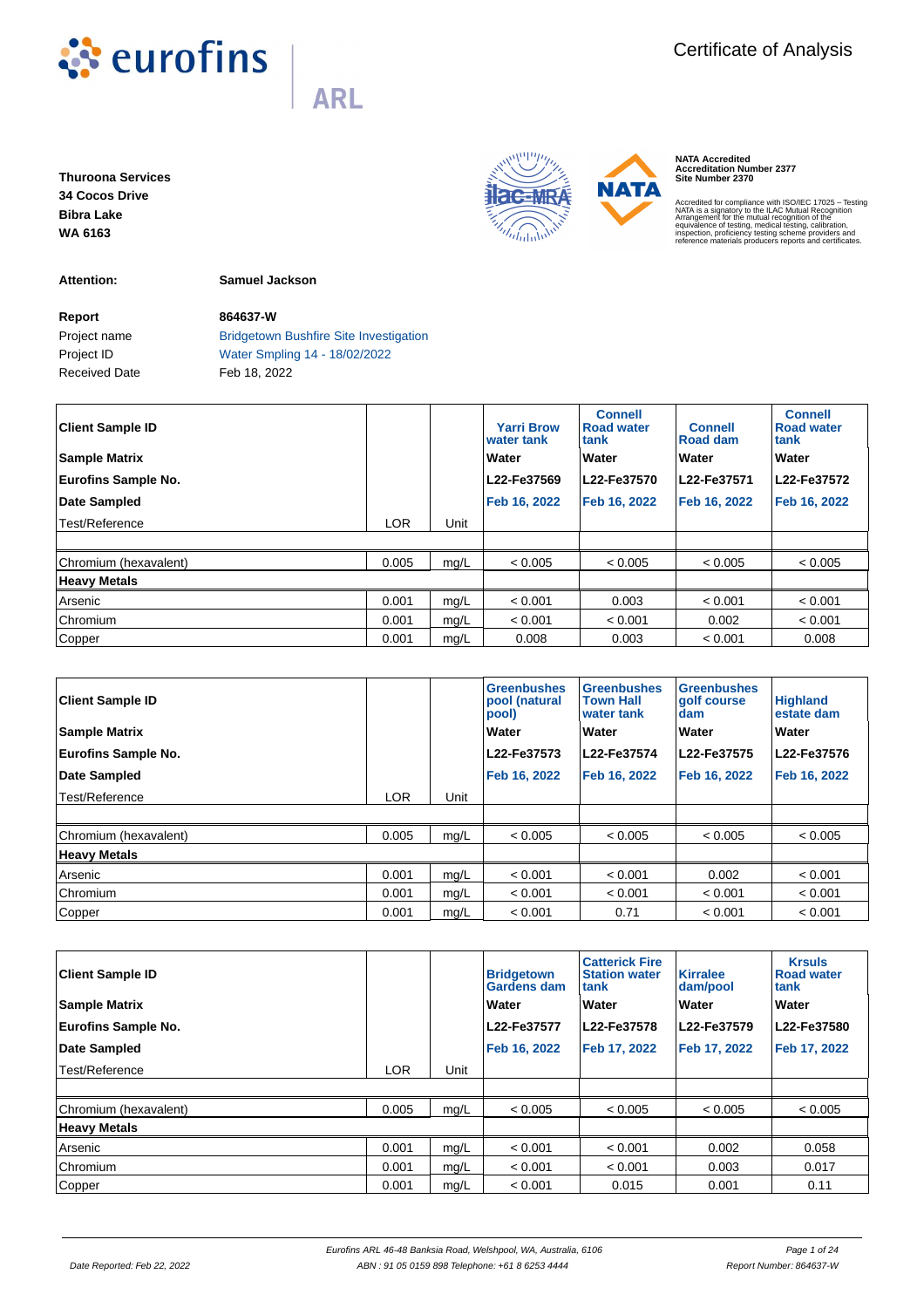

| <b>Client Sample ID</b>    |            |      | <b>Jayes Road</b><br>water tank | Greenbushes-<br><b>Boyup Brook</b><br>Road dam | <b>Kangaroo</b><br><b>Gully dam</b> | <b>Elwin Taylor</b><br><b>Road water</b><br>ltank |
|----------------------------|------------|------|---------------------------------|------------------------------------------------|-------------------------------------|---------------------------------------------------|
| <b>Sample Matrix</b>       |            |      | Water                           | Water                                          | Water                               | <b>Water</b>                                      |
| <b>Eurofins Sample No.</b> |            |      | L22-Fe37581                     | L22-Fe37582                                    | L22-Fe37583                         | L22-Fe37584                                       |
| Date Sampled               |            |      | Feb 17, 2022                    | Feb 17, 2022                                   | Feb 17, 2022                        | Feb 17, 2022                                      |
| Test/Reference             | <b>LOR</b> | Unit |                                 |                                                |                                     |                                                   |
|                            |            |      |                                 |                                                |                                     |                                                   |
| Chromium (hexavalent)      | 0.005      | mg/L | < 0.005                         | < 0.005                                        | < 0.005                             | < 0.005                                           |
| <b>Heavy Metals</b>        |            |      |                                 |                                                |                                     |                                                   |
| Arsenic                    | 0.001      | mg/L | < 0.001                         | < 0.001                                        | 0.001                               | < 0.001                                           |
| Chromium                   | 0.001      | mg/L | < 0.001                         | < 0.001                                        | 0.004                               | < 0.001                                           |
| Copper                     | 0.001      | mg/L | 0.002                           | < 0.001                                        | 0.002                               | 0.008                                             |

| <b>Client Sample ID</b><br><b>Sample Matrix</b><br><b>Eurofins Sample No.</b><br>Date Sampled |            |      | <b>Windy Gully</b><br>water tank<br>Water<br>L22-Fe37585<br>Feb 17, 2022 | <b>Suttons</b><br><b>Road dam</b><br>Water<br>L22-Fe37586<br>Feb 17, 2022 | <b>Faulkner</b><br><b>Campbells</b><br><b>Road dam</b><br>Water<br>L22-Fe37587<br>Feb 17, 2022 | <b>Scrivens</b><br><b>Road water</b><br>tank<br>Water<br>L22-Fe37588<br>Feb 17, 2022 |
|-----------------------------------------------------------------------------------------------|------------|------|--------------------------------------------------------------------------|---------------------------------------------------------------------------|------------------------------------------------------------------------------------------------|--------------------------------------------------------------------------------------|
| Test/Reference                                                                                | <b>LOR</b> | Unit |                                                                          |                                                                           |                                                                                                |                                                                                      |
|                                                                                               |            |      |                                                                          |                                                                           |                                                                                                |                                                                                      |
| Chromium (hexavalent)                                                                         | 0.005      | mg/L | < 0.005                                                                  | < 0.005                                                                   | < 0.005                                                                                        | < 0.005                                                                              |
| <b>Heavy Metals</b>                                                                           |            |      |                                                                          |                                                                           |                                                                                                |                                                                                      |
| Arsenic                                                                                       | 0.001      | mg/L | < 0.001                                                                  | < 0.001                                                                   | < 0.001                                                                                        | < 0.001                                                                              |
| Chromium                                                                                      | 0.001      | mg/L | < 0.001                                                                  | 0.001                                                                     | 0.001                                                                                          | < 0.001                                                                              |
| Copper                                                                                        | 0.001      | mg/L | 0.002                                                                    | < 0.001                                                                   | < 0.001                                                                                        | 0.016                                                                                |

| <b>Client Sample ID</b><br><b>Sample Matrix</b><br><b>Eurofins Sample No.</b> |            |      | Wagebadenup<br><b>Ridge dam</b><br>Water<br>L22-Fe37589 | <b>Sunridge</b><br>Drive dam<br>Water<br>L22-Fe37590 | <b>Break O</b><br>Day dam<br><b>Water</b><br>L22-Fe37591 | <b>Maslin Street</b><br>water tank<br>Water<br>L22-Fe37592 |
|-------------------------------------------------------------------------------|------------|------|---------------------------------------------------------|------------------------------------------------------|----------------------------------------------------------|------------------------------------------------------------|
| Date Sampled                                                                  |            |      | Feb 17, 2022                                            | Feb 17, 2022                                         | Feb 17, 2022                                             | Feb 17, 2022                                               |
| Test/Reference                                                                | <b>LOR</b> | Unit |                                                         |                                                      |                                                          |                                                            |
|                                                                               |            |      |                                                         |                                                      |                                                          |                                                            |
| Chromium (hexavalent)                                                         | 0.005      | mg/L | < 0.005                                                 | < 0.005                                              | < 0.005                                                  | < 0.005                                                    |
| <b>Heavy Metals</b>                                                           |            |      |                                                         |                                                      |                                                          |                                                            |
| Arsenic                                                                       | 0.001      | mq/L | 0.001                                                   | 0.001                                                | 0.001                                                    | 0.005                                                      |
| Chromium                                                                      | 0.001      | mg/L | < 0.001                                                 | < 0.001                                              | 0.001                                                    | 0.002                                                      |
| Copper                                                                        | 0.001      | mg/L | < 0.001                                                 | < 0.001                                              | < 0.001                                                  | 0.033                                                      |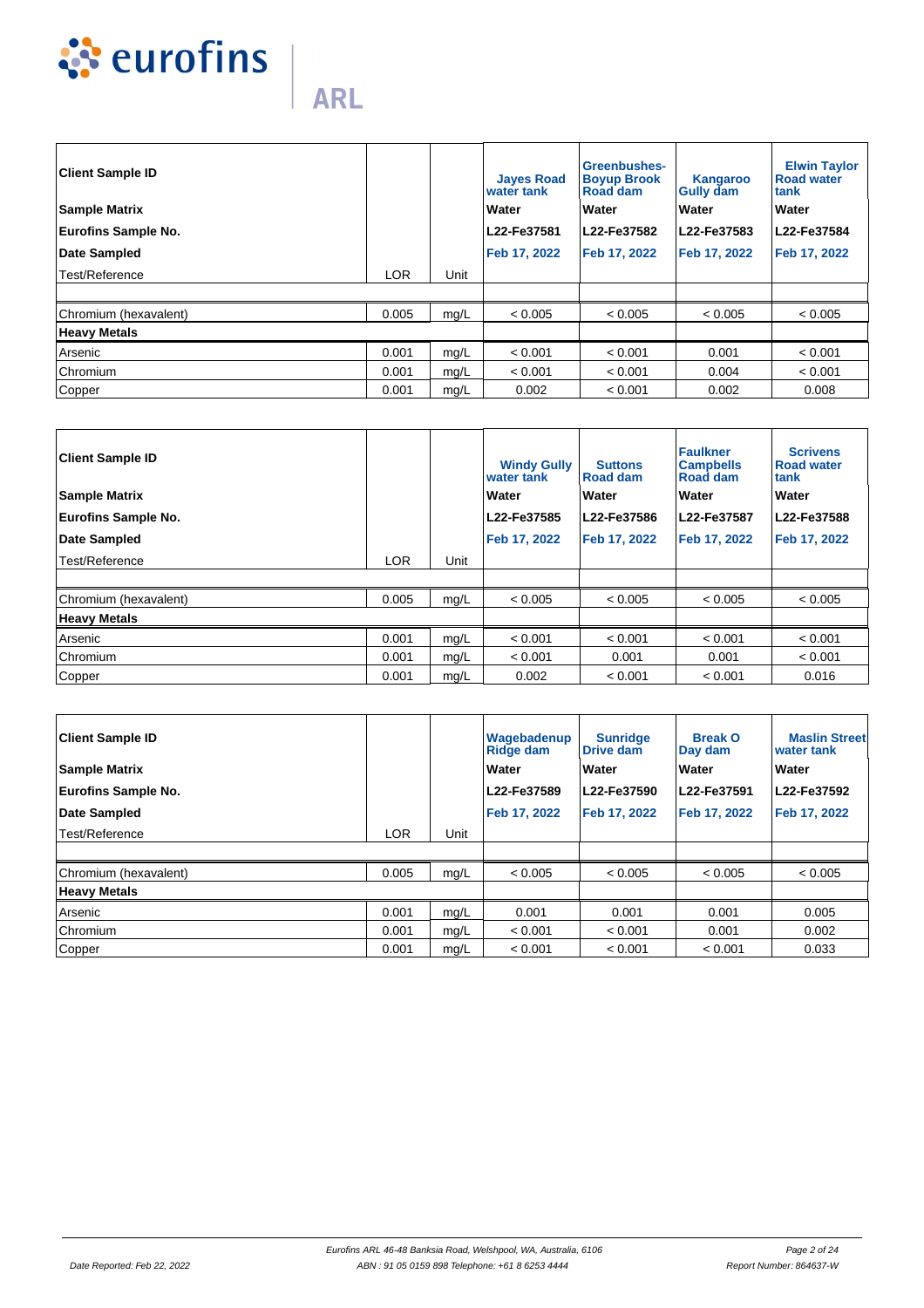

| <b>Client Sample ID</b><br><b>Sample Matrix</b> |            |      | <b>Brockman</b><br><b>Highway dam</b><br>Water | <b>Henderson</b><br>Road dam<br>Water | <b>Hester</b><br><b>Road dam</b><br><b>Water</b> | Kendall<br><b>Road dam</b><br>Water |
|-------------------------------------------------|------------|------|------------------------------------------------|---------------------------------------|--------------------------------------------------|-------------------------------------|
| <b>Eurofins Sample No.</b>                      |            |      | L22-Fe37593                                    | L22-Fe37594                           | L22-Fe37595                                      | L22-Fe37596                         |
| Date Sampled                                    |            |      | Feb 17, 2022                                   | Feb 18, 2022                          | Feb 18, 2022                                     | Feb 18, 2022                        |
| Test/Reference                                  | <b>LOR</b> | Unit |                                                |                                       |                                                  |                                     |
|                                                 |            |      |                                                |                                       |                                                  |                                     |
| Chromium (hexavalent)                           | 0.005      | mg/L | < 0.005                                        | < 0.005                               | < 0.005                                          | < 0.005                             |
| <b>Heavy Metals</b>                             |            |      |                                                |                                       |                                                  |                                     |
| Arsenic                                         | 0.001      | mg/L | < 0.001                                        | < 0.001                               | 0.001                                            | < 0.001                             |
| Chromium                                        | 0.001      | mg/L | 0.005                                          | < 0.001                               | 0.003                                            | < 0.001                             |
| Copper                                          | 0.001      | mg/L | 0.006                                          | < 0.001                               | < 0.001                                          | < 0.001                             |

| <b>Client Sample ID</b><br><b>Sample Matrix</b><br><b>Eurofins Sample No.</b> |            |      | <b>Hester</b><br>Cascades dam   Road dam<br>Water<br>L22-Fe37597 | <b>Fullerton</b><br>Water<br>L22-Fe37598 |
|-------------------------------------------------------------------------------|------------|------|------------------------------------------------------------------|------------------------------------------|
| Date Sampled                                                                  |            |      | Feb 18, 2022                                                     | Feb 18, 2022                             |
| Test/Reference                                                                | <b>LOR</b> | Unit |                                                                  |                                          |
|                                                                               |            |      |                                                                  |                                          |
| Chromium (hexavalent)                                                         | 0.005      | mg/L | < 0.005                                                          | < 0.005                                  |
| <b>Heavy Metals</b>                                                           |            |      |                                                                  |                                          |
| Arsenic                                                                       | 0.001      | mg/L | 0.004                                                            | 0.002                                    |
| Chromium                                                                      | 0.001      | mg/L | 0.001                                                            | 0.044                                    |
| Copper                                                                        | 0.001      | mg/L | 0.001                                                            | 0.029                                    |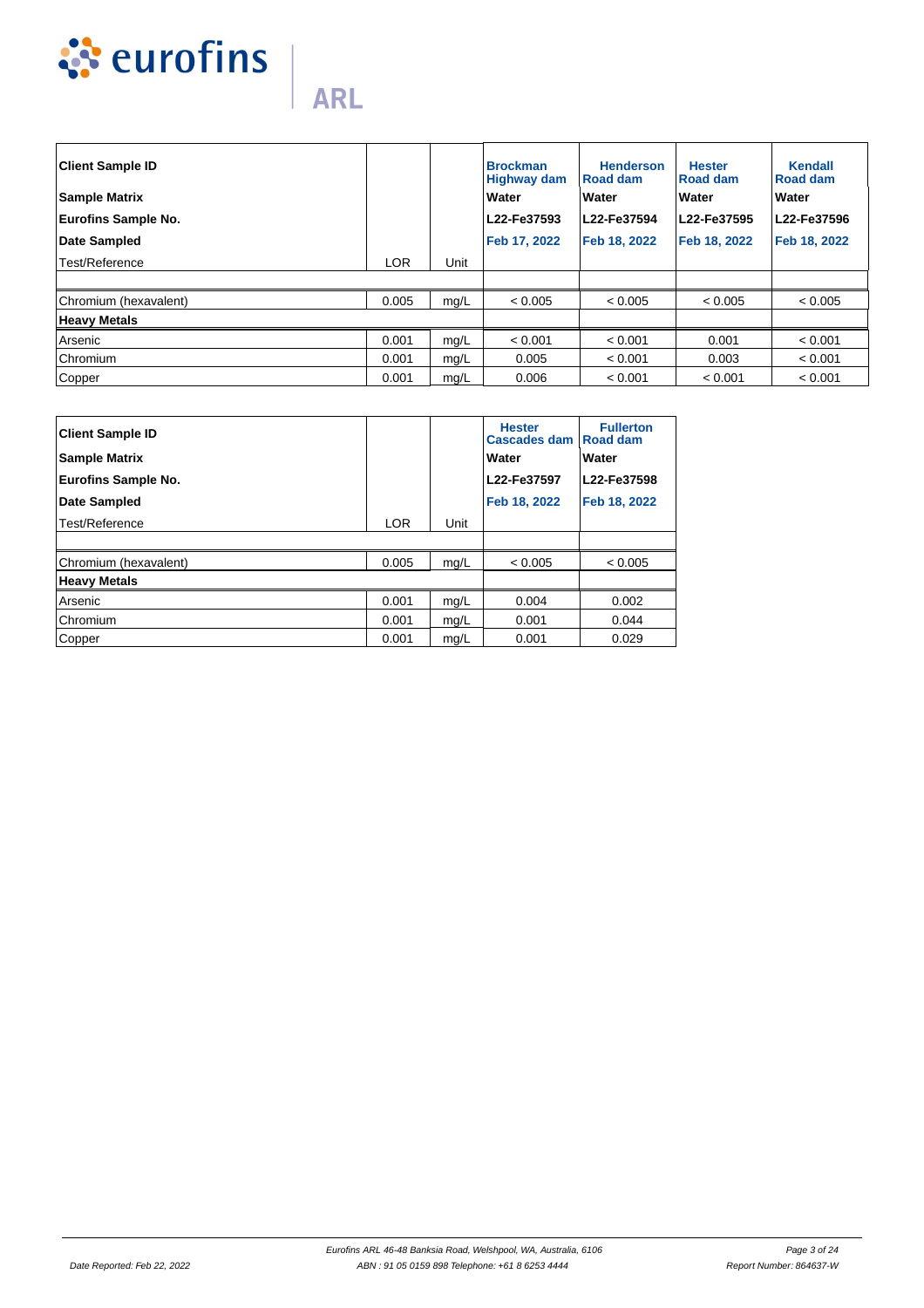

# **Sample History**

Where samples are submitted/analysed over several days, the last date of extraction is reported.

**ARL** 

If the date and time of sampling are not provided, the Laboratory will not be responsible for compromised results should testing be performed outside the recommended holding time.

| <b>Description</b>                                                   | <b>Testing Site</b> | <b>Extracted</b> | <b>Holding Time</b> |
|----------------------------------------------------------------------|---------------------|------------------|---------------------|
| Chromium (hexavalent)                                                | Welshpool           | Feb 21, 2022     | 28 Days             |
| - Method: LTM-INO-4100 Hexavalent Chromium by Discrete Analyser      |                     |                  |                     |
| <b>Heavy Metals</b>                                                  | Welshpool           | Feb 21, 2022     | 28 Days             |
| - Method: LTM-MET-3040 Metals in Waters, Soils & Sediments by ICP-MS |                     |                  |                     |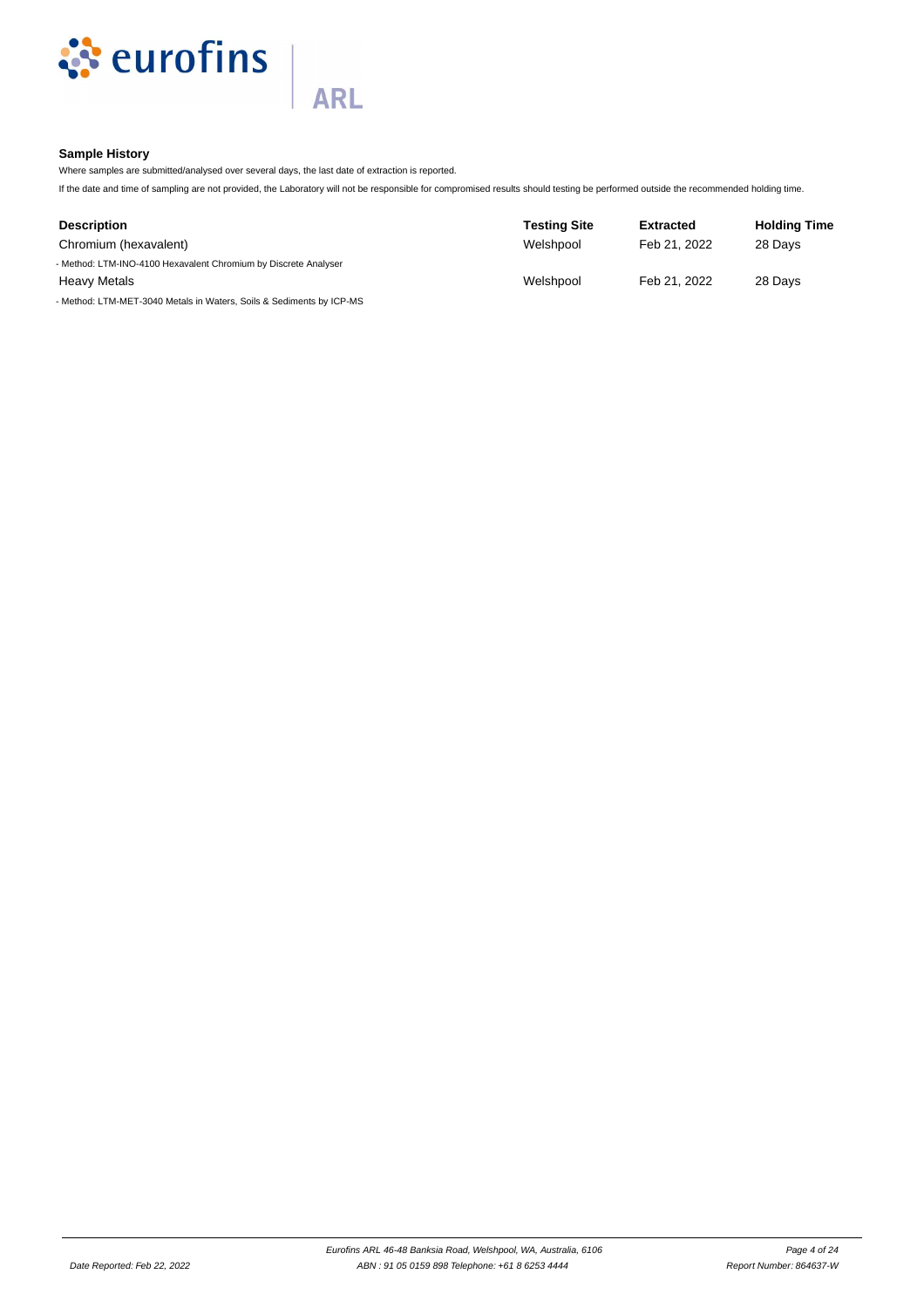|                                                                    |                                                                                                |                                                |                                                                         | ABN: 91 05 0159 898 | Eurofins ARL Pty Ltd Eurofins Environment Testing Australia Pty Ltd<br>ABN: 50 005 085 521<br><b>Melbourne</b> |                                                                                                               |          |                                   |                           |              |                                                                                            |                                                                                                                                            | <b>Eurofins Environment Testing NZ Limited</b><br>NZBN: 9429046024954                                                                               |                                                                                                      |                                                                                                               |
|--------------------------------------------------------------------|------------------------------------------------------------------------------------------------|------------------------------------------------|-------------------------------------------------------------------------|---------------------|----------------------------------------------------------------------------------------------------------------|---------------------------------------------------------------------------------------------------------------|----------|-----------------------------------|---------------------------|--------------|--------------------------------------------------------------------------------------------|--------------------------------------------------------------------------------------------------------------------------------------------|-----------------------------------------------------------------------------------------------------------------------------------------------------|------------------------------------------------------------------------------------------------------|---------------------------------------------------------------------------------------------------------------|
|                                                                    | ं eurofins<br>web: www.eurofins.com.au<br>email: EnviroSales@eurofins.com                      | <b>ARL</b>                                     |                                                                         |                     | Perth<br>46-48 Banksia Road<br>Welshpool WA 6106<br>Phone: +61 8 6253 4444<br>NATA # 2377 Site # 2370          | 6 Monterey Road<br>Dandenong South VIC 3175 16 Mars Road<br>Phone: +61 3 8564 5000<br>NATA # 1261 Site # 1254 |          |                                   |                           |              | <b>Sydney</b><br>Unit F3, Building F<br>Phone: +61 2 9900 8400<br>NATA # 1261 Site # 18217 | <b>Brisbane</b><br>1/21 Smallwood Place<br>Murarrie QLD 4172<br>Lane Cove West NSW 2066 Phone: +61 7 3902 4600<br>NATA # 1261 Site # 20794 | <b>Newcastle</b><br>4/52 Industrial Drive<br>Mayfield East NSW 2304<br>PO Box 60 Wickham 2293<br>Phone: +61 2 4968 8448<br>NATA # 1261 Site # 25079 | <b>Auckland</b><br>35 O'Rorke Road<br>Penrose, Auckland 1061<br>Phone: +64 9 526 45 51<br>IANZ #1327 | <b>Christchurch</b><br>43 Detroit Drive<br>Rolleston, Christchurch 7675<br>Phone: 0800 856 450<br>IANZ # 1290 |
|                                                                    | <b>Company Name:</b><br>Address:                                                               | 34 Cocos Drive<br><b>Bibra Lake</b><br>WA 6163 | Thuroona Services Pty Ltd                                               |                     |                                                                                                                |                                                                                                               | Fax:     | Order No.:<br>Report #:<br>Phone: |                           |              | 864637<br>1300 848 766                                                                     |                                                                                                                                            | Received:<br>Due:<br>Priority:<br><b>Contact Name:</b>                                                                                              | Feb 18, 2022 2:00 PM<br>Feb 21, 2022<br>1 Day<br>Samuel Jackson                                      |                                                                                                               |
|                                                                    | <b>Project Name:</b><br>Project ID:                                                            |                                                | Bridgetown Bushfire Site Investigation<br>Water Smpling 14 - 18/02/2022 |                     |                                                                                                                |                                                                                                               |          |                                   |                           |              |                                                                                            |                                                                                                                                            | <b>Eurofins Analytical Services Manager: Rhys Thomas</b>                                                                                            |                                                                                                      |                                                                                                               |
| <b>Sample Detail</b><br>Perth Laboratory - NATA # 2377 Site # 2370 |                                                                                                |                                                |                                                                         |                     |                                                                                                                |                                                                                                               | Chromium | Chromium (hexavalent)             | Copper                    | доц          |                                                                                            |                                                                                                                                            |                                                                                                                                                     |                                                                                                      |                                                                                                               |
|                                                                    |                                                                                                |                                                |                                                                         |                     |                                                                                                                | X                                                                                                             | X        | X                                 | $\mathsf X$               | $\mathsf{X}$ |                                                                                            |                                                                                                                                            |                                                                                                                                                     |                                                                                                      |                                                                                                               |
|                                                                    | Melbourne Laboratory - NATA # 1261 Site # 1254                                                 |                                                |                                                                         |                     |                                                                                                                |                                                                                                               |          |                                   |                           |              |                                                                                            |                                                                                                                                            |                                                                                                                                                     |                                                                                                      |                                                                                                               |
|                                                                    | Sydney Laboratory - NATA # 1261 Site # 18217<br>Brisbane Laboratory - NATA # 1261 Site # 20794 |                                                |                                                                         |                     |                                                                                                                |                                                                                                               |          |                                   |                           |              |                                                                                            |                                                                                                                                            |                                                                                                                                                     |                                                                                                      |                                                                                                               |
|                                                                    | Mayfield Laboratory - NATA # 1261 Site # 25079                                                 |                                                |                                                                         |                     |                                                                                                                |                                                                                                               |          |                                   |                           |              |                                                                                            |                                                                                                                                            |                                                                                                                                                     |                                                                                                      |                                                                                                               |
|                                                                    | <b>External Laboratory</b>                                                                     |                                                |                                                                         |                     |                                                                                                                |                                                                                                               |          |                                   |                           |              |                                                                                            |                                                                                                                                            |                                                                                                                                                     |                                                                                                      |                                                                                                               |
| <b>No</b>                                                          | Sample ID                                                                                      | <b>Sample Date</b>                             | <b>Sampling</b><br>Time                                                 | <b>Matrix</b>       | <b>LAB ID</b>                                                                                                  |                                                                                                               |          |                                   |                           |              |                                                                                            |                                                                                                                                            |                                                                                                                                                     |                                                                                                      |                                                                                                               |
| $\mathbf{1}$                                                       | Yarri Brow<br>water tank                                                                       | Feb 16, 2022                                   |                                                                         | Water               | L22-Fe37569                                                                                                    | X                                                                                                             | X        | X                                 | $\mathsf X$               |              |                                                                                            |                                                                                                                                            |                                                                                                                                                     |                                                                                                      |                                                                                                               |
| $\vert$ <sub>2</sub>                                               | Connell<br>Road water<br>tank                                                                  | Feb 16, 2022                                   |                                                                         | Water               | L22-Fe37570                                                                                                    | X                                                                                                             | X        | X                                 | X                         |              |                                                                                            |                                                                                                                                            |                                                                                                                                                     |                                                                                                      |                                                                                                               |
| 3                                                                  | Connell<br>Road dam                                                                            | Feb 16, 2022                                   |                                                                         | Water               | L22-Fe37571                                                                                                    | $\mathsf X$                                                                                                   | X        | X                                 | $\boldsymbol{\mathsf{X}}$ |              |                                                                                            |                                                                                                                                            |                                                                                                                                                     |                                                                                                      |                                                                                                               |
| $\overline{4}$                                                     | Connell<br>Road water<br>tank                                                                  | Feb 16, 2022                                   |                                                                         | Water               | L22-Fe37572                                                                                                    | X                                                                                                             | Χ        | X                                 | $\mathsf X$               |              |                                                                                            |                                                                                                                                            |                                                                                                                                                     |                                                                                                      |                                                                                                               |
| 5                                                                  | Greenbushes                                                                                    | Feb 16, 2022                                   |                                                                         | Water               | L22-Fe37573                                                                                                    | X                                                                                                             | X        | X                                 | X                         |              |                                                                                            |                                                                                                                                            |                                                                                                                                                     |                                                                                                      |                                                                                                               |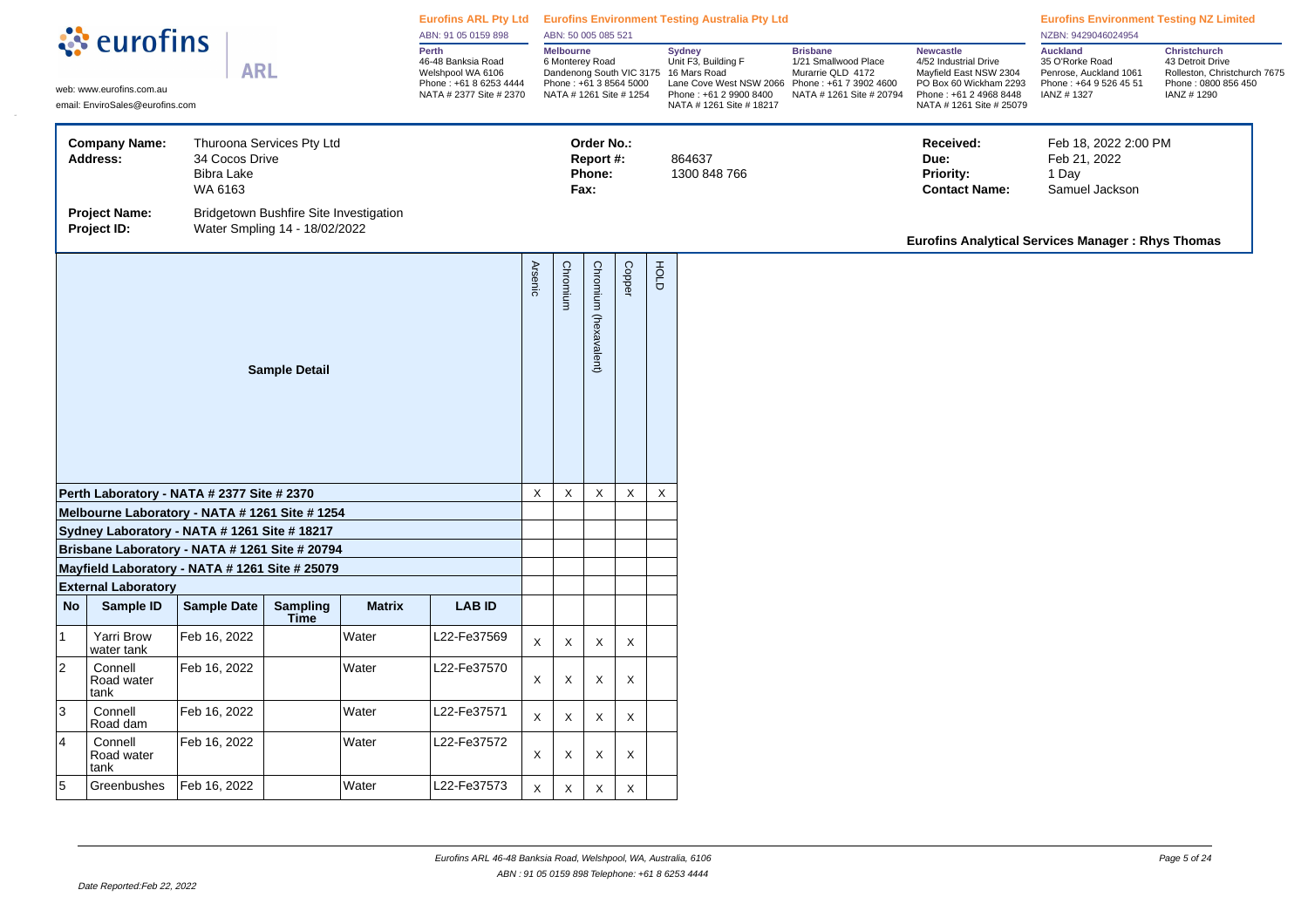| Perth<br><b>Melbourne</b><br><b>Sydney</b><br><b>Brisbane</b><br><b>Newcastle</b><br>Unit F3, Building F<br>46-48 Banksia Road<br>6 Monterey Road<br>1/21 Smallwood Place<br>4/52 Industrial Drive<br><b>ARL</b><br>Welshpool WA 6106<br>Dandenong South VIC 3175 16 Mars Road<br>Mayfield East NSW 2304<br>Murarrie QLD 4172<br>Lane Cove West NSW 2066<br>Phone: +61 8 6253 4444<br>Phone: +61 3 8564 5000<br>Phone: +61 7 3902 4600<br>PO Box 60 Wickham 2293<br>web: www.eurofins.com.au<br>NATA # 2377 Site # 2370<br>NATA # 1261 Site # 1254<br>Phone: +61 2 9900 8400<br>NATA # 1261 Site # 20794<br>Phone: +61 2 4968 8448<br>email: EnviroSales@eurofins.com<br>NATA # 1261 Site # 18217<br>NATA # 1261 Site # 25079<br>Thuroona Services Pty Ltd<br><b>Company Name:</b><br>Order No.:<br>Received:<br>34 Cocos Drive<br>Report #:<br>864637<br><b>Address:</b><br>Due:<br><b>Bibra Lake</b><br>Phone:<br>1300 848 766<br><b>Priority:</b><br>1 Day<br>WA 6163<br>Fax:<br><b>Contact Name:</b><br><b>Project Name:</b><br>Bridgetown Bushfire Site Investigation<br>Project ID:<br>Water Smpling 14 - 18/02/2022<br><b>Eurofins Analytical Services Manager: Rhys Thomas</b><br><b>Arsenic</b><br>Copper<br>FOLD<br>Chromium<br>Chromium (hexavalent)<br><b>Sample Detail</b><br>$\mathsf X$<br>$\mathsf X$<br>$\mathsf X$<br>$\mathsf X$<br>$\mathsf X$<br>Perth Laboratory - NATA # 2377 Site # 2370<br>Melbourne Laboratory - NATA # 1261 Site # 1254<br>Sydney Laboratory - NATA # 1261 Site # 18217<br>Brisbane Laboratory - NATA # 1261 Site # 20794<br>Mayfield Laboratory - NATA # 1261 Site # 25079<br><b>External Laboratory</b><br>pool (natural<br>pool)<br>6<br>Feb 16, 2022<br>Water<br>L22-Fe37574<br>Greenbushes<br><b>Town Hall</b><br>$\times$<br>X<br>Χ<br>Χ<br>water tank<br> 7<br>Feb 16, 2022<br>Greenbushes<br>Water<br>L22-Fe37575<br>$\times$<br>X<br>Χ<br>X<br>golf course<br>dam<br>8<br>Feb 16, 2022<br>Water<br>22-Fe37576<br>Highland<br>$\mathsf X$<br>X<br>X<br>X<br>estate dam<br>9<br>Feb 16, 2022<br>Bridgetown<br>Water<br>L22-Fe37577<br>X<br>X<br>X<br>X<br>Gardens dam | ं eurofins |  |  |  |       | ABN: 91 05 0159 898 |  | ABN: 50 005 085 521 |  |  | Eurofins ARL Pty Ltd Eurofins Environment Testing Australia Pty Ltd |  | <b>Eurofins Environment Testing NZ Limited</b><br>NZBN: 9429046024954                                |                                                                                                              |
|-------------------------------------------------------------------------------------------------------------------------------------------------------------------------------------------------------------------------------------------------------------------------------------------------------------------------------------------------------------------------------------------------------------------------------------------------------------------------------------------------------------------------------------------------------------------------------------------------------------------------------------------------------------------------------------------------------------------------------------------------------------------------------------------------------------------------------------------------------------------------------------------------------------------------------------------------------------------------------------------------------------------------------------------------------------------------------------------------------------------------------------------------------------------------------------------------------------------------------------------------------------------------------------------------------------------------------------------------------------------------------------------------------------------------------------------------------------------------------------------------------------------------------------------------------------------------------------------------------------------------------------------------------------------------------------------------------------------------------------------------------------------------------------------------------------------------------------------------------------------------------------------------------------------------------------------------------------------------------------------------------------------------------------------------------------------------------------------------------------------------|------------|--|--|--|-------|---------------------|--|---------------------|--|--|---------------------------------------------------------------------|--|------------------------------------------------------------------------------------------------------|--------------------------------------------------------------------------------------------------------------|
|                                                                                                                                                                                                                                                                                                                                                                                                                                                                                                                                                                                                                                                                                                                                                                                                                                                                                                                                                                                                                                                                                                                                                                                                                                                                                                                                                                                                                                                                                                                                                                                                                                                                                                                                                                                                                                                                                                                                                                                                                                                                                                                         |            |  |  |  |       |                     |  |                     |  |  |                                                                     |  | <b>Auckland</b><br>35 O'Rorke Road<br>Penrose, Auckland 1061<br>Phone: +64 9 526 45 51<br>IANZ #1327 | <b>Christchurch</b><br>43 Detroit Drive<br>Rolleston, Christchurch 7675<br>Phone: 0800 856 450<br>IANZ #1290 |
|                                                                                                                                                                                                                                                                                                                                                                                                                                                                                                                                                                                                                                                                                                                                                                                                                                                                                                                                                                                                                                                                                                                                                                                                                                                                                                                                                                                                                                                                                                                                                                                                                                                                                                                                                                                                                                                                                                                                                                                                                                                                                                                         |            |  |  |  |       |                     |  |                     |  |  |                                                                     |  | Feb 18, 2022 2:00 PM<br>Feb 21, 2022<br>Samuel Jackson                                               |                                                                                                              |
|                                                                                                                                                                                                                                                                                                                                                                                                                                                                                                                                                                                                                                                                                                                                                                                                                                                                                                                                                                                                                                                                                                                                                                                                                                                                                                                                                                                                                                                                                                                                                                                                                                                                                                                                                                                                                                                                                                                                                                                                                                                                                                                         |            |  |  |  |       |                     |  |                     |  |  |                                                                     |  |                                                                                                      |                                                                                                              |
|                                                                                                                                                                                                                                                                                                                                                                                                                                                                                                                                                                                                                                                                                                                                                                                                                                                                                                                                                                                                                                                                                                                                                                                                                                                                                                                                                                                                                                                                                                                                                                                                                                                                                                                                                                                                                                                                                                                                                                                                                                                                                                                         |            |  |  |  |       |                     |  |                     |  |  |                                                                     |  |                                                                                                      |                                                                                                              |
|                                                                                                                                                                                                                                                                                                                                                                                                                                                                                                                                                                                                                                                                                                                                                                                                                                                                                                                                                                                                                                                                                                                                                                                                                                                                                                                                                                                                                                                                                                                                                                                                                                                                                                                                                                                                                                                                                                                                                                                                                                                                                                                         |            |  |  |  |       |                     |  |                     |  |  |                                                                     |  |                                                                                                      |                                                                                                              |
|                                                                                                                                                                                                                                                                                                                                                                                                                                                                                                                                                                                                                                                                                                                                                                                                                                                                                                                                                                                                                                                                                                                                                                                                                                                                                                                                                                                                                                                                                                                                                                                                                                                                                                                                                                                                                                                                                                                                                                                                                                                                                                                         |            |  |  |  |       |                     |  |                     |  |  |                                                                     |  |                                                                                                      |                                                                                                              |
|                                                                                                                                                                                                                                                                                                                                                                                                                                                                                                                                                                                                                                                                                                                                                                                                                                                                                                                                                                                                                                                                                                                                                                                                                                                                                                                                                                                                                                                                                                                                                                                                                                                                                                                                                                                                                                                                                                                                                                                                                                                                                                                         |            |  |  |  |       |                     |  |                     |  |  |                                                                     |  |                                                                                                      |                                                                                                              |
|                                                                                                                                                                                                                                                                                                                                                                                                                                                                                                                                                                                                                                                                                                                                                                                                                                                                                                                                                                                                                                                                                                                                                                                                                                                                                                                                                                                                                                                                                                                                                                                                                                                                                                                                                                                                                                                                                                                                                                                                                                                                                                                         |            |  |  |  |       |                     |  |                     |  |  |                                                                     |  |                                                                                                      |                                                                                                              |
|                                                                                                                                                                                                                                                                                                                                                                                                                                                                                                                                                                                                                                                                                                                                                                                                                                                                                                                                                                                                                                                                                                                                                                                                                                                                                                                                                                                                                                                                                                                                                                                                                                                                                                                                                                                                                                                                                                                                                                                                                                                                                                                         |            |  |  |  |       |                     |  |                     |  |  |                                                                     |  |                                                                                                      |                                                                                                              |
|                                                                                                                                                                                                                                                                                                                                                                                                                                                                                                                                                                                                                                                                                                                                                                                                                                                                                                                                                                                                                                                                                                                                                                                                                                                                                                                                                                                                                                                                                                                                                                                                                                                                                                                                                                                                                                                                                                                                                                                                                                                                                                                         |            |  |  |  |       |                     |  |                     |  |  |                                                                     |  |                                                                                                      |                                                                                                              |
|                                                                                                                                                                                                                                                                                                                                                                                                                                                                                                                                                                                                                                                                                                                                                                                                                                                                                                                                                                                                                                                                                                                                                                                                                                                                                                                                                                                                                                                                                                                                                                                                                                                                                                                                                                                                                                                                                                                                                                                                                                                                                                                         |            |  |  |  |       |                     |  |                     |  |  |                                                                     |  |                                                                                                      |                                                                                                              |
|                                                                                                                                                                                                                                                                                                                                                                                                                                                                                                                                                                                                                                                                                                                                                                                                                                                                                                                                                                                                                                                                                                                                                                                                                                                                                                                                                                                                                                                                                                                                                                                                                                                                                                                                                                                                                                                                                                                                                                                                                                                                                                                         |            |  |  |  |       |                     |  |                     |  |  |                                                                     |  |                                                                                                      |                                                                                                              |
|                                                                                                                                                                                                                                                                                                                                                                                                                                                                                                                                                                                                                                                                                                                                                                                                                                                                                                                                                                                                                                                                                                                                                                                                                                                                                                                                                                                                                                                                                                                                                                                                                                                                                                                                                                                                                                                                                                                                                                                                                                                                                                                         |            |  |  |  |       |                     |  |                     |  |  |                                                                     |  |                                                                                                      |                                                                                                              |
|                                                                                                                                                                                                                                                                                                                                                                                                                                                                                                                                                                                                                                                                                                                                                                                                                                                                                                                                                                                                                                                                                                                                                                                                                                                                                                                                                                                                                                                                                                                                                                                                                                                                                                                                                                                                                                                                                                                                                                                                                                                                                                                         |            |  |  |  |       |                     |  |                     |  |  |                                                                     |  |                                                                                                      |                                                                                                              |
| <b>Catterick Fire</b><br>Feb 17, 2022<br>10<br>X<br>X<br>X<br>X                                                                                                                                                                                                                                                                                                                                                                                                                                                                                                                                                                                                                                                                                                                                                                                                                                                                                                                                                                                                                                                                                                                                                                                                                                                                                                                                                                                                                                                                                                                                                                                                                                                                                                                                                                                                                                                                                                                                                                                                                                                         |            |  |  |  | Water | L22-Fe37578         |  |                     |  |  |                                                                     |  |                                                                                                      |                                                                                                              |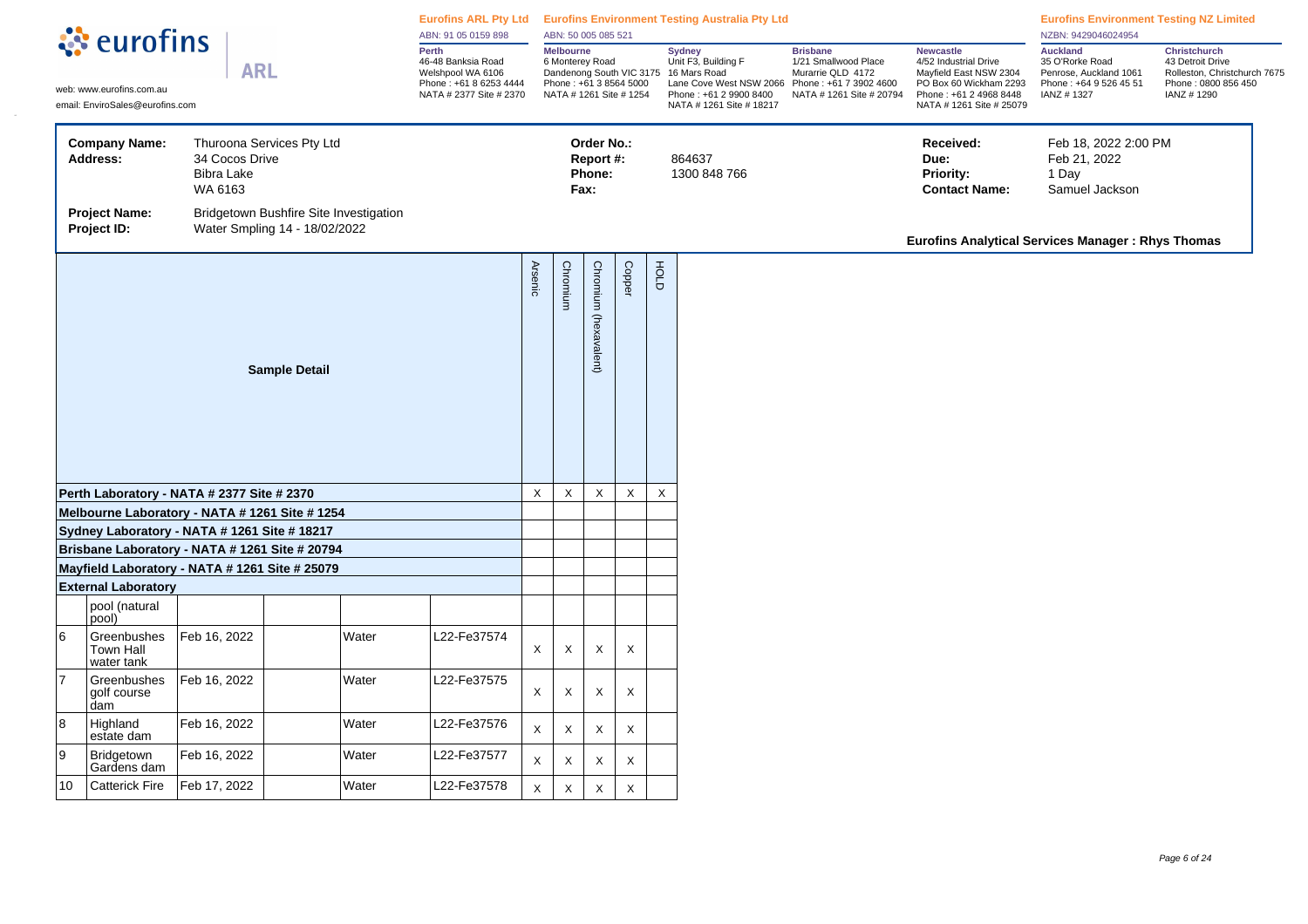|    | <b><i><u>A</u></i></b> eurofins                                                                                                |                                                |                                                                         | ABN: 91 05 0159 898 | Eurofins ARL Pty Ltd Eurofins Environment Testing Australia Pty Ltd<br>ABN: 50 005 085 521            |              |                                                                                          |                                           |             |                           |                                                                                                                                                         |                                                                                                                    | <b>Eurofins Environment Testing NZ Limited</b><br>NZBN: 9429046024954                                                                               |                                                                                                      |                                                                                                               |
|----|--------------------------------------------------------------------------------------------------------------------------------|------------------------------------------------|-------------------------------------------------------------------------|---------------------|-------------------------------------------------------------------------------------------------------|--------------|------------------------------------------------------------------------------------------|-------------------------------------------|-------------|---------------------------|---------------------------------------------------------------------------------------------------------------------------------------------------------|--------------------------------------------------------------------------------------------------------------------|-----------------------------------------------------------------------------------------------------------------------------------------------------|------------------------------------------------------------------------------------------------------|---------------------------------------------------------------------------------------------------------------|
|    | <b>ARL</b><br>web: www.eurofins.com.au<br>email: EnviroSales@eurofins.com<br><b>Company Name:</b><br>Thuroona Services Pty Ltd |                                                |                                                                         |                     | Perth<br>46-48 Banksia Road<br>Welshpool WA 6106<br>Phone: +61 8 6253 4444<br>NATA # 2377 Site # 2370 |              | <b>Melbourne</b><br>6 Monterey Road<br>Phone: +61 3 8564 5000<br>NATA # 1261 Site # 1254 |                                           |             |                           | Sydney<br>Unit F3, Building F<br>Dandenong South VIC 3175 16 Mars Road<br>Lane Cove West NSW 2066<br>Phone: +61 2 9900 8400<br>NATA # 1261 Site # 18217 | <b>Brisbane</b><br>1/21 Smallwood Place<br>Murarrie QLD 4172<br>Phone: +61 7 3902 4600<br>NATA # 1261 Site # 20794 | <b>Newcastle</b><br>4/52 Industrial Drive<br>Mayfield East NSW 2304<br>PO Box 60 Wickham 2293<br>Phone: +61 2 4968 8448<br>NATA # 1261 Site # 25079 | <b>Auckland</b><br>35 O'Rorke Road<br>Penrose, Auckland 1061<br>Phone: +64 9 526 45 51<br>IANZ #1327 | <b>Christchurch</b><br>43 Detroit Drive<br>Rolleston, Christchurch 7675<br>Phone: 0800 856 450<br>IANZ # 1290 |
|    | <b>Address:</b>                                                                                                                | 34 Cocos Drive<br><b>Bibra Lake</b><br>WA 6163 |                                                                         |                     |                                                                                                       |              |                                                                                          | Order No.:<br>Report #:<br>Phone:<br>Fax: |             |                           | 864637<br>1300 848 766                                                                                                                                  |                                                                                                                    | Received:<br>Due:<br>Priority:<br><b>Contact Name:</b>                                                                                              | Feb 18, 2022 2:00 PM<br>Feb 21, 2022<br>1 Day<br>Samuel Jackson                                      |                                                                                                               |
|    | <b>Project Name:</b><br>Project ID:                                                                                            |                                                | Bridgetown Bushfire Site Investigation<br>Water Smpling 14 - 18/02/2022 |                     |                                                                                                       |              |                                                                                          |                                           |             |                           |                                                                                                                                                         |                                                                                                                    | Eurofins Analytical Services Manager: Rhys Thomas                                                                                                   |                                                                                                      |                                                                                                               |
|    |                                                                                                                                |                                                | <b>Arsenic</b>                                                          | Chromium            | Chromium (hexavalent)                                                                                 | Copper       | доц                                                                                      |                                           |             |                           |                                                                                                                                                         |                                                                                                                    |                                                                                                                                                     |                                                                                                      |                                                                                                               |
|    | Perth Laboratory - NATA # 2377 Site # 2370                                                                                     |                                                |                                                                         |                     |                                                                                                       | $\mathsf{X}$ | X                                                                                        | X                                         | X           | $\boldsymbol{\mathsf{X}}$ |                                                                                                                                                         |                                                                                                                    |                                                                                                                                                     |                                                                                                      |                                                                                                               |
|    | Melbourne Laboratory - NATA # 1261 Site # 1254                                                                                 |                                                |                                                                         |                     |                                                                                                       |              |                                                                                          |                                           |             |                           |                                                                                                                                                         |                                                                                                                    |                                                                                                                                                     |                                                                                                      |                                                                                                               |
|    | Sydney Laboratory - NATA # 1261 Site # 18217                                                                                   |                                                |                                                                         |                     |                                                                                                       |              |                                                                                          |                                           |             |                           |                                                                                                                                                         |                                                                                                                    |                                                                                                                                                     |                                                                                                      |                                                                                                               |
|    | Brisbane Laboratory - NATA # 1261 Site # 20794<br>Mayfield Laboratory - NATA # 1261 Site # 25079                               |                                                |                                                                         |                     |                                                                                                       |              |                                                                                          |                                           |             |                           |                                                                                                                                                         |                                                                                                                    |                                                                                                                                                     |                                                                                                      |                                                                                                               |
|    | <b>External Laboratory</b>                                                                                                     |                                                |                                                                         |                     |                                                                                                       |              |                                                                                          |                                           |             |                           |                                                                                                                                                         |                                                                                                                    |                                                                                                                                                     |                                                                                                      |                                                                                                               |
|    | Station water<br>tank                                                                                                          |                                                |                                                                         |                     |                                                                                                       |              |                                                                                          |                                           |             |                           |                                                                                                                                                         |                                                                                                                    |                                                                                                                                                     |                                                                                                      |                                                                                                               |
| 11 | Kirralee<br>dam/pool                                                                                                           | Feb 17, 2022                                   |                                                                         | Water               | L22-Fe37579                                                                                           | $\mathsf X$  | X                                                                                        | X                                         | X           |                           |                                                                                                                                                         |                                                                                                                    |                                                                                                                                                     |                                                                                                      |                                                                                                               |
| 12 | <b>Krsuls</b><br>Road water<br>tank                                                                                            | Feb 17, 2022                                   |                                                                         | Water               | L22-Fe37580                                                                                           | $\mathsf X$  | X                                                                                        | X                                         | X           |                           |                                                                                                                                                         |                                                                                                                    |                                                                                                                                                     |                                                                                                      |                                                                                                               |
| 13 | Jayes Road<br>water tank                                                                                                       | Feb 17, 2022                                   |                                                                         | Water               | L22-Fe37581                                                                                           | $\mathsf X$  | X                                                                                        | X                                         | $\mathsf X$ |                           |                                                                                                                                                         |                                                                                                                    |                                                                                                                                                     |                                                                                                      |                                                                                                               |
| 14 | Greenbushes-<br>Boyup Brook<br>Road dam                                                                                        | Feb 17, 2022                                   |                                                                         | Water               | L22-Fe37582                                                                                           | X            | X                                                                                        | X                                         | X           |                           |                                                                                                                                                         |                                                                                                                    |                                                                                                                                                     |                                                                                                      |                                                                                                               |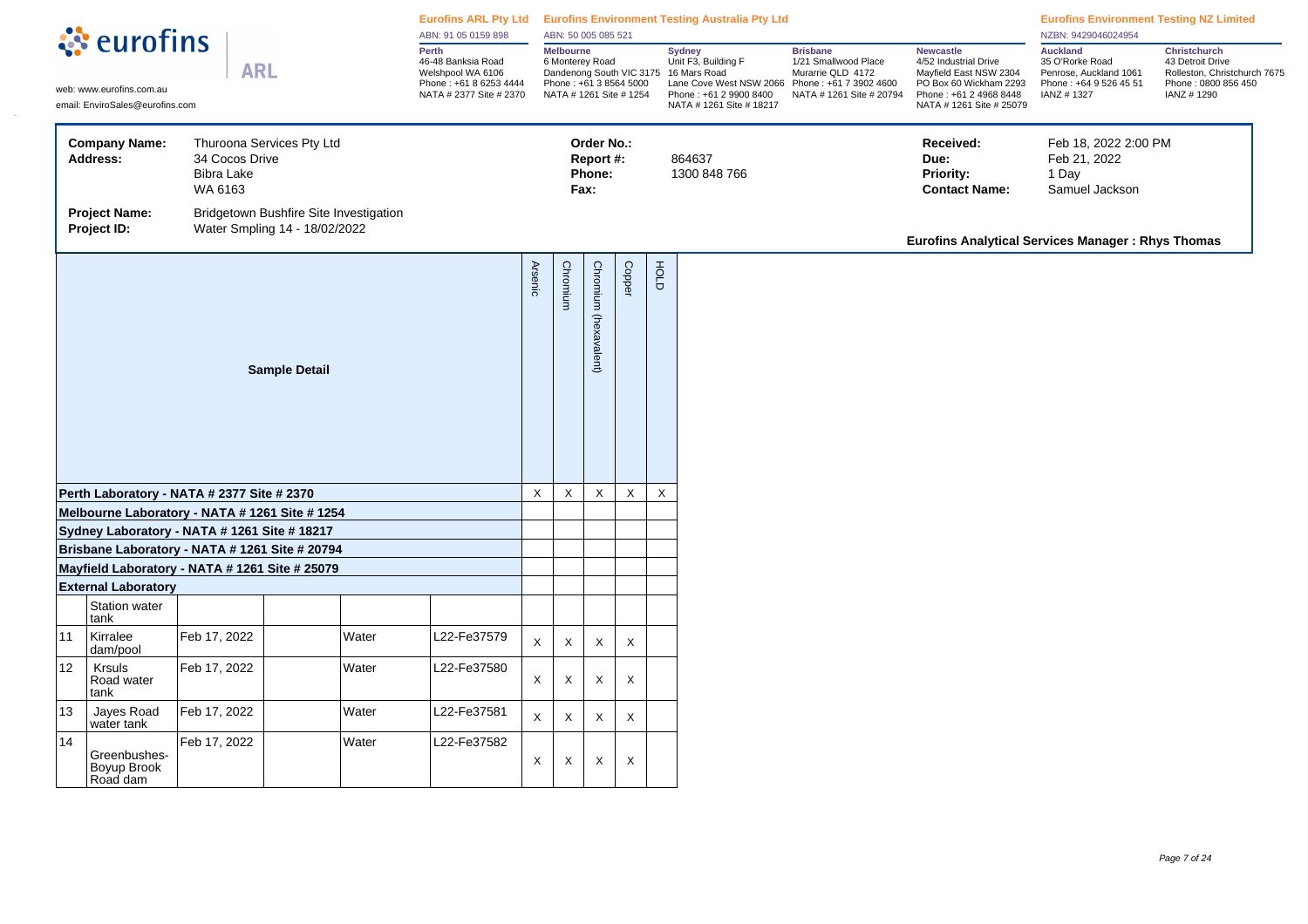|    |                                                                                                 |                                                |                                                                         | ABN: 91 05 0159 898 |                                                                                                       | ABN: 50 005 085 521 |                                                                                                                            |                                           |             | Eurofins ARL Pty Ltd Eurofins Environment Testing Australia Pty Ltd |                                                                                                                       |                                                                                                                    | <b>Eurofins Environment Testing NZ Limited</b><br>NZBN: 9429046024954                                                                               |                                                                                                      |                                                                                                              |
|----|-------------------------------------------------------------------------------------------------|------------------------------------------------|-------------------------------------------------------------------------|---------------------|-------------------------------------------------------------------------------------------------------|---------------------|----------------------------------------------------------------------------------------------------------------------------|-------------------------------------------|-------------|---------------------------------------------------------------------|-----------------------------------------------------------------------------------------------------------------------|--------------------------------------------------------------------------------------------------------------------|-----------------------------------------------------------------------------------------------------------------------------------------------------|------------------------------------------------------------------------------------------------------|--------------------------------------------------------------------------------------------------------------|
|    | <b><i><u></u></i></b> : eurofins<br>web: www.eurofins.com.au<br>email: EnviroSales@eurofins.com | <b>ARL</b>                                     |                                                                         |                     | Perth<br>46-48 Banksia Road<br>Welshpool WA 6106<br>Phone: +61 8 6253 4444<br>NATA # 2377 Site # 2370 |                     | Melbourne<br>6 Monterey Road<br>Dandenong South VIC 3175 16 Mars Road<br>Phone: +61 3 8564 5000<br>NATA # 1261 Site # 1254 |                                           |             |                                                                     | <b>Sydney</b><br>Unit F3, Building F<br>Lane Cove West NSW 2066<br>Phone: +61 2 9900 8400<br>NATA # 1261 Site # 18217 | <b>Brisbane</b><br>1/21 Smallwood Place<br>Murarrie QLD 4172<br>Phone: +61 7 3902 4600<br>NATA # 1261 Site # 20794 | <b>Newcastle</b><br>4/52 Industrial Drive<br>Mayfield East NSW 2304<br>PO Box 60 Wickham 2293<br>Phone: +61 2 4968 8448<br>NATA # 1261 Site # 25079 | <b>Auckland</b><br>35 O'Rorke Road<br>Penrose, Auckland 1061<br>Phone: +64 9 526 45 51<br>IANZ #1327 | <b>Christchurch</b><br>43 Detroit Drive<br>Rolleston, Christchurch 7675<br>Phone: 0800 856 450<br>IANZ #1290 |
|    | <b>Company Name:</b><br><b>Address:</b>                                                         | 34 Cocos Drive<br><b>Bibra Lake</b><br>WA 6163 | Thuroona Services Pty Ltd                                               |                     |                                                                                                       |                     |                                                                                                                            | Order No.:<br>Report #:<br>Phone:<br>Fax: |             |                                                                     | 864637<br>1300 848 766                                                                                                |                                                                                                                    | Received:<br>Due:<br>Priority:<br><b>Contact Name:</b>                                                                                              | Feb 18, 2022 2:00 PM<br>Feb 21, 2022<br>1 Day<br>Samuel Jackson                                      |                                                                                                              |
|    | <b>Project Name:</b><br>Project ID:                                                             |                                                | Bridgetown Bushfire Site Investigation<br>Water Smpling 14 - 18/02/2022 |                     |                                                                                                       |                     |                                                                                                                            |                                           |             |                                                                     |                                                                                                                       |                                                                                                                    | <b>Eurofins Analytical Services Manager: Rhys Thomas</b>                                                                                            |                                                                                                      |                                                                                                              |
|    |                                                                                                 |                                                | <b>Arsenic</b>                                                          | Chromium            | Chromium (hexavalent)                                                                                 | <b>Copper</b>       | HOLD                                                                                                                       |                                           |             |                                                                     |                                                                                                                       |                                                                                                                    |                                                                                                                                                     |                                                                                                      |                                                                                                              |
|    | Perth Laboratory - NATA # 2377 Site # 2370                                                      |                                                |                                                                         |                     |                                                                                                       | $\mathsf X$         | X                                                                                                                          | X                                         | $\mathsf X$ | $\pmb{\times}$                                                      |                                                                                                                       |                                                                                                                    |                                                                                                                                                     |                                                                                                      |                                                                                                              |
|    | Melbourne Laboratory - NATA # 1261 Site # 1254                                                  |                                                |                                                                         |                     |                                                                                                       |                     |                                                                                                                            |                                           |             |                                                                     |                                                                                                                       |                                                                                                                    |                                                                                                                                                     |                                                                                                      |                                                                                                              |
|    | Sydney Laboratory - NATA # 1261 Site # 18217                                                    |                                                |                                                                         |                     |                                                                                                       |                     |                                                                                                                            |                                           |             |                                                                     |                                                                                                                       |                                                                                                                    |                                                                                                                                                     |                                                                                                      |                                                                                                              |
|    | Brisbane Laboratory - NATA # 1261 Site # 20794                                                  |                                                |                                                                         |                     |                                                                                                       |                     |                                                                                                                            |                                           |             |                                                                     |                                                                                                                       |                                                                                                                    |                                                                                                                                                     |                                                                                                      |                                                                                                              |
|    | Mayfield Laboratory - NATA # 1261 Site # 25079                                                  |                                                |                                                                         |                     |                                                                                                       |                     |                                                                                                                            |                                           |             |                                                                     |                                                                                                                       |                                                                                                                    |                                                                                                                                                     |                                                                                                      |                                                                                                              |
| 15 | <b>External Laboratory</b><br>Kangaroo<br>Gully dam                                             | Feb 17, 2022                                   | Water                                                                   |                     | L22-Fe37583                                                                                           | $\mathsf{X}$        | X                                                                                                                          | X                                         | X           |                                                                     |                                                                                                                       |                                                                                                                    |                                                                                                                                                     |                                                                                                      |                                                                                                              |
| 16 | Elgin Taylor<br>Road water<br>tank                                                              | Feb 17, 2022                                   | Water                                                                   |                     | L22-Fe37584                                                                                           | X                   | X                                                                                                                          | X                                         | X           |                                                                     |                                                                                                                       |                                                                                                                    |                                                                                                                                                     |                                                                                                      |                                                                                                              |
| 17 | <b>Windy Gully</b><br>water tank                                                                | Feb 17, 2022                                   | Water                                                                   |                     | L22-Fe37585                                                                                           | $\mathsf X$         | X                                                                                                                          | X                                         | $\mathsf X$ |                                                                     |                                                                                                                       |                                                                                                                    |                                                                                                                                                     |                                                                                                      |                                                                                                              |
| 18 | Suttons<br>Road dam                                                                             | Feb 17, 2022                                   | Water                                                                   |                     | L22-Fe37586                                                                                           | $\mathsf X$         | $\mathsf X$                                                                                                                | X                                         | X           |                                                                     |                                                                                                                       |                                                                                                                    |                                                                                                                                                     |                                                                                                      |                                                                                                              |
| 19 | Faulkner<br>Campbells<br>Road dam                                                               | Feb 17, 2022                                   | Water                                                                   |                     | L22-Fe37587                                                                                           | $\mathsf{X}$        | Χ                                                                                                                          | X                                         | X           |                                                                     |                                                                                                                       |                                                                                                                    |                                                                                                                                                     |                                                                                                      |                                                                                                              |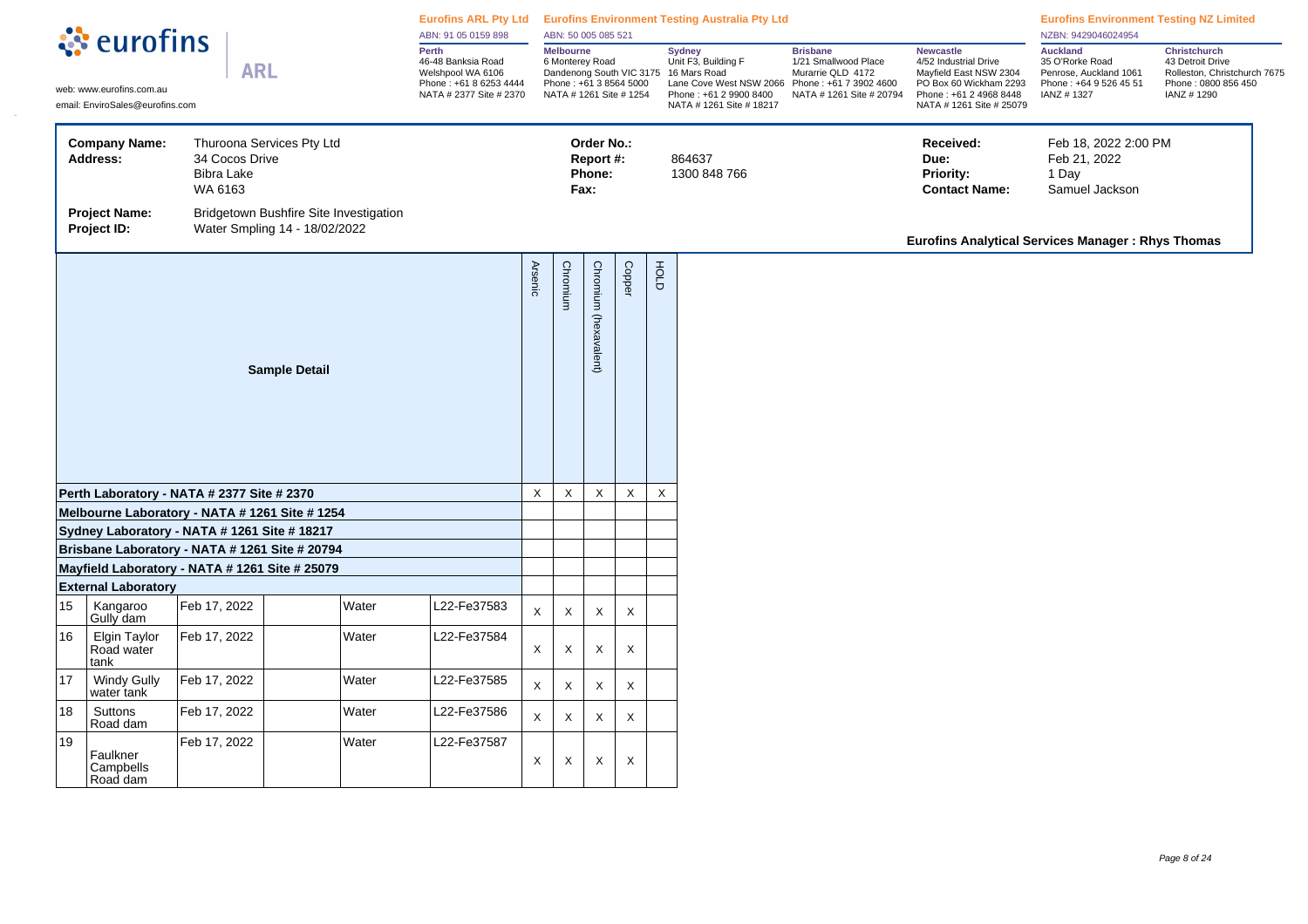| ं eurofins<br>Melbourne<br>Perth<br><b>Brisbane</b><br><b>Sydney</b><br><b>Newcastle</b><br>Unit F3, Building F<br>46-48 Banksia Road<br>6 Monterey Road<br>1/21 Smallwood Place<br>4/52 Industrial Drive<br><b>ARL</b><br>Welshpool WA 6106<br>Dandenong South VIC 3175 16 Mars Road<br>Mayfield East NSW 2304<br>Murarrie QLD 4172<br>Phone: +61 3 8564 5000<br>Phone: +61 8 6253 4444<br>Lane Cove West NSW 2066<br>Phone: +61 7 3902 4600<br>PO Box 60 Wickham 2293<br>web: www.eurofins.com.au<br>NATA # 2377 Site # 2370<br>NATA # 1261 Site # 1254<br>NATA # 1261 Site # 20794<br>Phone: +61 2 4968 8448<br>Phone: +61 2 9900 8400<br>email: EnviroSales@eurofins.com<br>NATA # 1261 Site # 25079<br>NATA # 1261 Site # 18217<br><b>Company Name:</b><br>Thuroona Services Pty Ltd<br>Order No.:<br>Received:<br>34 Cocos Drive<br>864637<br>Address:<br>Report #:<br>Due:<br><b>Bibra Lake</b><br>Phone:<br>1300 848 766<br><b>Priority:</b><br>WA 6163<br>Fax:<br><b>Contact Name:</b><br><b>Project Name:</b><br>Bridgetown Bushfire Site Investigation<br>Project ID:<br>Water Smpling 14 - 18/02/2022<br>FOLD<br><b>Arsenic</b><br>Copper<br>Chromium<br>Chromium<br>(hexavalent)<br><b>Sample Detail</b><br>$\mathsf X$<br>$\mathsf X$<br>X<br>X<br>$\boldsymbol{\mathsf{X}}$<br>Perth Laboratory - NATA # 2377 Site # 2370<br>Melbourne Laboratory - NATA # 1261 Site # 1254<br>Sydney Laboratory - NATA # 1261 Site # 18217<br>Brisbane Laboratory - NATA # 1261 Site # 20794<br>Mayfield Laboratory - NATA # 1261 Site # 25079<br><b>External Laboratory</b> | <b>Auckland</b><br>Christchurch<br>35 O'Rorke Road<br>43 Detroit Drive<br>Rolleston, Christchurch 7675<br>Penrose, Auckland 1061<br>Phone: +64 9 526 45 51<br>Phone: 0800 856 450<br>IANZ # 1290<br>IANZ #1327<br>Feb 18, 2022 2:00 PM<br>Feb 21, 2022<br>1 Day<br>Samuel Jackson<br><b>Eurofins Analytical Services Manager: Rhys Thomas</b> |
|------------------------------------------------------------------------------------------------------------------------------------------------------------------------------------------------------------------------------------------------------------------------------------------------------------------------------------------------------------------------------------------------------------------------------------------------------------------------------------------------------------------------------------------------------------------------------------------------------------------------------------------------------------------------------------------------------------------------------------------------------------------------------------------------------------------------------------------------------------------------------------------------------------------------------------------------------------------------------------------------------------------------------------------------------------------------------------------------------------------------------------------------------------------------------------------------------------------------------------------------------------------------------------------------------------------------------------------------------------------------------------------------------------------------------------------------------------------------------------------------------------------------------------------------------------------------------|-----------------------------------------------------------------------------------------------------------------------------------------------------------------------------------------------------------------------------------------------------------------------------------------------------------------------------------------------|
|                                                                                                                                                                                                                                                                                                                                                                                                                                                                                                                                                                                                                                                                                                                                                                                                                                                                                                                                                                                                                                                                                                                                                                                                                                                                                                                                                                                                                                                                                                                                                                              |                                                                                                                                                                                                                                                                                                                                               |
|                                                                                                                                                                                                                                                                                                                                                                                                                                                                                                                                                                                                                                                                                                                                                                                                                                                                                                                                                                                                                                                                                                                                                                                                                                                                                                                                                                                                                                                                                                                                                                              |                                                                                                                                                                                                                                                                                                                                               |
|                                                                                                                                                                                                                                                                                                                                                                                                                                                                                                                                                                                                                                                                                                                                                                                                                                                                                                                                                                                                                                                                                                                                                                                                                                                                                                                                                                                                                                                                                                                                                                              |                                                                                                                                                                                                                                                                                                                                               |
|                                                                                                                                                                                                                                                                                                                                                                                                                                                                                                                                                                                                                                                                                                                                                                                                                                                                                                                                                                                                                                                                                                                                                                                                                                                                                                                                                                                                                                                                                                                                                                              |                                                                                                                                                                                                                                                                                                                                               |
|                                                                                                                                                                                                                                                                                                                                                                                                                                                                                                                                                                                                                                                                                                                                                                                                                                                                                                                                                                                                                                                                                                                                                                                                                                                                                                                                                                                                                                                                                                                                                                              |                                                                                                                                                                                                                                                                                                                                               |
|                                                                                                                                                                                                                                                                                                                                                                                                                                                                                                                                                                                                                                                                                                                                                                                                                                                                                                                                                                                                                                                                                                                                                                                                                                                                                                                                                                                                                                                                                                                                                                              |                                                                                                                                                                                                                                                                                                                                               |
|                                                                                                                                                                                                                                                                                                                                                                                                                                                                                                                                                                                                                                                                                                                                                                                                                                                                                                                                                                                                                                                                                                                                                                                                                                                                                                                                                                                                                                                                                                                                                                              |                                                                                                                                                                                                                                                                                                                                               |
|                                                                                                                                                                                                                                                                                                                                                                                                                                                                                                                                                                                                                                                                                                                                                                                                                                                                                                                                                                                                                                                                                                                                                                                                                                                                                                                                                                                                                                                                                                                                                                              |                                                                                                                                                                                                                                                                                                                                               |
|                                                                                                                                                                                                                                                                                                                                                                                                                                                                                                                                                                                                                                                                                                                                                                                                                                                                                                                                                                                                                                                                                                                                                                                                                                                                                                                                                                                                                                                                                                                                                                              |                                                                                                                                                                                                                                                                                                                                               |
| Water<br>22-Fe37588<br>20<br><b>Scrivens</b><br>Feb 17, 2022<br>$\times$<br>X<br>X<br>Road water<br>X<br>tank                                                                                                                                                                                                                                                                                                                                                                                                                                                                                                                                                                                                                                                                                                                                                                                                                                                                                                                                                                                                                                                                                                                                                                                                                                                                                                                                                                                                                                                                |                                                                                                                                                                                                                                                                                                                                               |
| 21<br>Feb 17, 2022<br>Water<br>L22-Fe37589<br>$\mathsf{X}$<br>X<br>X<br>X<br>Wagebadenup<br>Ridge dam                                                                                                                                                                                                                                                                                                                                                                                                                                                                                                                                                                                                                                                                                                                                                                                                                                                                                                                                                                                                                                                                                                                                                                                                                                                                                                                                                                                                                                                                        |                                                                                                                                                                                                                                                                                                                                               |
| 22<br>Feb 17, 2022<br>Water<br>Sunridge<br>L22-Fe37590<br>$\mathsf{X}$<br>X<br>X<br>X<br>Drive dam                                                                                                                                                                                                                                                                                                                                                                                                                                                                                                                                                                                                                                                                                                                                                                                                                                                                                                                                                                                                                                                                                                                                                                                                                                                                                                                                                                                                                                                                           |                                                                                                                                                                                                                                                                                                                                               |
| 23<br>Break O<br>Feb 17, 2022<br>Water<br>L22-Fe37591<br>$\mathsf X$<br>X<br>X<br>X<br>Day dam                                                                                                                                                                                                                                                                                                                                                                                                                                                                                                                                                                                                                                                                                                                                                                                                                                                                                                                                                                                                                                                                                                                                                                                                                                                                                                                                                                                                                                                                               |                                                                                                                                                                                                                                                                                                                                               |
| 24<br>Feb 17, 2022<br>Water<br>L22-Fe37592<br><b>Maslin Street</b><br>X<br>X<br>X<br>X<br>water tank                                                                                                                                                                                                                                                                                                                                                                                                                                                                                                                                                                                                                                                                                                                                                                                                                                                                                                                                                                                                                                                                                                                                                                                                                                                                                                                                                                                                                                                                         |                                                                                                                                                                                                                                                                                                                                               |
| 25<br>Feb 17, 2022<br>Water<br>L22-Fe37593<br>X<br>X<br>X<br>X                                                                                                                                                                                                                                                                                                                                                                                                                                                                                                                                                                                                                                                                                                                                                                                                                                                                                                                                                                                                                                                                                                                                                                                                                                                                                                                                                                                                                                                                                                               |                                                                                                                                                                                                                                                                                                                                               |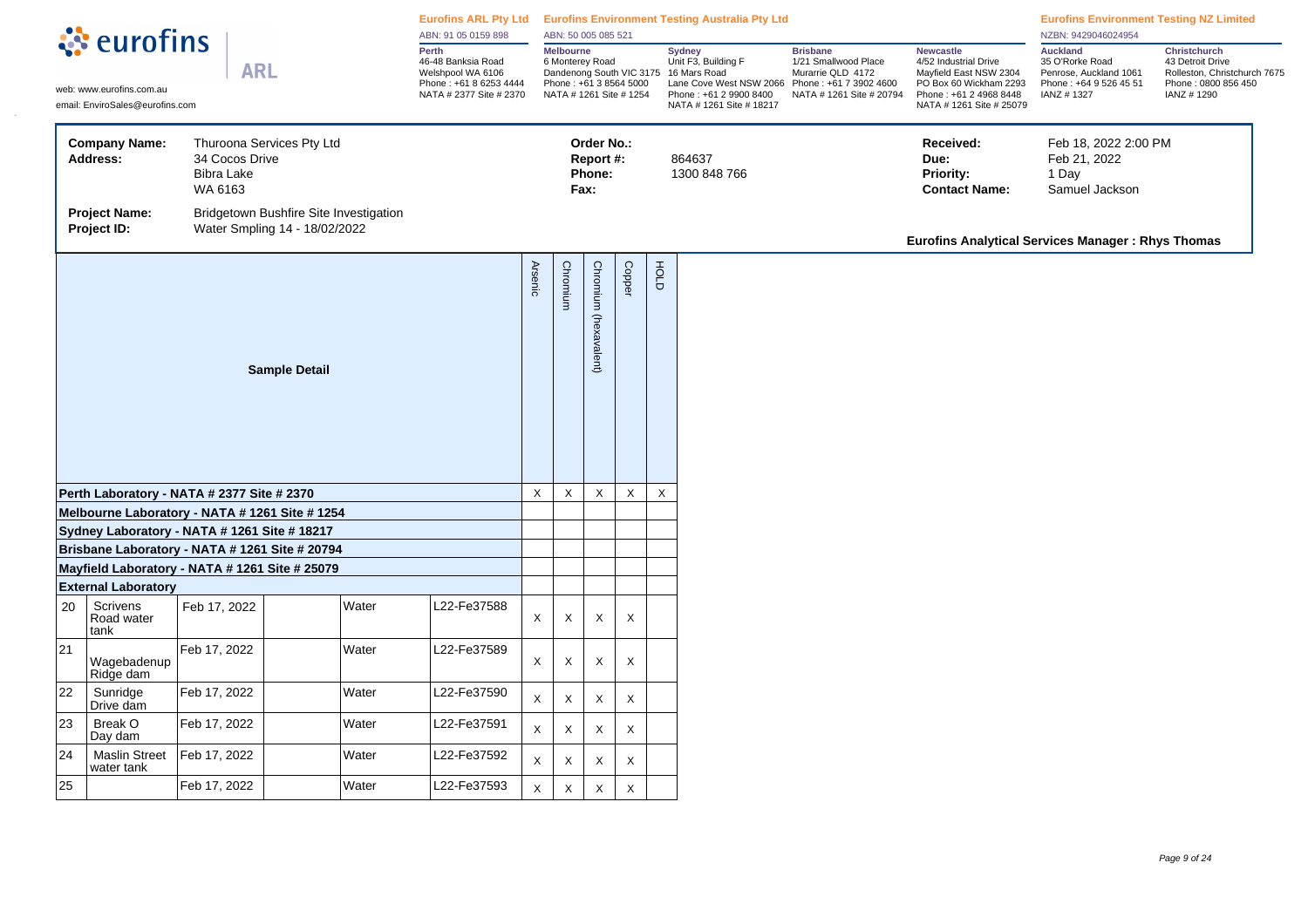|    |                                                                                                |                                                |                                                                         |          | े <b>ं</b> eurofins                                                                                   |                           | ABN: 91 05 0159 898                                                                      |                                           | ABN: 50 005 085 521 |                           |                                                                                                                                                                |                                                                                                                    | Eurofins ARL Pty Ltd Eurofins Environment Testing Australia Pty Ltd                                                                                 |                                                                                                      |                                                                                                       | <b>Eurofins Environment Testing NZ Limited</b><br>NZBN: 9429046024954 |  |
|----|------------------------------------------------------------------------------------------------|------------------------------------------------|-------------------------------------------------------------------------|----------|-------------------------------------------------------------------------------------------------------|---------------------------|------------------------------------------------------------------------------------------|-------------------------------------------|---------------------|---------------------------|----------------------------------------------------------------------------------------------------------------------------------------------------------------|--------------------------------------------------------------------------------------------------------------------|-----------------------------------------------------------------------------------------------------------------------------------------------------|------------------------------------------------------------------------------------------------------|-------------------------------------------------------------------------------------------------------|-----------------------------------------------------------------------|--|
|    | web: www.eurofins.com.au<br>email: EnviroSales@eurofins.com                                    | <b>ARL</b>                                     |                                                                         |          | Perth<br>46-48 Banksia Road<br>Welshpool WA 6106<br>Phone: +61 8 6253 4444<br>NATA # 2377 Site # 2370 |                           | <b>Melbourne</b><br>6 Monterey Road<br>Phone: +61 3 8564 5000<br>NATA # 1261 Site # 1254 |                                           |                     |                           | <b>Sydney</b><br>Unit F3, Building F<br>Dandenong South VIC 3175 16 Mars Road<br>Lane Cove West NSW 2066<br>Phone: +61 2 9900 8400<br>NATA # 1261 Site # 18217 | <b>Brisbane</b><br>1/21 Smallwood Place<br>Murarrie QLD 4172<br>Phone: +61 7 3902 4600<br>NATA # 1261 Site # 20794 | <b>Newcastle</b><br>4/52 Industrial Drive<br>Mayfield East NSW 2304<br>PO Box 60 Wickham 2293<br>Phone: +61 2 4968 8448<br>NATA # 1261 Site # 25079 | <b>Auckland</b><br>35 O'Rorke Road<br>Penrose, Auckland 1061<br>Phone: +64 9 526 45 51<br>IANZ #1327 | Christchurch<br>43 Detroit Drive<br>Rolleston, Christchurch 7675<br>Phone: 0800 856 450<br>IANZ #1290 |                                                                       |  |
|    | <b>Company Name:</b><br><b>Address:</b>                                                        | 34 Cocos Drive<br><b>Bibra Lake</b><br>WA 6163 | Thuroona Services Pty Ltd                                               |          |                                                                                                       |                           |                                                                                          | Order No.:<br>Report #:<br>Phone:<br>Fax: |                     |                           | 864637<br>1300 848 766                                                                                                                                         |                                                                                                                    | Received:<br>Due:<br><b>Priority:</b><br><b>Contact Name:</b>                                                                                       | Feb 18, 2022 2:00 PM<br>Feb 21, 2022<br>1 Day<br>Samuel Jackson                                      |                                                                                                       |                                                                       |  |
|    | <b>Project Name:</b><br>Project ID:                                                            |                                                | Bridgetown Bushfire Site Investigation<br>Water Smpling 14 - 18/02/2022 |          |                                                                                                       |                           |                                                                                          |                                           |                     |                           |                                                                                                                                                                |                                                                                                                    | <b>Eurofins Analytical Services Manager: Rhys Thomas</b>                                                                                            |                                                                                                      |                                                                                                       |                                                                       |  |
|    |                                                                                                |                                                | <b>Arsenic</b>                                                          | Chromium | Chromium (hexavalent)                                                                                 | Copper                    | HOLD                                                                                     |                                           |                     |                           |                                                                                                                                                                |                                                                                                                    |                                                                                                                                                     |                                                                                                      |                                                                                                       |                                                                       |  |
|    | Perth Laboratory - NATA # 2377 Site # 2370                                                     |                                                |                                                                         |          |                                                                                                       | $\boldsymbol{\mathsf{X}}$ | X                                                                                        | X                                         | X                   | $\boldsymbol{\mathsf{X}}$ |                                                                                                                                                                |                                                                                                                    |                                                                                                                                                     |                                                                                                      |                                                                                                       |                                                                       |  |
|    | Melbourne Laboratory - NATA # 1261 Site # 1254                                                 |                                                |                                                                         |          |                                                                                                       |                           |                                                                                          |                                           |                     |                           |                                                                                                                                                                |                                                                                                                    |                                                                                                                                                     |                                                                                                      |                                                                                                       |                                                                       |  |
|    | Sydney Laboratory - NATA # 1261 Site # 18217<br>Brisbane Laboratory - NATA # 1261 Site # 20794 |                                                |                                                                         |          |                                                                                                       |                           |                                                                                          |                                           |                     |                           |                                                                                                                                                                |                                                                                                                    |                                                                                                                                                     |                                                                                                      |                                                                                                       |                                                                       |  |
|    | Mayfield Laboratory - NATA # 1261 Site # 25079                                                 |                                                |                                                                         |          |                                                                                                       |                           |                                                                                          |                                           |                     |                           |                                                                                                                                                                |                                                                                                                    |                                                                                                                                                     |                                                                                                      |                                                                                                       |                                                                       |  |
|    | <b>External Laboratory</b>                                                                     |                                                |                                                                         |          |                                                                                                       |                           |                                                                                          |                                           |                     |                           |                                                                                                                                                                |                                                                                                                    |                                                                                                                                                     |                                                                                                      |                                                                                                       |                                                                       |  |
|    | Brockman<br>Highway dam                                                                        |                                                |                                                                         |          |                                                                                                       |                           |                                                                                          |                                           |                     |                           |                                                                                                                                                                |                                                                                                                    |                                                                                                                                                     |                                                                                                      |                                                                                                       |                                                                       |  |
| 26 | Henderson<br>Road dam                                                                          | Feb 18, 2022                                   |                                                                         | Water    | 22-Fe37594                                                                                            | $\boldsymbol{\mathsf{X}}$ | X                                                                                        | X                                         | X                   |                           |                                                                                                                                                                |                                                                                                                    |                                                                                                                                                     |                                                                                                      |                                                                                                       |                                                                       |  |
| 27 | Hester<br>Road dam                                                                             | Feb 18, 2022                                   |                                                                         | Water    | L22-Fe37595                                                                                           | $\mathsf X$               | X                                                                                        | X                                         | $\mathsf X$         |                           |                                                                                                                                                                |                                                                                                                    |                                                                                                                                                     |                                                                                                      |                                                                                                       |                                                                       |  |
| 28 | Kendall<br>Road dam                                                                            | Feb 18, 2022                                   |                                                                         | Water    | L22-Fe37596                                                                                           | $\mathsf X$               | X                                                                                        | X                                         | X                   |                           |                                                                                                                                                                |                                                                                                                    |                                                                                                                                                     |                                                                                                      |                                                                                                       |                                                                       |  |
| 29 | Hester<br>Cascades dam                                                                         | Feb 18, 2022                                   |                                                                         | Water    | L22-Fe37597                                                                                           | X                         | Χ                                                                                        | X                                         | X                   |                           |                                                                                                                                                                |                                                                                                                    |                                                                                                                                                     |                                                                                                      |                                                                                                       |                                                                       |  |
| 30 | Fullerton<br>Road dam                                                                          | Feb 18, 2022                                   |                                                                         | Water    | 22-Fe37598                                                                                            | X                         | X                                                                                        | X                                         | X                   |                           |                                                                                                                                                                |                                                                                                                    |                                                                                                                                                     |                                                                                                      |                                                                                                       |                                                                       |  |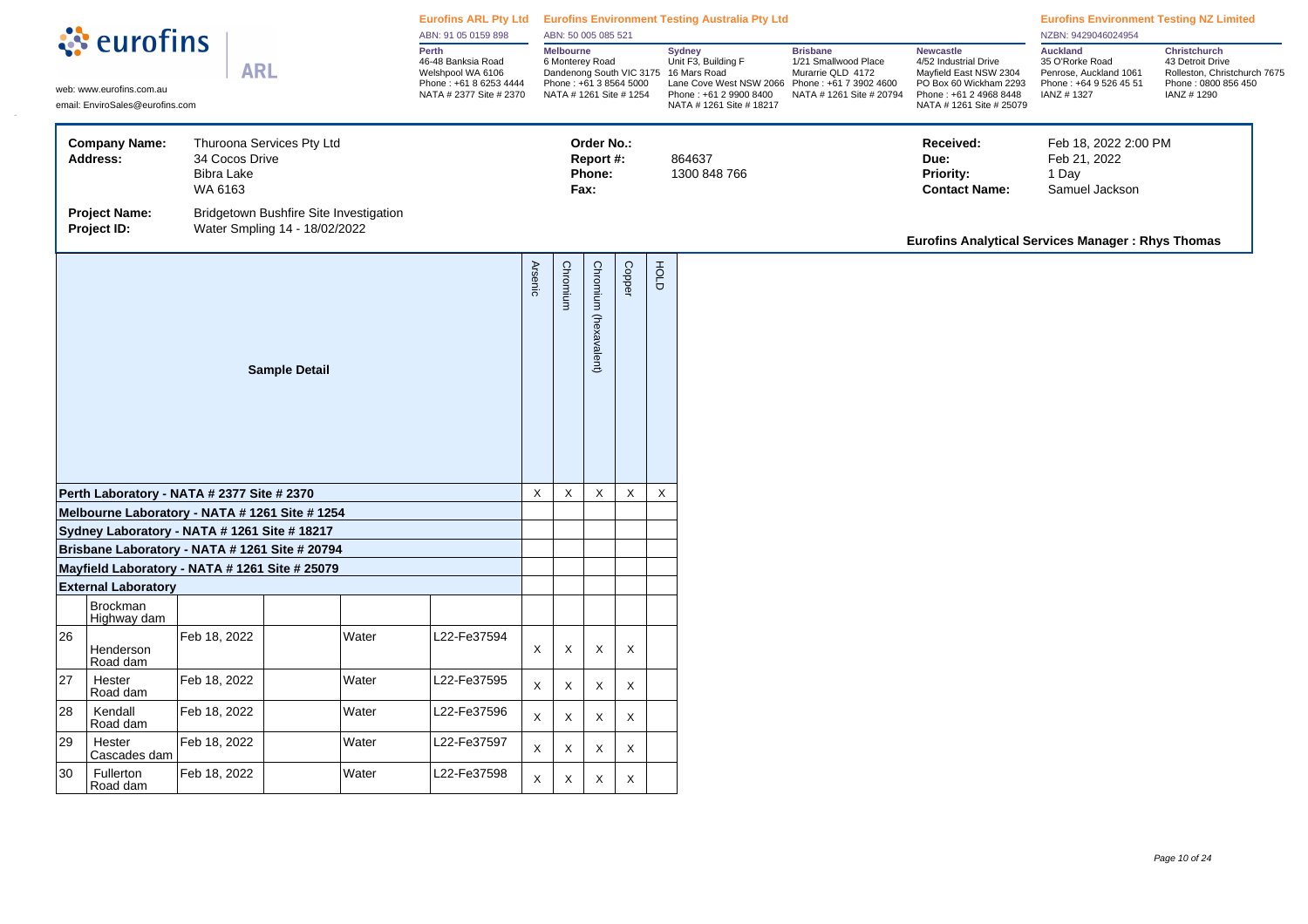|    | ं eurofins                                                                                       |                                                |                                                                         | ABN: 91 05 0159 898                                                                                   |                       | ABN: 50 005 085 521                                                               |                                           |             |             | Eurofins ARL Pty Ltd Eurofins Environment Testing Australia Pty Ltd                                                                                            |                                                                                                                    |                                                                                                                                                     | <b>Eurofins Environment Testing NZ Limited</b><br>NZBN: 9429046024954                                 |                                                                                                        |
|----|--------------------------------------------------------------------------------------------------|------------------------------------------------|-------------------------------------------------------------------------|-------------------------------------------------------------------------------------------------------|-----------------------|-----------------------------------------------------------------------------------|-------------------------------------------|-------------|-------------|----------------------------------------------------------------------------------------------------------------------------------------------------------------|--------------------------------------------------------------------------------------------------------------------|-----------------------------------------------------------------------------------------------------------------------------------------------------|-------------------------------------------------------------------------------------------------------|--------------------------------------------------------------------------------------------------------|
|    | web: www.eurofins.com.au<br>email: EnviroSales@eurofins.com                                      | <b>ARL</b>                                     |                                                                         | Perth<br>46-48 Banksia Road<br>Welshpool WA 6106<br>Phone: +61 8 6253 4444<br>NATA # 2377 Site # 2370 |                       | Melbourne<br>6 Monterey Road<br>Phone: +61 3 8564 5000<br>NATA # 1261 Site # 1254 |                                           |             |             | <b>Sydney</b><br>Unit F3, Building F<br>Dandenong South VIC 3175 16 Mars Road<br>Lane Cove West NSW 2066<br>Phone: +61 2 9900 8400<br>NATA # 1261 Site # 18217 | <b>Brisbane</b><br>1/21 Smallwood Place<br>Murarrie QLD 4172<br>Phone: +61 7 3902 4600<br>NATA # 1261 Site # 20794 | <b>Newcastle</b><br>4/52 Industrial Drive<br>Mayfield East NSW 2304<br>PO Box 60 Wickham 2293<br>Phone: +61 2 4968 8448<br>NATA # 1261 Site # 25079 | <b>Auckland</b><br>35 O'Rorke Road<br>Penrose, Auckland 1061<br>Phone: +64 9 526 45 51<br>IANZ # 1327 | Christchurch<br>43 Detroit Drive<br>Rolleston, Christchurch 7675<br>Phone: 0800 856 450<br>IANZ # 1290 |
|    | <b>Company Name:</b><br><b>Address:</b>                                                          | 34 Cocos Drive<br><b>Bibra Lake</b><br>WA 6163 | Thuroona Services Pty Ltd                                               |                                                                                                       |                       |                                                                                   | Order No.:<br>Report #:<br>Phone:<br>Fax: |             |             | 864637<br>1300 848 766                                                                                                                                         |                                                                                                                    | Received:<br>Due:<br>Priority:<br><b>Contact Name:</b>                                                                                              | Feb 18, 2022 2:00 PM<br>Feb 21, 2022<br>1 Day<br>Samuel Jackson                                       |                                                                                                        |
|    | <b>Project Name:</b><br>Project ID:                                                              |                                                | Bridgetown Bushfire Site Investigation<br>Water Smpling 14 - 18/02/2022 |                                                                                                       |                       |                                                                                   |                                           |             |             |                                                                                                                                                                |                                                                                                                    | Eurofins Analytical Services Manager: Rhys Thomas                                                                                                   |                                                                                                       |                                                                                                        |
|    |                                                                                                  |                                                | <b>Arsenic</b>                                                          | Chromium                                                                                              | Chromium (hexavalent) | Copper                                                                            | FOLD                                      |             |             |                                                                                                                                                                |                                                                                                                    |                                                                                                                                                     |                                                                                                       |                                                                                                        |
|    | Perth Laboratory - NATA # 2377 Site # 2370                                                       |                                                |                                                                         |                                                                                                       | $\mathsf X$           | $\mathsf X$                                                                       | X                                         | $\mathsf X$ | $\mathsf X$ |                                                                                                                                                                |                                                                                                                    |                                                                                                                                                     |                                                                                                       |                                                                                                        |
|    | Melbourne Laboratory - NATA # 1261 Site # 1254                                                   |                                                |                                                                         |                                                                                                       |                       |                                                                                   |                                           |             |             |                                                                                                                                                                |                                                                                                                    |                                                                                                                                                     |                                                                                                       |                                                                                                        |
|    | Sydney Laboratory - NATA # 1261 Site # 18217                                                     |                                                |                                                                         |                                                                                                       |                       |                                                                                   |                                           |             |             |                                                                                                                                                                |                                                                                                                    |                                                                                                                                                     |                                                                                                       |                                                                                                        |
|    | Brisbane Laboratory - NATA # 1261 Site # 20794<br>Mayfield Laboratory - NATA # 1261 Site # 25079 |                                                |                                                                         |                                                                                                       |                       |                                                                                   |                                           |             |             |                                                                                                                                                                |                                                                                                                    |                                                                                                                                                     |                                                                                                       |                                                                                                        |
|    | <b>External Laboratory</b>                                                                       |                                                |                                                                         |                                                                                                       |                       |                                                                                   |                                           |             |             |                                                                                                                                                                |                                                                                                                    |                                                                                                                                                     |                                                                                                       |                                                                                                        |
| 31 | Warner<br>Street hot tub                                                                         | Feb 16, 2022                                   | Water                                                                   | L22-Fe37599                                                                                           |                       |                                                                                   |                                           |             | X           |                                                                                                                                                                |                                                                                                                    |                                                                                                                                                     |                                                                                                       |                                                                                                        |
| 32 | Warner<br>Street rinse                                                                           | Feb 16, 2022                                   | Water                                                                   | L22-Fe37600                                                                                           |                       |                                                                                   |                                           |             | X           |                                                                                                                                                                |                                                                                                                    |                                                                                                                                                     |                                                                                                       |                                                                                                        |
| 33 | Yarri Brow<br>rinse                                                                              | Feb 16, 2022                                   | Water                                                                   | L22-Fe37601                                                                                           |                       |                                                                                   |                                           |             | X           |                                                                                                                                                                |                                                                                                                    |                                                                                                                                                     |                                                                                                       |                                                                                                        |
| 34 | Connell<br>Road rinse                                                                            | Feb 16, 2022                                   | Water                                                                   | L22-Fe37602                                                                                           |                       |                                                                                   |                                           |             | X           |                                                                                                                                                                |                                                                                                                    |                                                                                                                                                     |                                                                                                       |                                                                                                        |
| 35 | Connell<br>Road rinse                                                                            | Feb 16, 2022                                   | Water                                                                   | L22-Fe37603                                                                                           |                       |                                                                                   |                                           |             | X           |                                                                                                                                                                |                                                                                                                    |                                                                                                                                                     |                                                                                                       |                                                                                                        |
| 36 | Connell<br>Road rinse                                                                            | Feb 16, 2022                                   | Water                                                                   | L22-Fe37604                                                                                           |                       |                                                                                   |                                           |             | X           |                                                                                                                                                                |                                                                                                                    |                                                                                                                                                     |                                                                                                       |                                                                                                        |
| 37 | Greenbushes                                                                                      | Feb 16, 2022                                   | Water                                                                   | L22-Fe37605                                                                                           |                       |                                                                                   |                                           |             | $\mathsf X$ |                                                                                                                                                                |                                                                                                                    |                                                                                                                                                     |                                                                                                       |                                                                                                        |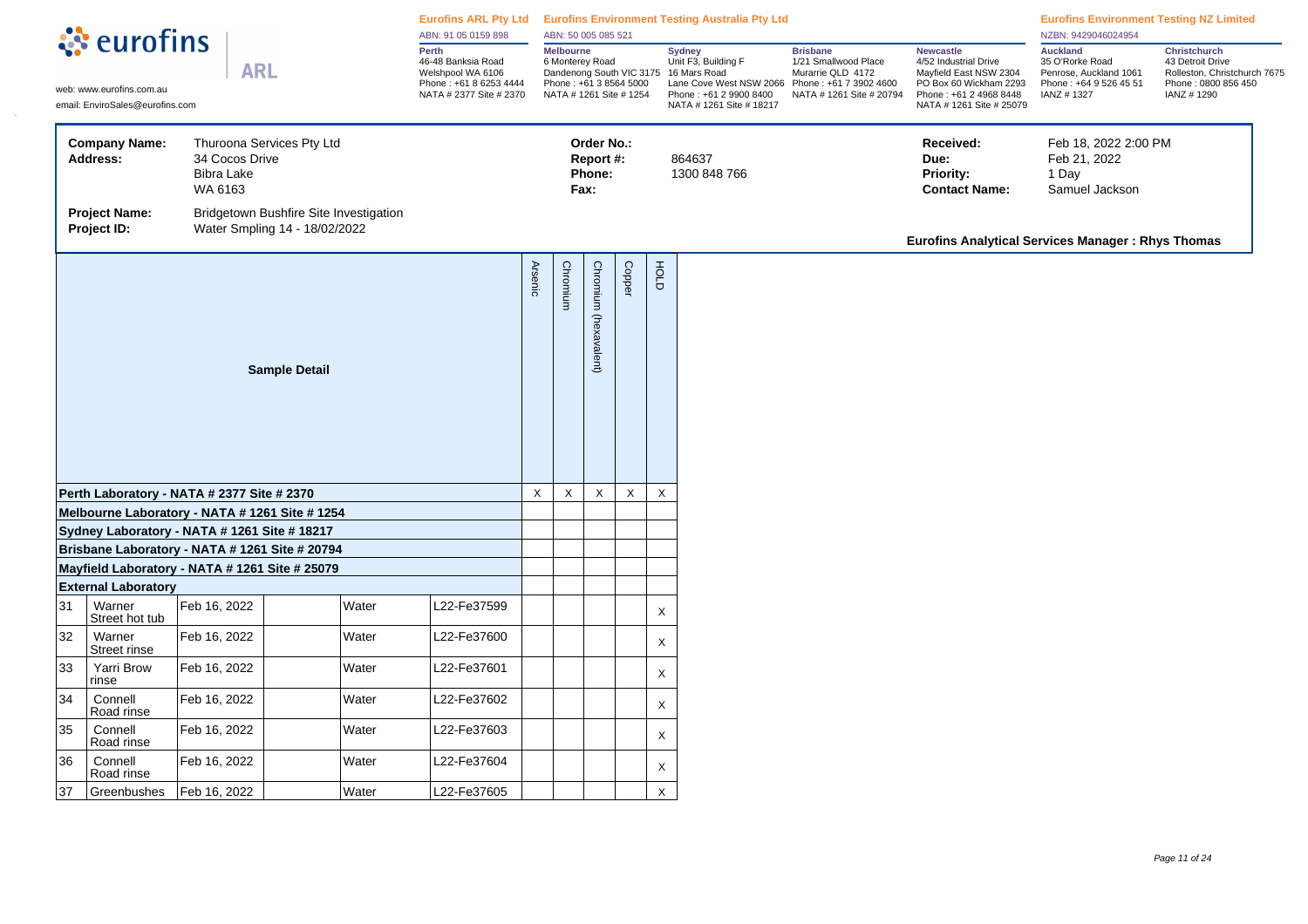|    | ं eurofins                                                                                     |                                                |                                                                         | ABN: 91 05 0159 898                                                                                   |                | ABN: 50 005 085 521                                                                      |                                           |             |             | Eurofins ARL Pty Ltd Eurofins Environment Testing Australia Pty Ltd                                                                                            |                                                                                                                    |                                                                                                                                                     | <b>Eurofins Environment Testing NZ Limited</b><br>NZBN: 9429046024954                                |                                                                                                              |
|----|------------------------------------------------------------------------------------------------|------------------------------------------------|-------------------------------------------------------------------------|-------------------------------------------------------------------------------------------------------|----------------|------------------------------------------------------------------------------------------|-------------------------------------------|-------------|-------------|----------------------------------------------------------------------------------------------------------------------------------------------------------------|--------------------------------------------------------------------------------------------------------------------|-----------------------------------------------------------------------------------------------------------------------------------------------------|------------------------------------------------------------------------------------------------------|--------------------------------------------------------------------------------------------------------------|
|    | web: www.eurofins.com.au<br>email: EnviroSales@eurofins.com                                    | <b>ARL</b>                                     |                                                                         | Perth<br>46-48 Banksia Road<br>Welshpool WA 6106<br>Phone: +61 8 6253 4444<br>NATA # 2377 Site # 2370 |                | <b>Melbourne</b><br>6 Monterey Road<br>Phone: +61 3 8564 5000<br>NATA # 1261 Site # 1254 |                                           |             |             | <b>Sydney</b><br>Unit F3, Building F<br>Dandenong South VIC 3175 16 Mars Road<br>Lane Cove West NSW 2066<br>Phone: +61 2 9900 8400<br>NATA # 1261 Site # 18217 | <b>Brisbane</b><br>1/21 Smallwood Place<br>Murarrie QLD 4172<br>Phone: +61 7 3902 4600<br>NATA # 1261 Site # 20794 | <b>Newcastle</b><br>4/52 Industrial Drive<br>Mayfield East NSW 2304<br>PO Box 60 Wickham 2293<br>Phone: +61 2 4968 8448<br>NATA # 1261 Site # 25079 | <b>Auckland</b><br>35 O'Rorke Road<br>Penrose, Auckland 1061<br>Phone: +64 9 526 45 51<br>IANZ #1327 | <b>Christchurch</b><br>43 Detroit Drive<br>Rolleston, Christchurch 7675<br>Phone: 0800 856 450<br>IANZ #1290 |
|    | <b>Company Name:</b><br><b>Address:</b>                                                        | 34 Cocos Drive<br><b>Bibra Lake</b><br>WA 6163 | Thuroona Services Pty Ltd                                               |                                                                                                       |                |                                                                                          | Order No.:<br>Report #:<br>Phone:<br>Fax: |             |             | 864637<br>1300 848 766                                                                                                                                         |                                                                                                                    | Received:<br>Due:<br><b>Priority:</b><br><b>Contact Name:</b>                                                                                       | Feb 18, 2022 2:00 PM<br>Feb 21, 2022<br>1 Day<br>Samuel Jackson                                      |                                                                                                              |
|    | <b>Project Name:</b><br>Project ID:                                                            |                                                | Bridgetown Bushfire Site Investigation<br>Water Smpling 14 - 18/02/2022 |                                                                                                       |                |                                                                                          |                                           |             |             |                                                                                                                                                                |                                                                                                                    | <b>Eurofins Analytical Services Manager: Rhys Thomas</b>                                                                                            |                                                                                                      |                                                                                                              |
|    |                                                                                                |                                                | <b>Sample Detail</b>                                                    |                                                                                                       | <b>Arsenic</b> | Chromium                                                                                 | Chromium (hexavalent)                     | Copper      | FOLD        |                                                                                                                                                                |                                                                                                                    |                                                                                                                                                     |                                                                                                      |                                                                                                              |
|    | Perth Laboratory - NATA # 2377 Site # 2370                                                     |                                                |                                                                         |                                                                                                       | $\mathsf X$    | $\mathsf X$                                                                              | $\mathsf X$                               | $\mathsf X$ | $\mathsf X$ |                                                                                                                                                                |                                                                                                                    |                                                                                                                                                     |                                                                                                      |                                                                                                              |
|    | Melbourne Laboratory - NATA # 1261 Site # 1254                                                 |                                                |                                                                         |                                                                                                       |                |                                                                                          |                                           |             |             |                                                                                                                                                                |                                                                                                                    |                                                                                                                                                     |                                                                                                      |                                                                                                              |
|    | Sydney Laboratory - NATA # 1261 Site # 18217<br>Brisbane Laboratory - NATA # 1261 Site # 20794 |                                                |                                                                         |                                                                                                       |                |                                                                                          |                                           |             |             |                                                                                                                                                                |                                                                                                                    |                                                                                                                                                     |                                                                                                      |                                                                                                              |
|    | Mayfield Laboratory - NATA # 1261 Site # 25079                                                 |                                                |                                                                         |                                                                                                       |                |                                                                                          |                                           |             |             |                                                                                                                                                                |                                                                                                                    |                                                                                                                                                     |                                                                                                      |                                                                                                              |
|    | <b>External Laboratory</b>                                                                     |                                                |                                                                         |                                                                                                       |                |                                                                                          |                                           |             |             |                                                                                                                                                                |                                                                                                                    |                                                                                                                                                     |                                                                                                      |                                                                                                              |
|    | pool rinse                                                                                     |                                                |                                                                         |                                                                                                       |                |                                                                                          |                                           |             |             |                                                                                                                                                                |                                                                                                                    |                                                                                                                                                     |                                                                                                      |                                                                                                              |
| 38 | Greenbushes<br>Town Hall<br>rinse                                                              | Feb 16, 2022                                   | Water                                                                   | 22-Fe37606                                                                                            |                |                                                                                          |                                           |             | X           |                                                                                                                                                                |                                                                                                                    |                                                                                                                                                     |                                                                                                      |                                                                                                              |
| 39 | Greenbushes<br>golf course<br>Club House<br>water tank                                         | Feb 16, 2022                                   | Water                                                                   | L22-Fe37607                                                                                           |                |                                                                                          |                                           |             | X           |                                                                                                                                                                |                                                                                                                    |                                                                                                                                                     |                                                                                                      |                                                                                                              |
| 40 | Greenbushes<br>golf course<br>Club House<br>rinse                                              | Feb 16, 2022                                   | Water                                                                   | 22-Fe37608                                                                                            |                |                                                                                          |                                           |             | X           |                                                                                                                                                                |                                                                                                                    |                                                                                                                                                     |                                                                                                      |                                                                                                              |
| 41 | Greenbushes<br>golf course                                                                     | Feb 16, 2022                                   | Water                                                                   | L22-Fe37609                                                                                           |                |                                                                                          |                                           |             | X           |                                                                                                                                                                |                                                                                                                    |                                                                                                                                                     |                                                                                                      |                                                                                                              |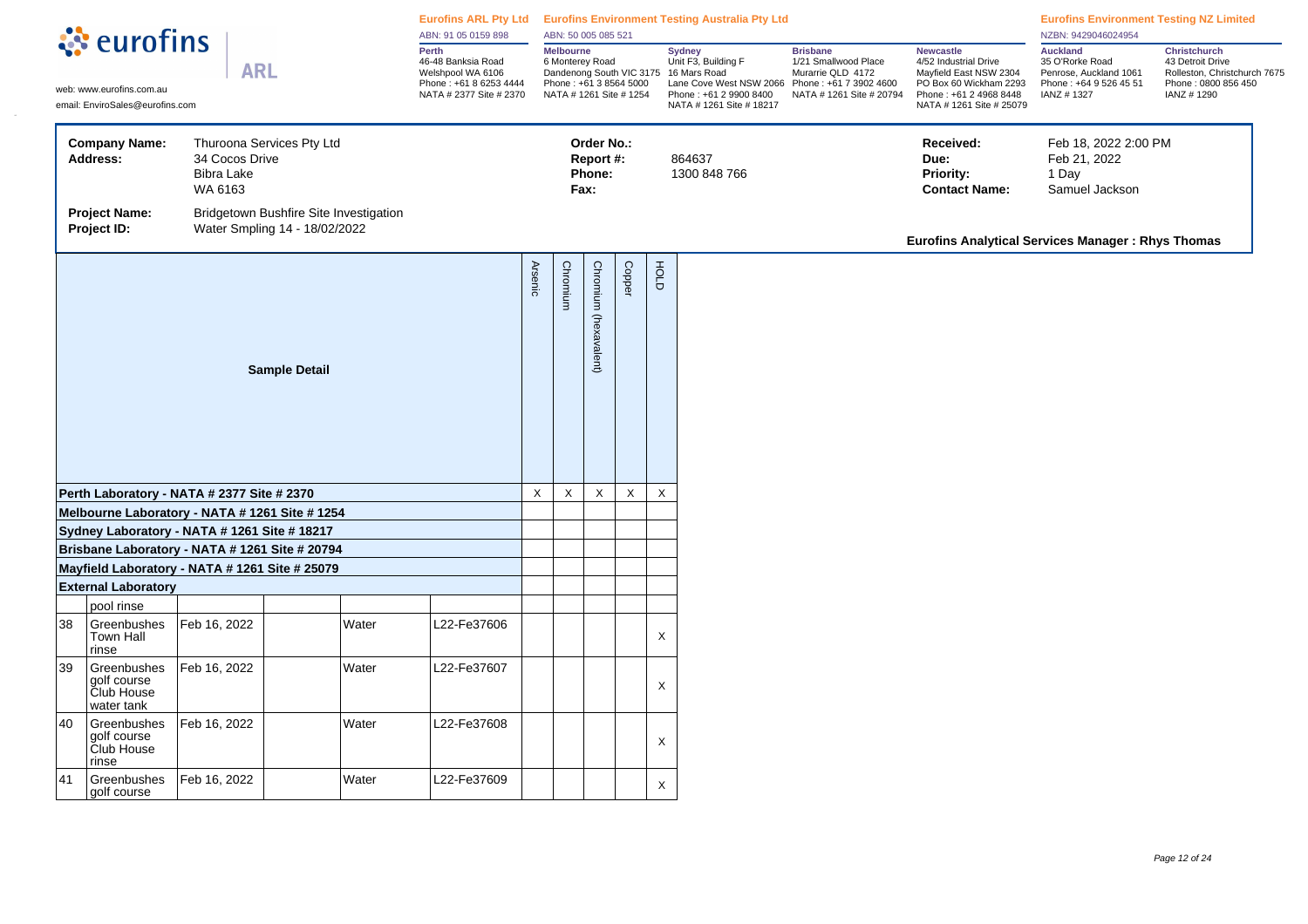|    | ं eurofins                                                                                     |                                                |                                                                         |       | ABN: 91 05 0159 898                                                                                   |                | ABN: 50 005 085 521                 |                                           |                                                   |          | Eurofins ARL Pty Ltd Eurofins Environment Testing Australia Pty Ltd                                                                                            |                                                                                                                    |                                                                                                                                                     | <b>Eurofins Environment Testing NZ Limited</b><br>NZBN: 9429046024954                                |                                                                                                              |
|----|------------------------------------------------------------------------------------------------|------------------------------------------------|-------------------------------------------------------------------------|-------|-------------------------------------------------------------------------------------------------------|----------------|-------------------------------------|-------------------------------------------|---------------------------------------------------|----------|----------------------------------------------------------------------------------------------------------------------------------------------------------------|--------------------------------------------------------------------------------------------------------------------|-----------------------------------------------------------------------------------------------------------------------------------------------------|------------------------------------------------------------------------------------------------------|--------------------------------------------------------------------------------------------------------------|
|    | web: www.eurofins.com.au<br>email: EnviroSales@eurofins.com                                    | <b>ARL</b>                                     |                                                                         |       | Perth<br>46-48 Banksia Road<br>Welshpool WA 6106<br>Phone: +61 8 6253 4444<br>NATA # 2377 Site # 2370 |                | <b>Melbourne</b><br>6 Monterey Road |                                           | Phone: +61 3 8564 5000<br>NATA # 1261 Site # 1254 |          | <b>Sydney</b><br>Unit F3, Building F<br>Dandenong South VIC 3175 16 Mars Road<br>Lane Cove West NSW 2066<br>Phone: +61 2 9900 8400<br>NATA # 1261 Site # 18217 | <b>Brisbane</b><br>1/21 Smallwood Place<br>Murarrie QLD 4172<br>Phone: +61 7 3902 4600<br>NATA # 1261 Site # 20794 | <b>Newcastle</b><br>4/52 Industrial Drive<br>Mayfield East NSW 2304<br>PO Box 60 Wickham 2293<br>Phone: +61 2 4968 8448<br>NATA # 1261 Site # 25079 | <b>Auckland</b><br>35 O'Rorke Road<br>Penrose, Auckland 1061<br>Phone: +64 9 526 45 51<br>IANZ #1327 | <b>Christchurch</b><br>43 Detroit Drive<br>Rolleston, Christchurch 7675<br>Phone: 0800 856 450<br>IANZ #1290 |
|    | <b>Company Name:</b><br><b>Address:</b>                                                        | 34 Cocos Drive<br><b>Bibra Lake</b><br>WA 6163 | Thuroona Services Pty Ltd                                               |       |                                                                                                       |                |                                     | Order No.:<br>Report #:<br>Phone:<br>Fax: |                                                   |          | 864637<br>1300 848 766                                                                                                                                         |                                                                                                                    | Received:<br>Due:<br><b>Priority:</b><br><b>Contact Name:</b>                                                                                       | Feb 18, 2022 2:00 PM<br>Feb 21, 2022<br>1 Day<br>Samuel Jackson                                      |                                                                                                              |
|    | <b>Project Name:</b><br>Project ID:                                                            |                                                | Bridgetown Bushfire Site Investigation<br>Water Smpling 14 - 18/02/2022 |       |                                                                                                       |                |                                     |                                           |                                                   |          |                                                                                                                                                                |                                                                                                                    | <b>Eurofins Analytical Services Manager: Rhys Thomas</b>                                                                                            |                                                                                                      |                                                                                                              |
|    |                                                                                                |                                                | <b>Sample Detail</b>                                                    |       |                                                                                                       | <b>Arsenic</b> | Chromium                            | Chromium (hexavalent)                     | Copper                                            | FOLD     |                                                                                                                                                                |                                                                                                                    |                                                                                                                                                     |                                                                                                      |                                                                                                              |
|    | Perth Laboratory - NATA # 2377 Site # 2370                                                     |                                                |                                                                         |       |                                                                                                       | $\mathsf X$    | $\mathsf X$                         | X                                         | $\mathsf X$                                       | $\times$ |                                                                                                                                                                |                                                                                                                    |                                                                                                                                                     |                                                                                                      |                                                                                                              |
|    | Melbourne Laboratory - NATA # 1261 Site # 1254                                                 |                                                |                                                                         |       |                                                                                                       |                |                                     |                                           |                                                   |          |                                                                                                                                                                |                                                                                                                    |                                                                                                                                                     |                                                                                                      |                                                                                                              |
|    | Sydney Laboratory - NATA # 1261 Site # 18217<br>Brisbane Laboratory - NATA # 1261 Site # 20794 |                                                |                                                                         |       |                                                                                                       |                |                                     |                                           |                                                   |          |                                                                                                                                                                |                                                                                                                    |                                                                                                                                                     |                                                                                                      |                                                                                                              |
|    | Mayfield Laboratory - NATA # 1261 Site # 25079                                                 |                                                |                                                                         |       |                                                                                                       |                |                                     |                                           |                                                   |          |                                                                                                                                                                |                                                                                                                    |                                                                                                                                                     |                                                                                                      |                                                                                                              |
|    | <b>External Laboratory</b>                                                                     |                                                |                                                                         |       |                                                                                                       |                |                                     |                                           |                                                   |          |                                                                                                                                                                |                                                                                                                    |                                                                                                                                                     |                                                                                                      |                                                                                                              |
|    | golf course<br>dam rinse                                                                       |                                                |                                                                         |       |                                                                                                       |                |                                     |                                           |                                                   |          |                                                                                                                                                                |                                                                                                                    |                                                                                                                                                     |                                                                                                      |                                                                                                              |
| 42 | Highland<br>estate dam<br>rinse                                                                | Feb 16, 2022                                   |                                                                         | Water | L22-Fe37610                                                                                           |                |                                     |                                           |                                                   | X        |                                                                                                                                                                |                                                                                                                    |                                                                                                                                                     |                                                                                                      |                                                                                                              |
| 43 | Bridgetown<br>Gardens dam<br>rinse                                                             | Feb 16, 2022                                   |                                                                         | Water | L22-Fe37611                                                                                           |                |                                     |                                           |                                                   | X        |                                                                                                                                                                |                                                                                                                    |                                                                                                                                                     |                                                                                                      |                                                                                                              |
| 44 | <b>Catterick Fire</b><br>Station rinse                                                         | Feb 17, 2022                                   |                                                                         | Water | L22-Fe37612                                                                                           |                |                                     |                                           |                                                   | X        |                                                                                                                                                                |                                                                                                                    |                                                                                                                                                     |                                                                                                      |                                                                                                              |
| 45 | Kirralee<br>dam/pool rinse                                                                     | Feb 17, 2022                                   |                                                                         | Water | L22-Fe37613                                                                                           |                |                                     |                                           |                                                   | X        |                                                                                                                                                                |                                                                                                                    |                                                                                                                                                     |                                                                                                      |                                                                                                              |
| 46 | Krsuls                                                                                         | Feb 17, 2022                                   |                                                                         | Water | L22-Fe37614                                                                                           |                |                                     |                                           |                                                   | X        |                                                                                                                                                                |                                                                                                                    |                                                                                                                                                     |                                                                                                      |                                                                                                              |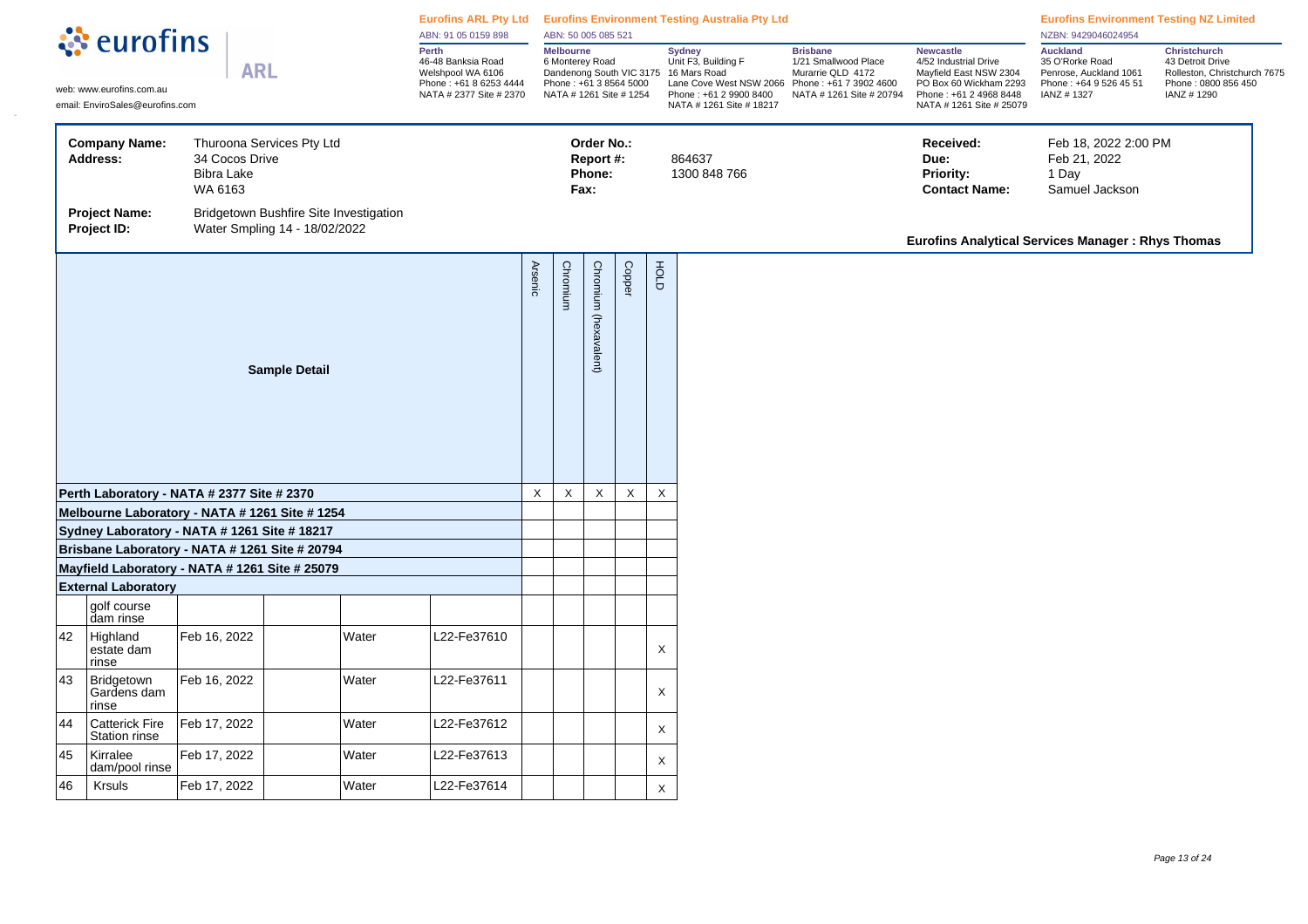|    | े <b>ं</b> eurofins                                                                            |                                                |                                                                         |       | ABN: 91 05 0159 898                                                                                   |                | ABN: 50 005 085 521                                                                      |                                           |               |                           | Eurofins ARL Pty Ltd Eurofins Environment Testing Australia Pty Ltd                                                                                            |                                                                                                                    |                                                                                                                                                     | <b>Eurofins Environment Testing NZ Limited</b><br>NZBN: 9429046024954                                |                                                                                                              |
|----|------------------------------------------------------------------------------------------------|------------------------------------------------|-------------------------------------------------------------------------|-------|-------------------------------------------------------------------------------------------------------|----------------|------------------------------------------------------------------------------------------|-------------------------------------------|---------------|---------------------------|----------------------------------------------------------------------------------------------------------------------------------------------------------------|--------------------------------------------------------------------------------------------------------------------|-----------------------------------------------------------------------------------------------------------------------------------------------------|------------------------------------------------------------------------------------------------------|--------------------------------------------------------------------------------------------------------------|
|    | web: www.eurofins.com.au<br>email: EnviroSales@eurofins.com                                    | <b>ARL</b>                                     |                                                                         |       | Perth<br>46-48 Banksia Road<br>Welshpool WA 6106<br>Phone: +61 8 6253 4444<br>NATA # 2377 Site # 2370 |                | <b>Melbourne</b><br>6 Monterey Road<br>Phone: +61 3 8564 5000<br>NATA # 1261 Site # 1254 |                                           |               |                           | <b>Sydney</b><br>Unit F3, Building F<br>Dandenong South VIC 3175 16 Mars Road<br>Lane Cove West NSW 2066<br>Phone: +61 2 9900 8400<br>NATA # 1261 Site # 18217 | <b>Brisbane</b><br>1/21 Smallwood Place<br>Murarrie QLD 4172<br>Phone: +61 7 3902 4600<br>NATA # 1261 Site # 20794 | <b>Newcastle</b><br>4/52 Industrial Drive<br>Mayfield East NSW 2304<br>PO Box 60 Wickham 2293<br>Phone: +61 2 4968 8448<br>NATA # 1261 Site # 25079 | <b>Auckland</b><br>35 O'Rorke Road<br>Penrose, Auckland 1061<br>Phone: +64 9 526 45 51<br>IANZ #1327 | <b>Christchurch</b><br>43 Detroit Drive<br>Rolleston, Christchurch 7675<br>Phone: 0800 856 450<br>IANZ #1290 |
|    | <b>Company Name:</b><br><b>Address:</b>                                                        | 34 Cocos Drive<br><b>Bibra Lake</b><br>WA 6163 | Thuroona Services Pty Ltd                                               |       |                                                                                                       |                |                                                                                          | Order No.:<br>Report #:<br>Phone:<br>Fax: |               |                           | 864637<br>1300 848 766                                                                                                                                         |                                                                                                                    | Received:<br>Due:<br><b>Priority:</b><br><b>Contact Name:</b>                                                                                       | Feb 18, 2022 2:00 PM<br>Feb 21, 2022<br>1 Day<br>Samuel Jackson                                      |                                                                                                              |
|    | <b>Project Name:</b><br>Project ID:                                                            |                                                | Bridgetown Bushfire Site Investigation<br>Water Smpling 14 - 18/02/2022 |       |                                                                                                       |                |                                                                                          |                                           |               |                           |                                                                                                                                                                |                                                                                                                    | <b>Eurofins Analytical Services Manager: Rhys Thomas</b>                                                                                            |                                                                                                      |                                                                                                              |
|    |                                                                                                |                                                | <b>Sample Detail</b>                                                    |       |                                                                                                       | <b>Arsenic</b> | Chromium                                                                                 | Chromium (hexavalent)                     | <b>Copper</b> | доц                       |                                                                                                                                                                |                                                                                                                    |                                                                                                                                                     |                                                                                                      |                                                                                                              |
|    | Perth Laboratory - NATA # 2377 Site # 2370                                                     |                                                |                                                                         |       |                                                                                                       | $\mathsf{X}$   | $\mathsf X$                                                                              | $\mathsf X$                               | $\mathsf X$   | $\boldsymbol{\mathsf{X}}$ |                                                                                                                                                                |                                                                                                                    |                                                                                                                                                     |                                                                                                      |                                                                                                              |
|    | Melbourne Laboratory - NATA # 1261 Site # 1254<br>Sydney Laboratory - NATA # 1261 Site # 18217 |                                                |                                                                         |       |                                                                                                       |                |                                                                                          |                                           |               |                           |                                                                                                                                                                |                                                                                                                    |                                                                                                                                                     |                                                                                                      |                                                                                                              |
|    | Brisbane Laboratory - NATA # 1261 Site # 20794                                                 |                                                |                                                                         |       |                                                                                                       |                |                                                                                          |                                           |               |                           |                                                                                                                                                                |                                                                                                                    |                                                                                                                                                     |                                                                                                      |                                                                                                              |
|    | Mayfield Laboratory - NATA # 1261 Site # 25079                                                 |                                                |                                                                         |       |                                                                                                       |                |                                                                                          |                                           |               |                           |                                                                                                                                                                |                                                                                                                    |                                                                                                                                                     |                                                                                                      |                                                                                                              |
|    | <b>External Laboratory</b>                                                                     |                                                |                                                                         |       |                                                                                                       |                |                                                                                          |                                           |               |                           |                                                                                                                                                                |                                                                                                                    |                                                                                                                                                     |                                                                                                      |                                                                                                              |
|    | Road rinse                                                                                     |                                                |                                                                         |       |                                                                                                       |                |                                                                                          |                                           |               |                           |                                                                                                                                                                |                                                                                                                    |                                                                                                                                                     |                                                                                                      |                                                                                                              |
| 47 | Jayes Road<br>rinse                                                                            | Feb 17, 2022                                   |                                                                         | Water | L22-Fe37615                                                                                           |                |                                                                                          |                                           |               | X                         |                                                                                                                                                                |                                                                                                                    |                                                                                                                                                     |                                                                                                      |                                                                                                              |
| 48 | Greenbushes-<br>Boyup Brook<br>Road water<br>tank                                              | Feb 17, 2022                                   |                                                                         | Water | L22-Fe37616                                                                                           |                |                                                                                          |                                           |               | X                         |                                                                                                                                                                |                                                                                                                    |                                                                                                                                                     |                                                                                                      |                                                                                                              |
| 49 | Greenbushes-<br>Boyup Brook<br>Road rinse                                                      | Feb 17, 2022                                   |                                                                         | Water | 22-Fe37617_                                                                                           |                |                                                                                          |                                           |               | X                         |                                                                                                                                                                |                                                                                                                    |                                                                                                                                                     |                                                                                                      |                                                                                                              |
| 50 | Greenbushes-                                                                                   | Feb 17, 2022                                   |                                                                         | Water | L22-Fe37618                                                                                           |                |                                                                                          |                                           |               | X                         |                                                                                                                                                                |                                                                                                                    |                                                                                                                                                     |                                                                                                      |                                                                                                              |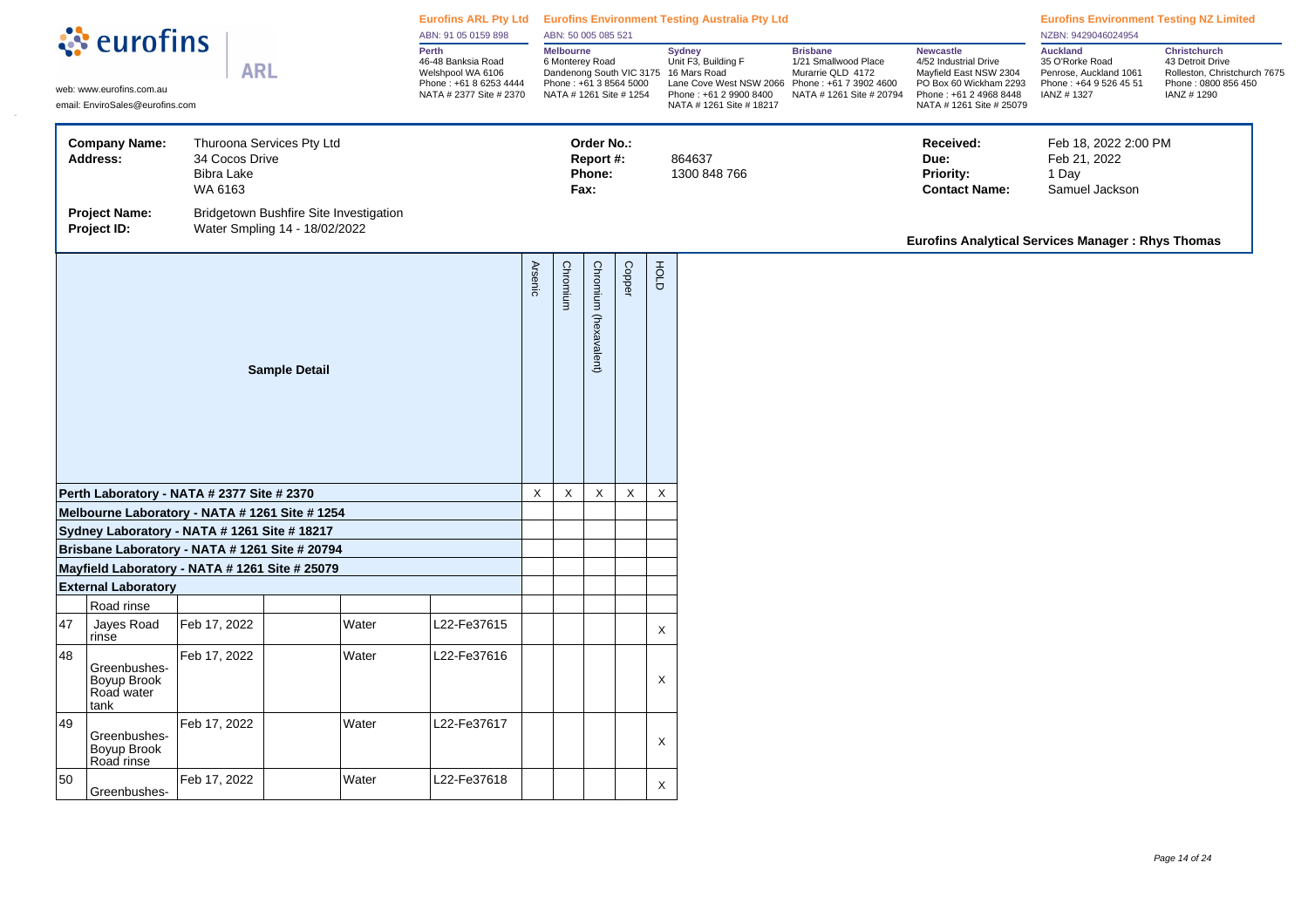| े eurofins<br><b>Auckland</b><br>Perth<br><b>Melbourne</b><br><b>Christchurch</b><br><b>Sydney</b><br><b>Brisbane</b><br><b>Newcastle</b><br>Unit F3, Building F<br>1/21 Smallwood Place<br>35 O'Rorke Road<br>43 Detroit Drive<br>46-48 Banksia Road<br>6 Monterey Road<br>4/52 Industrial Drive<br><b>ARL</b><br>Welshpool WA 6106<br>Dandenong South VIC 3175 16 Mars Road<br>Murarrie QLD 4172<br>Mayfield East NSW 2304<br>Penrose, Auckland 1061<br>Rolleston, Christchurch 7675<br>Phone: +61 8 6253 4444<br>Phone: +61 3 8564 5000<br>Lane Cove West NSW 2066<br>Phone: +64 9 526 45 51<br>Phone: 0800 856 450<br>Phone: +61 7 3902 4600<br>PO Box 60 Wickham 2293<br>web: www.eurofins.com.au<br>NATA # 2377 Site # 2370<br>NATA # 1261 Site # 1254<br>Phone: +61 2 9900 8400<br>NATA # 1261 Site # 20794<br>Phone: +61 2 4968 8448<br>IANZ #1327<br>IANZ #1290<br>email: EnviroSales@eurofins.com<br>NATA # 1261 Site # 18217<br>NATA # 1261 Site # 25079<br>Thuroona Services Pty Ltd<br><b>Company Name:</b><br>Order No.:<br>Received:<br>Feb 18, 2022 2:00 PM<br>34 Cocos Drive<br>864637<br>Due:<br>Address:<br>Report #:<br>Feb 21, 2022<br><b>Bibra Lake</b><br>Phone:<br>1300 848 766<br><b>Priority:</b><br>1 Day<br>WA 6163<br>Fax:<br><b>Contact Name:</b><br>Samuel Jackson<br><b>Project Name:</b><br>Bridgetown Bushfire Site Investigation<br>Project ID:<br>Water Smpling 14 - 18/02/2022<br><b>Eurofins Analytical Services Manager: Rhys Thomas</b><br>Copper<br>FOLD<br><b>Arsenic</b><br>Chromium<br>Chromium (hexavalent)<br><b>Sample Detail</b><br>$\mathsf X$<br>$\mathsf X$<br>$\mathsf X$<br>$\mathsf X$<br>$\boldsymbol{\mathsf{X}}$<br>Perth Laboratory - NATA # 2377 Site # 2370<br>Melbourne Laboratory - NATA # 1261 Site # 1254<br>Sydney Laboratory - NATA # 1261 Site # 18217<br>Brisbane Laboratory - NATA # 1261 Site # 20794<br>Mayfield Laboratory - NATA # 1261 Site # 25079<br><b>External Laboratory</b><br>Greenbushes-<br>Boyup Brook<br>Road dam<br>rinse<br>51<br>Feb 17, 2022<br>Water<br>L22-Fe37619<br>Kangaroo<br>X<br>Gully rinse<br>52<br>Feb 17, 2022<br>Elwin Taylor<br>Water<br>L22-Fe37620<br>X<br>Road rinse<br>53<br>Feb 17, 2022<br><b>Windy Gully</b><br>Water<br>L22-Fe37621<br>X<br>rinse<br>54<br>Polina<br>Feb 17, 2022<br>L22-Fe37622<br>Water<br>X<br>Road dam<br>55<br>Polina<br>Feb 17, 2022<br>L22-Fe37623<br>Water<br>X |  |  | ABN: 91 05 0159 898 | ABN: 50 005 085 521 |  | Eurofins ARL Pty Ltd Eurofins Environment Testing Australia Pty Ltd |  | <b>Eurofins Environment Testing NZ Limited</b><br>NZBN: 9429046024954 |  |
|--------------------------------------------------------------------------------------------------------------------------------------------------------------------------------------------------------------------------------------------------------------------------------------------------------------------------------------------------------------------------------------------------------------------------------------------------------------------------------------------------------------------------------------------------------------------------------------------------------------------------------------------------------------------------------------------------------------------------------------------------------------------------------------------------------------------------------------------------------------------------------------------------------------------------------------------------------------------------------------------------------------------------------------------------------------------------------------------------------------------------------------------------------------------------------------------------------------------------------------------------------------------------------------------------------------------------------------------------------------------------------------------------------------------------------------------------------------------------------------------------------------------------------------------------------------------------------------------------------------------------------------------------------------------------------------------------------------------------------------------------------------------------------------------------------------------------------------------------------------------------------------------------------------------------------------------------------------------------------------------------------------------------------------------------------------------------------------------------------------------------------------------------------------------------------------------------------------------------------------------------------------------------------------------------------------------------------------------------------------------------------------------------------|--|--|---------------------|---------------------|--|---------------------------------------------------------------------|--|-----------------------------------------------------------------------|--|
|                                                                                                                                                                                                                                                                                                                                                                                                                                                                                                                                                                                                                                                                                                                                                                                                                                                                                                                                                                                                                                                                                                                                                                                                                                                                                                                                                                                                                                                                                                                                                                                                                                                                                                                                                                                                                                                                                                                                                                                                                                                                                                                                                                                                                                                                                                                                                                                                        |  |  |                     |                     |  |                                                                     |  |                                                                       |  |
|                                                                                                                                                                                                                                                                                                                                                                                                                                                                                                                                                                                                                                                                                                                                                                                                                                                                                                                                                                                                                                                                                                                                                                                                                                                                                                                                                                                                                                                                                                                                                                                                                                                                                                                                                                                                                                                                                                                                                                                                                                                                                                                                                                                                                                                                                                                                                                                                        |  |  |                     |                     |  |                                                                     |  |                                                                       |  |
|                                                                                                                                                                                                                                                                                                                                                                                                                                                                                                                                                                                                                                                                                                                                                                                                                                                                                                                                                                                                                                                                                                                                                                                                                                                                                                                                                                                                                                                                                                                                                                                                                                                                                                                                                                                                                                                                                                                                                                                                                                                                                                                                                                                                                                                                                                                                                                                                        |  |  |                     |                     |  |                                                                     |  |                                                                       |  |
|                                                                                                                                                                                                                                                                                                                                                                                                                                                                                                                                                                                                                                                                                                                                                                                                                                                                                                                                                                                                                                                                                                                                                                                                                                                                                                                                                                                                                                                                                                                                                                                                                                                                                                                                                                                                                                                                                                                                                                                                                                                                                                                                                                                                                                                                                                                                                                                                        |  |  |                     |                     |  |                                                                     |  |                                                                       |  |
|                                                                                                                                                                                                                                                                                                                                                                                                                                                                                                                                                                                                                                                                                                                                                                                                                                                                                                                                                                                                                                                                                                                                                                                                                                                                                                                                                                                                                                                                                                                                                                                                                                                                                                                                                                                                                                                                                                                                                                                                                                                                                                                                                                                                                                                                                                                                                                                                        |  |  |                     |                     |  |                                                                     |  |                                                                       |  |
|                                                                                                                                                                                                                                                                                                                                                                                                                                                                                                                                                                                                                                                                                                                                                                                                                                                                                                                                                                                                                                                                                                                                                                                                                                                                                                                                                                                                                                                                                                                                                                                                                                                                                                                                                                                                                                                                                                                                                                                                                                                                                                                                                                                                                                                                                                                                                                                                        |  |  |                     |                     |  |                                                                     |  |                                                                       |  |
|                                                                                                                                                                                                                                                                                                                                                                                                                                                                                                                                                                                                                                                                                                                                                                                                                                                                                                                                                                                                                                                                                                                                                                                                                                                                                                                                                                                                                                                                                                                                                                                                                                                                                                                                                                                                                                                                                                                                                                                                                                                                                                                                                                                                                                                                                                                                                                                                        |  |  |                     |                     |  |                                                                     |  |                                                                       |  |
|                                                                                                                                                                                                                                                                                                                                                                                                                                                                                                                                                                                                                                                                                                                                                                                                                                                                                                                                                                                                                                                                                                                                                                                                                                                                                                                                                                                                                                                                                                                                                                                                                                                                                                                                                                                                                                                                                                                                                                                                                                                                                                                                                                                                                                                                                                                                                                                                        |  |  |                     |                     |  |                                                                     |  |                                                                       |  |
|                                                                                                                                                                                                                                                                                                                                                                                                                                                                                                                                                                                                                                                                                                                                                                                                                                                                                                                                                                                                                                                                                                                                                                                                                                                                                                                                                                                                                                                                                                                                                                                                                                                                                                                                                                                                                                                                                                                                                                                                                                                                                                                                                                                                                                                                                                                                                                                                        |  |  |                     |                     |  |                                                                     |  |                                                                       |  |
|                                                                                                                                                                                                                                                                                                                                                                                                                                                                                                                                                                                                                                                                                                                                                                                                                                                                                                                                                                                                                                                                                                                                                                                                                                                                                                                                                                                                                                                                                                                                                                                                                                                                                                                                                                                                                                                                                                                                                                                                                                                                                                                                                                                                                                                                                                                                                                                                        |  |  |                     |                     |  |                                                                     |  |                                                                       |  |
|                                                                                                                                                                                                                                                                                                                                                                                                                                                                                                                                                                                                                                                                                                                                                                                                                                                                                                                                                                                                                                                                                                                                                                                                                                                                                                                                                                                                                                                                                                                                                                                                                                                                                                                                                                                                                                                                                                                                                                                                                                                                                                                                                                                                                                                                                                                                                                                                        |  |  |                     |                     |  |                                                                     |  |                                                                       |  |
|                                                                                                                                                                                                                                                                                                                                                                                                                                                                                                                                                                                                                                                                                                                                                                                                                                                                                                                                                                                                                                                                                                                                                                                                                                                                                                                                                                                                                                                                                                                                                                                                                                                                                                                                                                                                                                                                                                                                                                                                                                                                                                                                                                                                                                                                                                                                                                                                        |  |  |                     |                     |  |                                                                     |  |                                                                       |  |
|                                                                                                                                                                                                                                                                                                                                                                                                                                                                                                                                                                                                                                                                                                                                                                                                                                                                                                                                                                                                                                                                                                                                                                                                                                                                                                                                                                                                                                                                                                                                                                                                                                                                                                                                                                                                                                                                                                                                                                                                                                                                                                                                                                                                                                                                                                                                                                                                        |  |  |                     |                     |  |                                                                     |  |                                                                       |  |
|                                                                                                                                                                                                                                                                                                                                                                                                                                                                                                                                                                                                                                                                                                                                                                                                                                                                                                                                                                                                                                                                                                                                                                                                                                                                                                                                                                                                                                                                                                                                                                                                                                                                                                                                                                                                                                                                                                                                                                                                                                                                                                                                                                                                                                                                                                                                                                                                        |  |  |                     |                     |  |                                                                     |  |                                                                       |  |
|                                                                                                                                                                                                                                                                                                                                                                                                                                                                                                                                                                                                                                                                                                                                                                                                                                                                                                                                                                                                                                                                                                                                                                                                                                                                                                                                                                                                                                                                                                                                                                                                                                                                                                                                                                                                                                                                                                                                                                                                                                                                                                                                                                                                                                                                                                                                                                                                        |  |  |                     |                     |  |                                                                     |  |                                                                       |  |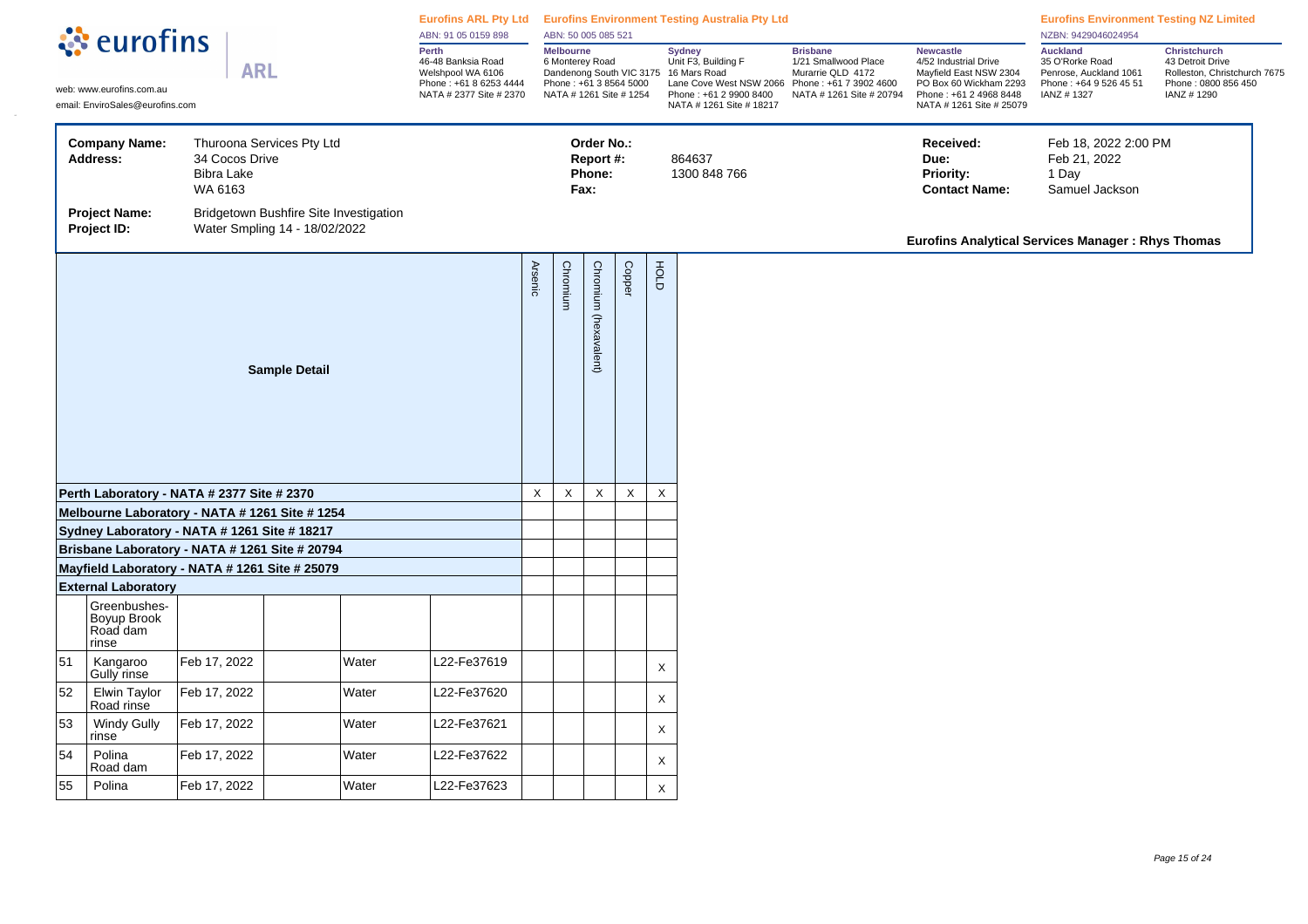|    | <b><i><u></u></i></b> : eurofins                                                               |                                                |                                                                         |       | ABN: 91 05 0159 898                                                                                   |                | ABN: 50 005 085 521                 |                                           |                                                   |                           | Eurofins ARL Pty Ltd Eurofins Environment Testing Australia Pty Ltd                                                                                            |                                                                                                                    |                                                                                                                                                     | <b>Eurofins Environment Testing NZ Limited</b><br>NZBN: 9429046024954                                 |                                                                                                              |
|----|------------------------------------------------------------------------------------------------|------------------------------------------------|-------------------------------------------------------------------------|-------|-------------------------------------------------------------------------------------------------------|----------------|-------------------------------------|-------------------------------------------|---------------------------------------------------|---------------------------|----------------------------------------------------------------------------------------------------------------------------------------------------------------|--------------------------------------------------------------------------------------------------------------------|-----------------------------------------------------------------------------------------------------------------------------------------------------|-------------------------------------------------------------------------------------------------------|--------------------------------------------------------------------------------------------------------------|
|    | web: www.eurofins.com.au<br>email: EnviroSales@eurofins.com                                    | <b>ARL</b>                                     |                                                                         |       | Perth<br>46-48 Banksia Road<br>Welshpool WA 6106<br>Phone: +61 8 6253 4444<br>NATA # 2377 Site # 2370 |                | <b>Melbourne</b><br>6 Monterey Road |                                           | Phone: +61 3 8564 5000<br>NATA # 1261 Site # 1254 |                           | <b>Sydney</b><br>Unit F3, Building F<br>Dandenong South VIC 3175 16 Mars Road<br>Lane Cove West NSW 2066<br>Phone: +61 2 9900 8400<br>NATA # 1261 Site # 18217 | <b>Brisbane</b><br>1/21 Smallwood Place<br>Murarrie QLD 4172<br>Phone: +61 7 3902 4600<br>NATA # 1261 Site # 20794 | <b>Newcastle</b><br>4/52 Industrial Drive<br>Mayfield East NSW 2304<br>PO Box 60 Wickham 2293<br>Phone: +61 2 4968 8448<br>NATA # 1261 Site # 25079 | <b>Auckland</b><br>35 O'Rorke Road<br>Penrose, Auckland 1061<br>Phone: +64 9 526 45 51<br>IANZ # 1327 | <b>Christchurch</b><br>43 Detroit Drive<br>Rolleston, Christchurch 7675<br>Phone: 0800 856 450<br>IANZ #1290 |
|    | <b>Company Name:</b><br>Address:                                                               | 34 Cocos Drive<br><b>Bibra Lake</b><br>WA 6163 | Thuroona Services Pty Ltd                                               |       |                                                                                                       |                |                                     | Order No.:<br>Report #:<br>Phone:<br>Fax: |                                                   |                           | 864637<br>1300 848 766                                                                                                                                         |                                                                                                                    | Received:<br>Due:<br><b>Priority:</b><br><b>Contact Name:</b>                                                                                       | Feb 18, 2022 2:00 PM<br>Feb 21, 2022<br>1 Day<br>Samuel Jackson                                       |                                                                                                              |
|    | <b>Project Name:</b><br>Project ID:                                                            |                                                | Bridgetown Bushfire Site Investigation<br>Water Smpling 14 - 18/02/2022 |       |                                                                                                       |                |                                     |                                           |                                                   |                           |                                                                                                                                                                |                                                                                                                    | <b>Eurofins Analytical Services Manager: Rhys Thomas</b>                                                                                            |                                                                                                       |                                                                                                              |
|    |                                                                                                |                                                | <b>Sample Detail</b>                                                    |       |                                                                                                       | <b>Arsenic</b> | Chromium                            | Chromium (hexavalent)                     | Copper                                            | FOLD                      |                                                                                                                                                                |                                                                                                                    |                                                                                                                                                     |                                                                                                       |                                                                                                              |
|    | Perth Laboratory - NATA # 2377 Site # 2370                                                     |                                                |                                                                         |       |                                                                                                       | $\mathsf X$    | $\mathsf X$                         | X                                         | $\mathsf X$                                       | $\boldsymbol{\mathsf{X}}$ |                                                                                                                                                                |                                                                                                                    |                                                                                                                                                     |                                                                                                       |                                                                                                              |
|    | Melbourne Laboratory - NATA # 1261 Site # 1254                                                 |                                                |                                                                         |       |                                                                                                       |                |                                     |                                           |                                                   |                           |                                                                                                                                                                |                                                                                                                    |                                                                                                                                                     |                                                                                                       |                                                                                                              |
|    | Sydney Laboratory - NATA # 1261 Site # 18217<br>Brisbane Laboratory - NATA # 1261 Site # 20794 |                                                |                                                                         |       |                                                                                                       |                |                                     |                                           |                                                   |                           |                                                                                                                                                                |                                                                                                                    |                                                                                                                                                     |                                                                                                       |                                                                                                              |
|    | Mayfield Laboratory - NATA # 1261 Site # 25079                                                 |                                                |                                                                         |       |                                                                                                       |                |                                     |                                           |                                                   |                           |                                                                                                                                                                |                                                                                                                    |                                                                                                                                                     |                                                                                                       |                                                                                                              |
|    | <b>External Laboratory</b>                                                                     |                                                |                                                                         |       |                                                                                                       |                |                                     |                                           |                                                   |                           |                                                                                                                                                                |                                                                                                                    |                                                                                                                                                     |                                                                                                       |                                                                                                              |
|    | Road rinse                                                                                     |                                                |                                                                         |       |                                                                                                       |                |                                     |                                           |                                                   |                           |                                                                                                                                                                |                                                                                                                    |                                                                                                                                                     |                                                                                                       |                                                                                                              |
| 56 | Suttons<br>Road rinse                                                                          | Feb 17, 2022                                   |                                                                         | Water | L22-Fe37624                                                                                           |                |                                     |                                           |                                                   | X                         |                                                                                                                                                                |                                                                                                                    |                                                                                                                                                     |                                                                                                       |                                                                                                              |
| 57 | Faulkner<br>Campbells<br>Road rinse                                                            | Feb 17, 2022                                   |                                                                         | Water | L22-Fe37625                                                                                           |                |                                     |                                           |                                                   | X                         |                                                                                                                                                                |                                                                                                                    |                                                                                                                                                     |                                                                                                       |                                                                                                              |
| 58 | Scrivens<br>Road water<br>rinse                                                                | Feb 17, 2022                                   |                                                                         | Water | L22-Fe37626                                                                                           |                |                                     |                                           |                                                   | X                         |                                                                                                                                                                |                                                                                                                    |                                                                                                                                                     |                                                                                                       |                                                                                                              |
| 59 | Wagebadenup<br>Ridge water<br>tank                                                             | Feb 17, 2022                                   |                                                                         | Water | L22-Fe37627                                                                                           |                |                                     |                                           |                                                   | X                         |                                                                                                                                                                |                                                                                                                    |                                                                                                                                                     |                                                                                                       |                                                                                                              |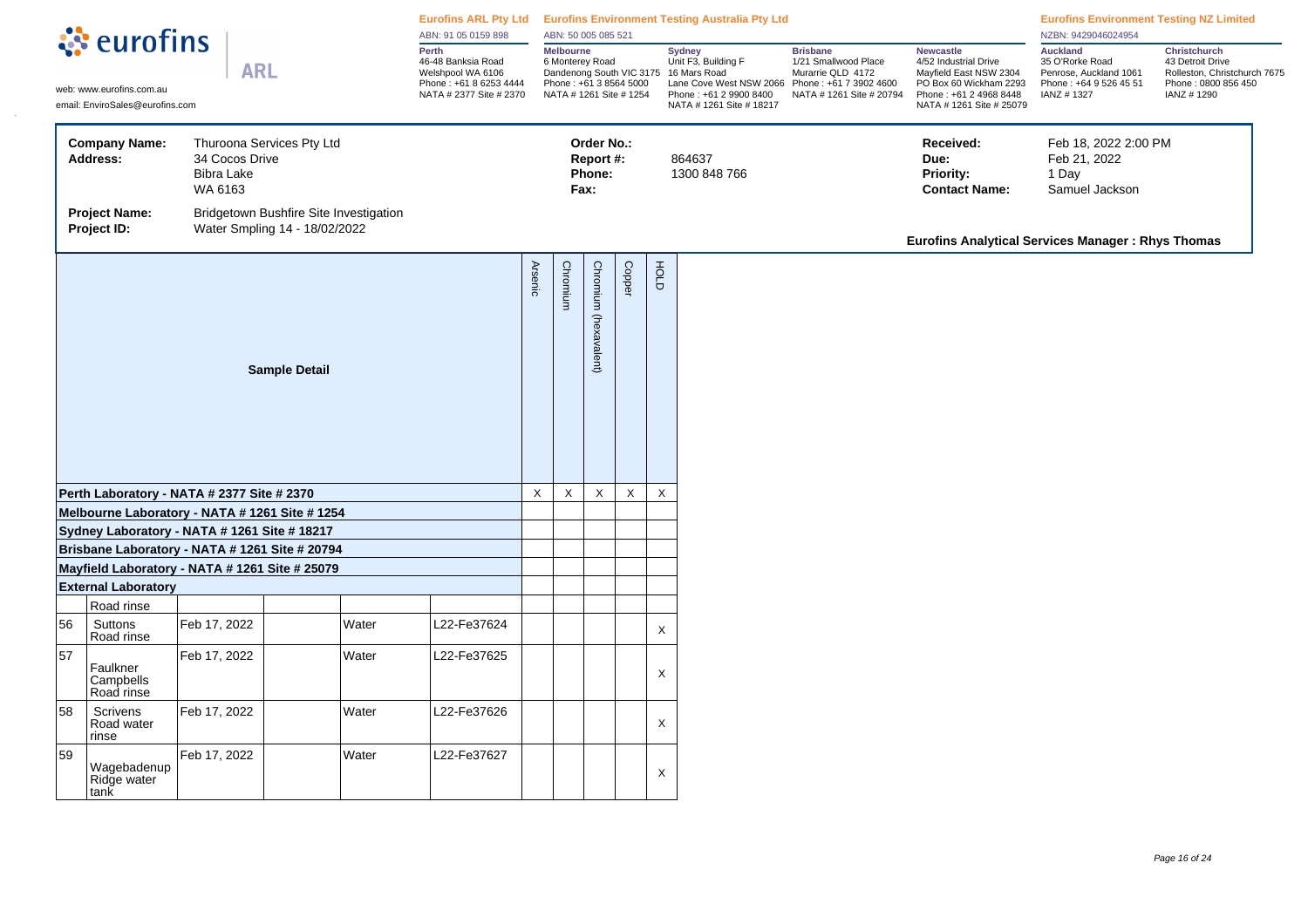|    | ं eurofins                                                                                       |                                                |                                                                         |       | ABN: 91 05 0159 898                                                                                   |                | ABN: 50 005 085 521                                                                      |                                           |             |             | Eurofins ARL Pty Ltd Eurofins Environment Testing Australia Pty Ltd                                                                                            |                                                                                                                    |                                                                                                                                                     | <b>Eurofins Environment Testing NZ Limited</b><br>NZBN: 9429046024954                                |                                                                                                              |
|----|--------------------------------------------------------------------------------------------------|------------------------------------------------|-------------------------------------------------------------------------|-------|-------------------------------------------------------------------------------------------------------|----------------|------------------------------------------------------------------------------------------|-------------------------------------------|-------------|-------------|----------------------------------------------------------------------------------------------------------------------------------------------------------------|--------------------------------------------------------------------------------------------------------------------|-----------------------------------------------------------------------------------------------------------------------------------------------------|------------------------------------------------------------------------------------------------------|--------------------------------------------------------------------------------------------------------------|
|    | web: www.eurofins.com.au<br>email: EnviroSales@eurofins.com                                      | <b>ARL</b>                                     |                                                                         |       | Perth<br>46-48 Banksia Road<br>Welshpool WA 6106<br>Phone: +61 8 6253 4444<br>NATA # 2377 Site # 2370 |                | <b>Melbourne</b><br>6 Monterey Road<br>Phone: +61 3 8564 5000<br>NATA # 1261 Site # 1254 |                                           |             |             | <b>Sydney</b><br>Unit F3, Building F<br>Dandenong South VIC 3175 16 Mars Road<br>Lane Cove West NSW 2066<br>Phone: +61 2 9900 8400<br>NATA # 1261 Site # 18217 | <b>Brisbane</b><br>1/21 Smallwood Place<br>Murarrie QLD 4172<br>Phone: +61 7 3902 4600<br>NATA # 1261 Site # 20794 | <b>Newcastle</b><br>4/52 Industrial Drive<br>Mayfield East NSW 2304<br>PO Box 60 Wickham 2293<br>Phone: +61 2 4968 8448<br>NATA # 1261 Site # 25079 | <b>Auckland</b><br>35 O'Rorke Road<br>Penrose, Auckland 1061<br>Phone: +64 9 526 45 51<br>IANZ #1327 | <b>Christchurch</b><br>43 Detroit Drive<br>Rolleston, Christchurch 7675<br>Phone: 0800 856 450<br>IANZ #1290 |
|    | <b>Company Name:</b><br><b>Address:</b>                                                          | 34 Cocos Drive<br><b>Bibra Lake</b><br>WA 6163 | Thuroona Services Pty Ltd                                               |       |                                                                                                       |                |                                                                                          | Order No.:<br>Report #:<br>Phone:<br>Fax: |             |             | 864637<br>1300 848 766                                                                                                                                         |                                                                                                                    | Received:<br>Due:<br><b>Priority:</b><br><b>Contact Name:</b>                                                                                       | Feb 18, 2022 2:00 PM<br>Feb 21, 2022<br>1 Day<br>Samuel Jackson                                      |                                                                                                              |
|    | <b>Project Name:</b><br>Project ID:                                                              |                                                | Bridgetown Bushfire Site Investigation<br>Water Smpling 14 - 18/02/2022 |       |                                                                                                       |                |                                                                                          |                                           |             |             |                                                                                                                                                                |                                                                                                                    | <b>Eurofins Analytical Services Manager: Rhys Thomas</b>                                                                                            |                                                                                                      |                                                                                                              |
|    |                                                                                                  |                                                | <b>Sample Detail</b>                                                    |       |                                                                                                       | <b>Arsenic</b> | Chromium                                                                                 | Chromium (hexavalent)                     | Copper      | FOLD        |                                                                                                                                                                |                                                                                                                    |                                                                                                                                                     |                                                                                                      |                                                                                                              |
|    | Perth Laboratory - NATA # 2377 Site # 2370                                                       |                                                |                                                                         |       |                                                                                                       | $\mathsf X$    | $\mathsf X$                                                                              | $\mathsf X$                               | $\mathsf X$ | $\mathsf X$ |                                                                                                                                                                |                                                                                                                    |                                                                                                                                                     |                                                                                                      |                                                                                                              |
|    | Melbourne Laboratory - NATA # 1261 Site # 1254                                                   |                                                |                                                                         |       |                                                                                                       |                |                                                                                          |                                           |             |             |                                                                                                                                                                |                                                                                                                    |                                                                                                                                                     |                                                                                                      |                                                                                                              |
|    | Sydney Laboratory - NATA # 1261 Site # 18217                                                     |                                                |                                                                         |       |                                                                                                       |                |                                                                                          |                                           |             |             |                                                                                                                                                                |                                                                                                                    |                                                                                                                                                     |                                                                                                      |                                                                                                              |
|    | Brisbane Laboratory - NATA # 1261 Site # 20794<br>Mayfield Laboratory - NATA # 1261 Site # 25079 |                                                |                                                                         |       |                                                                                                       |                |                                                                                          |                                           |             |             |                                                                                                                                                                |                                                                                                                    |                                                                                                                                                     |                                                                                                      |                                                                                                              |
|    | <b>External Laboratory</b>                                                                       |                                                |                                                                         |       |                                                                                                       |                |                                                                                          |                                           |             |             |                                                                                                                                                                |                                                                                                                    |                                                                                                                                                     |                                                                                                      |                                                                                                              |
| 60 | Wagebadenup<br>Ridge water<br>tank rinse                                                         | Feb 17, 2022                                   |                                                                         | Water | L22-Fe37628                                                                                           |                |                                                                                          |                                           |             | X           |                                                                                                                                                                |                                                                                                                    |                                                                                                                                                     |                                                                                                      |                                                                                                              |
| 61 | Wagebadenup<br>Ridge dam<br>rinse                                                                | Feb 17, 2022                                   |                                                                         | Water | 22-Fe37629                                                                                            |                |                                                                                          |                                           |             | X           |                                                                                                                                                                |                                                                                                                    |                                                                                                                                                     |                                                                                                      |                                                                                                              |
| 62 | Sunridge<br>Drive rinse                                                                          | Feb 17, 2022                                   |                                                                         | Water | L22-Fe37630                                                                                           |                |                                                                                          |                                           |             | X           |                                                                                                                                                                |                                                                                                                    |                                                                                                                                                     |                                                                                                      |                                                                                                              |
| 63 | Break O<br>Day water tank                                                                        | Feb 17, 2022                                   |                                                                         | Water | L22-Fe37631                                                                                           |                |                                                                                          |                                           |             | X           |                                                                                                                                                                |                                                                                                                    |                                                                                                                                                     |                                                                                                      |                                                                                                              |
| 64 | Break O<br>Day water tank                                                                        | Feb 17, 2022                                   |                                                                         | Water | L22-Fe37632                                                                                           |                |                                                                                          |                                           |             | X           |                                                                                                                                                                |                                                                                                                    |                                                                                                                                                     |                                                                                                      |                                                                                                              |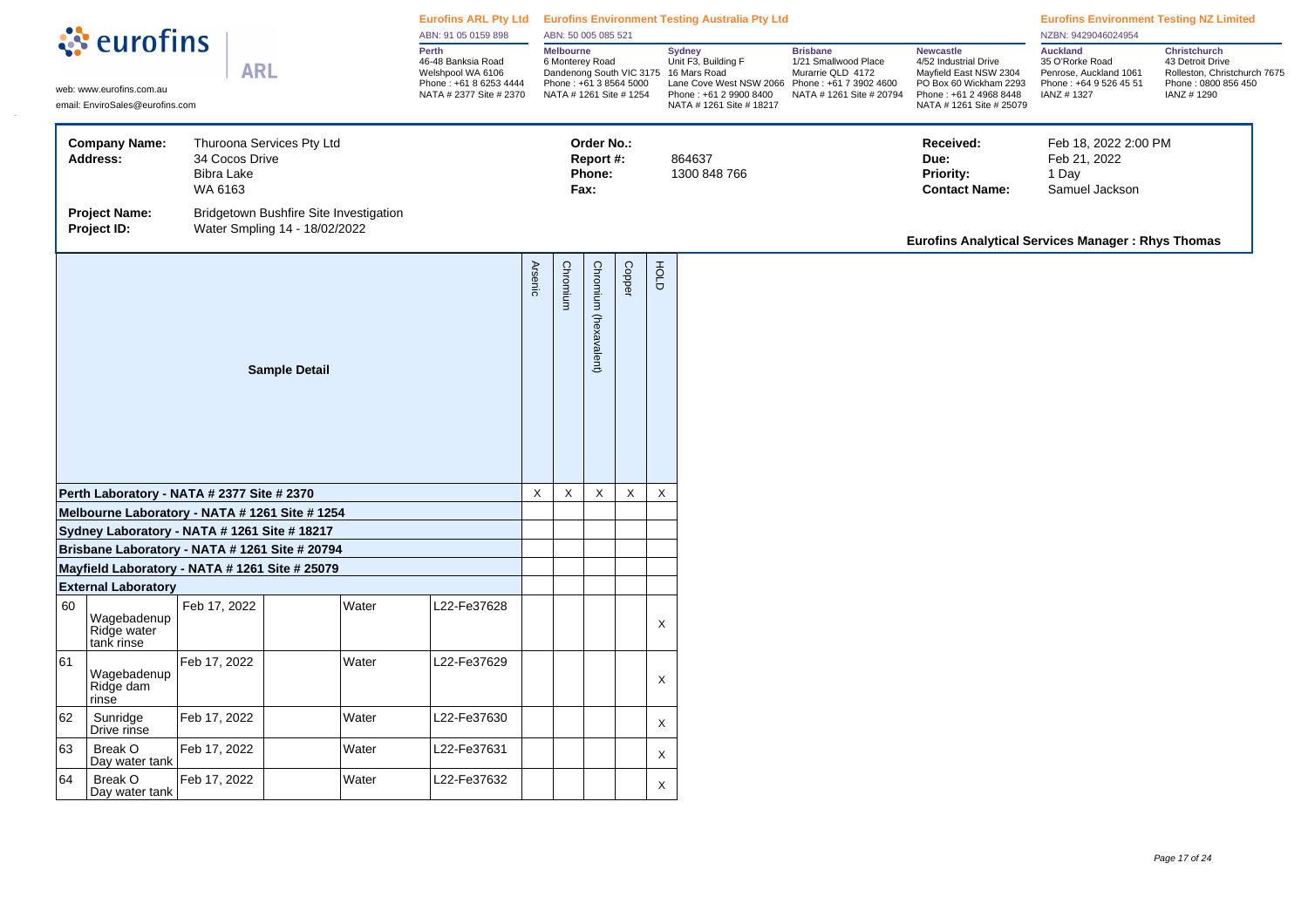|    | ं eurofins                                                                                     |                                                |                                                                         |       | ABN: 91 05 0159 898                                                                                   |                | ABN: 50 005 085 521                 |                                           |                                                   |                           | Eurofins ARL Pty Ltd Eurofins Environment Testing Australia Pty Ltd                                                                                            |                                                                                                                    |                                                                                                                                                     | <b>Eurofins Environment Testing NZ Limited</b><br>NZBN: 9429046024954                                 |                                                                                                              |
|----|------------------------------------------------------------------------------------------------|------------------------------------------------|-------------------------------------------------------------------------|-------|-------------------------------------------------------------------------------------------------------|----------------|-------------------------------------|-------------------------------------------|---------------------------------------------------|---------------------------|----------------------------------------------------------------------------------------------------------------------------------------------------------------|--------------------------------------------------------------------------------------------------------------------|-----------------------------------------------------------------------------------------------------------------------------------------------------|-------------------------------------------------------------------------------------------------------|--------------------------------------------------------------------------------------------------------------|
|    | web: www.eurofins.com.au<br>email: EnviroSales@eurofins.com                                    | <b>ARL</b>                                     |                                                                         |       | Perth<br>46-48 Banksia Road<br>Welshpool WA 6106<br>Phone: +61 8 6253 4444<br>NATA # 2377 Site # 2370 |                | <b>Melbourne</b><br>6 Monterey Road |                                           | Phone: +61 3 8564 5000<br>NATA # 1261 Site # 1254 |                           | <b>Sydney</b><br>Unit F3, Building F<br>Dandenong South VIC 3175 16 Mars Road<br>Lane Cove West NSW 2066<br>Phone: +61 2 9900 8400<br>NATA # 1261 Site # 18217 | <b>Brisbane</b><br>1/21 Smallwood Place<br>Murarrie QLD 4172<br>Phone: +61 7 3902 4600<br>NATA # 1261 Site # 20794 | <b>Newcastle</b><br>4/52 Industrial Drive<br>Mayfield East NSW 2304<br>PO Box 60 Wickham 2293<br>Phone: +61 2 4968 8448<br>NATA # 1261 Site # 25079 | <b>Auckland</b><br>35 O'Rorke Road<br>Penrose, Auckland 1061<br>Phone: +64 9 526 45 51<br>IANZ # 1327 | <b>Christchurch</b><br>43 Detroit Drive<br>Rolleston, Christchurch 7675<br>Phone: 0800 856 450<br>IANZ #1290 |
|    | <b>Company Name:</b><br>Address:                                                               | 34 Cocos Drive<br><b>Bibra Lake</b><br>WA 6163 | Thuroona Services Pty Ltd                                               |       |                                                                                                       |                |                                     | Order No.:<br>Report #:<br>Phone:<br>Fax: |                                                   |                           | 864637<br>1300 848 766                                                                                                                                         |                                                                                                                    | Received:<br>Due:<br><b>Priority:</b><br><b>Contact Name:</b>                                                                                       | Feb 18, 2022 2:00 PM<br>Feb 21, 2022<br>1 Day<br>Samuel Jackson                                       |                                                                                                              |
|    | <b>Project Name:</b><br>Project ID:                                                            |                                                | Bridgetown Bushfire Site Investigation<br>Water Smpling 14 - 18/02/2022 |       |                                                                                                       |                |                                     |                                           |                                                   |                           |                                                                                                                                                                |                                                                                                                    | <b>Eurofins Analytical Services Manager: Rhys Thomas</b>                                                                                            |                                                                                                       |                                                                                                              |
|    |                                                                                                |                                                | <b>Sample Detail</b>                                                    |       |                                                                                                       | <b>Arsenic</b> | Chromium                            | Chromium (hexavalent)                     | Copper                                            | FOLD                      |                                                                                                                                                                |                                                                                                                    |                                                                                                                                                     |                                                                                                       |                                                                                                              |
|    | Perth Laboratory - NATA # 2377 Site # 2370                                                     |                                                |                                                                         |       |                                                                                                       | $\mathsf X$    | $\mathsf X$                         | X                                         | $\mathsf X$                                       | $\boldsymbol{\mathsf{X}}$ |                                                                                                                                                                |                                                                                                                    |                                                                                                                                                     |                                                                                                       |                                                                                                              |
|    | Melbourne Laboratory - NATA # 1261 Site # 1254<br>Sydney Laboratory - NATA # 1261 Site # 18217 |                                                |                                                                         |       |                                                                                                       |                |                                     |                                           |                                                   |                           |                                                                                                                                                                |                                                                                                                    |                                                                                                                                                     |                                                                                                       |                                                                                                              |
|    | Brisbane Laboratory - NATA # 1261 Site # 20794                                                 |                                                |                                                                         |       |                                                                                                       |                |                                     |                                           |                                                   |                           |                                                                                                                                                                |                                                                                                                    |                                                                                                                                                     |                                                                                                       |                                                                                                              |
|    | Mayfield Laboratory - NATA # 1261 Site # 25079                                                 |                                                |                                                                         |       |                                                                                                       |                |                                     |                                           |                                                   |                           |                                                                                                                                                                |                                                                                                                    |                                                                                                                                                     |                                                                                                       |                                                                                                              |
|    | <b>External Laboratory</b>                                                                     |                                                |                                                                         |       |                                                                                                       |                |                                     |                                           |                                                   |                           |                                                                                                                                                                |                                                                                                                    |                                                                                                                                                     |                                                                                                       |                                                                                                              |
|    | rinse                                                                                          |                                                |                                                                         |       |                                                                                                       |                |                                     |                                           |                                                   |                           |                                                                                                                                                                |                                                                                                                    |                                                                                                                                                     |                                                                                                       |                                                                                                              |
| 65 | Break O<br>Day dam rinse                                                                       | Feb 17, 2022                                   |                                                                         | Water | L22-Fe37633                                                                                           |                |                                     |                                           |                                                   | X                         |                                                                                                                                                                |                                                                                                                    |                                                                                                                                                     |                                                                                                       |                                                                                                              |
| 66 | <b>Maslin Street</b><br>water tank<br>rinse                                                    | Feb 17, 2022                                   |                                                                         | Water | L22-Fe37634                                                                                           |                |                                     |                                           |                                                   | X                         |                                                                                                                                                                |                                                                                                                    |                                                                                                                                                     |                                                                                                       |                                                                                                              |
| 67 | Brockman<br>Highway dam<br>rinse                                                               | Feb 17, 2022                                   |                                                                         | Water | L22-Fe37635                                                                                           |                |                                     |                                           |                                                   | X                         |                                                                                                                                                                |                                                                                                                    |                                                                                                                                                     |                                                                                                       |                                                                                                              |
| 68 | Henderson<br>Road dam<br>rinse                                                                 | Feb 18, 2022                                   |                                                                         | Water | L22-Fe37636                                                                                           |                |                                     |                                           |                                                   | X                         |                                                                                                                                                                |                                                                                                                    |                                                                                                                                                     |                                                                                                       |                                                                                                              |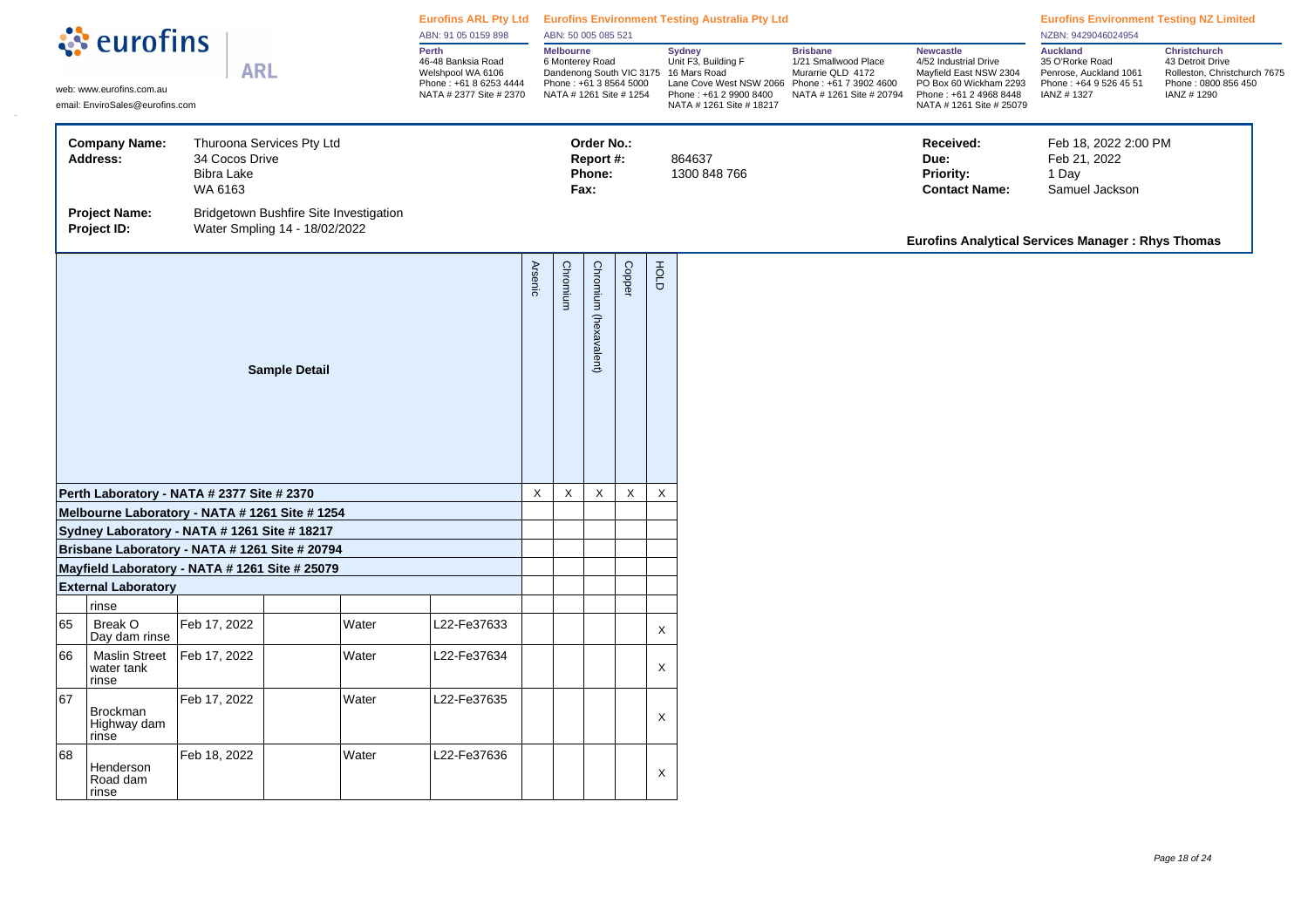|    | ं eurofins                                                                                       |                                                |                                                                         | ABN: 91 05 0159 898                                                                                   |                | ABN: 50 005 085 521                 |                                           |                                                   |             | Eurofins ARL Pty Ltd Eurofins Environment Testing Australia Pty Ltd                                                                                            |                                                                                                                    |                                                                                                                                                     | <b>Eurofins Environment Testing NZ Limited</b><br>NZBN: 9429046024954                                |                                                                                                       |
|----|--------------------------------------------------------------------------------------------------|------------------------------------------------|-------------------------------------------------------------------------|-------------------------------------------------------------------------------------------------------|----------------|-------------------------------------|-------------------------------------------|---------------------------------------------------|-------------|----------------------------------------------------------------------------------------------------------------------------------------------------------------|--------------------------------------------------------------------------------------------------------------------|-----------------------------------------------------------------------------------------------------------------------------------------------------|------------------------------------------------------------------------------------------------------|-------------------------------------------------------------------------------------------------------|
|    | web: www.eurofins.com.au<br>email: EnviroSales@eurofins.com                                      | <b>ARL</b>                                     |                                                                         | Perth<br>46-48 Banksia Road<br>Welshpool WA 6106<br>Phone: +61 8 6253 4444<br>NATA # 2377 Site # 2370 |                | <b>Melbourne</b><br>6 Monterey Road |                                           | Phone: +61 3 8564 5000<br>NATA # 1261 Site # 1254 |             | <b>Sydney</b><br>Unit F3, Building F<br>Dandenong South VIC 3175 16 Mars Road<br>Lane Cove West NSW 2066<br>Phone: +61 2 9900 8400<br>NATA # 1261 Site # 18217 | <b>Brisbane</b><br>1/21 Smallwood Place<br>Murarrie QLD 4172<br>Phone: +61 7 3902 4600<br>NATA # 1261 Site # 20794 | <b>Newcastle</b><br>4/52 Industrial Drive<br>Mayfield East NSW 2304<br>PO Box 60 Wickham 2293<br>Phone: +61 2 4968 8448<br>NATA # 1261 Site # 25079 | <b>Auckland</b><br>35 O'Rorke Road<br>Penrose, Auckland 1061<br>Phone: +64 9 526 45 51<br>IANZ #1327 | Christchurch<br>43 Detroit Drive<br>Rolleston, Christchurch 7675<br>Phone: 0800 856 450<br>IANZ #1290 |
|    | <b>Company Name:</b><br><b>Address:</b>                                                          | 34 Cocos Drive<br><b>Bibra Lake</b><br>WA 6163 | Thuroona Services Pty Ltd                                               |                                                                                                       |                |                                     | Order No.:<br>Report #:<br>Phone:<br>Fax: |                                                   |             | 864637<br>1300 848 766                                                                                                                                         |                                                                                                                    | Received:<br>Due:<br><b>Priority:</b><br><b>Contact Name:</b>                                                                                       | Feb 18, 2022 2:00 PM<br>Feb 21, 2022<br>1 Day<br>Samuel Jackson                                      |                                                                                                       |
|    | <b>Project Name:</b><br>Project ID:                                                              |                                                | Bridgetown Bushfire Site Investigation<br>Water Smpling 14 - 18/02/2022 |                                                                                                       |                |                                     |                                           |                                                   |             |                                                                                                                                                                |                                                                                                                    | <b>Eurofins Analytical Services Manager: Rhys Thomas</b>                                                                                            |                                                                                                      |                                                                                                       |
|    |                                                                                                  |                                                | <b>Sample Detail</b>                                                    |                                                                                                       | <b>Arsenic</b> | Chromium                            | Chromium (hexavalent)                     | Copper                                            | FOLD        |                                                                                                                                                                |                                                                                                                    |                                                                                                                                                     |                                                                                                      |                                                                                                       |
|    | Perth Laboratory - NATA # 2377 Site # 2370                                                       |                                                |                                                                         |                                                                                                       | $\mathsf X$    | $\mathsf X$                         | $\mathsf X$                               | $\mathsf X$                                       | $\times$    |                                                                                                                                                                |                                                                                                                    |                                                                                                                                                     |                                                                                                      |                                                                                                       |
|    | Melbourne Laboratory - NATA # 1261 Site # 1254                                                   |                                                |                                                                         |                                                                                                       |                |                                     |                                           |                                                   |             |                                                                                                                                                                |                                                                                                                    |                                                                                                                                                     |                                                                                                      |                                                                                                       |
|    | Sydney Laboratory - NATA # 1261 Site # 18217                                                     |                                                |                                                                         |                                                                                                       |                |                                     |                                           |                                                   |             |                                                                                                                                                                |                                                                                                                    |                                                                                                                                                     |                                                                                                      |                                                                                                       |
|    | Brisbane Laboratory - NATA # 1261 Site # 20794<br>Mayfield Laboratory - NATA # 1261 Site # 25079 |                                                |                                                                         |                                                                                                       |                |                                     |                                           |                                                   |             |                                                                                                                                                                |                                                                                                                    |                                                                                                                                                     |                                                                                                      |                                                                                                       |
|    | <b>External Laboratory</b>                                                                       |                                                |                                                                         |                                                                                                       |                |                                     |                                           |                                                   |             |                                                                                                                                                                |                                                                                                                    |                                                                                                                                                     |                                                                                                      |                                                                                                       |
| 69 | Hester<br>Road dam<br>rinse                                                                      | Feb 18, 2022                                   | Water                                                                   | L22-Fe37637                                                                                           |                |                                     |                                           |                                                   | X           |                                                                                                                                                                |                                                                                                                    |                                                                                                                                                     |                                                                                                      |                                                                                                       |
| 70 | Kendall<br>Road dam<br>rinse                                                                     | Feb 18, 2022                                   | Water                                                                   | L22-Fe37638                                                                                           |                |                                     |                                           |                                                   | X           |                                                                                                                                                                |                                                                                                                    |                                                                                                                                                     |                                                                                                      |                                                                                                       |
| 71 | Hester<br>Cascades dam<br>rinse                                                                  | Feb 18, 2022                                   | Water                                                                   | L22-Fe37639                                                                                           |                |                                     |                                           |                                                   | X           |                                                                                                                                                                |                                                                                                                    |                                                                                                                                                     |                                                                                                      |                                                                                                       |
| 72 | Fullerton<br>Road dam<br>rinse                                                                   | Feb 18, 2022                                   | Water                                                                   | L22-Fe37640                                                                                           |                |                                     |                                           |                                                   | $\mathsf X$ |                                                                                                                                                                |                                                                                                                    |                                                                                                                                                     |                                                                                                      |                                                                                                       |
| 73 | Hester<br>Cascades                                                                               | Feb 18, 2022                                   | Water                                                                   | L22-Fe37641                                                                                           |                |                                     |                                           |                                                   | X           |                                                                                                                                                                |                                                                                                                    |                                                                                                                                                     |                                                                                                      |                                                                                                       |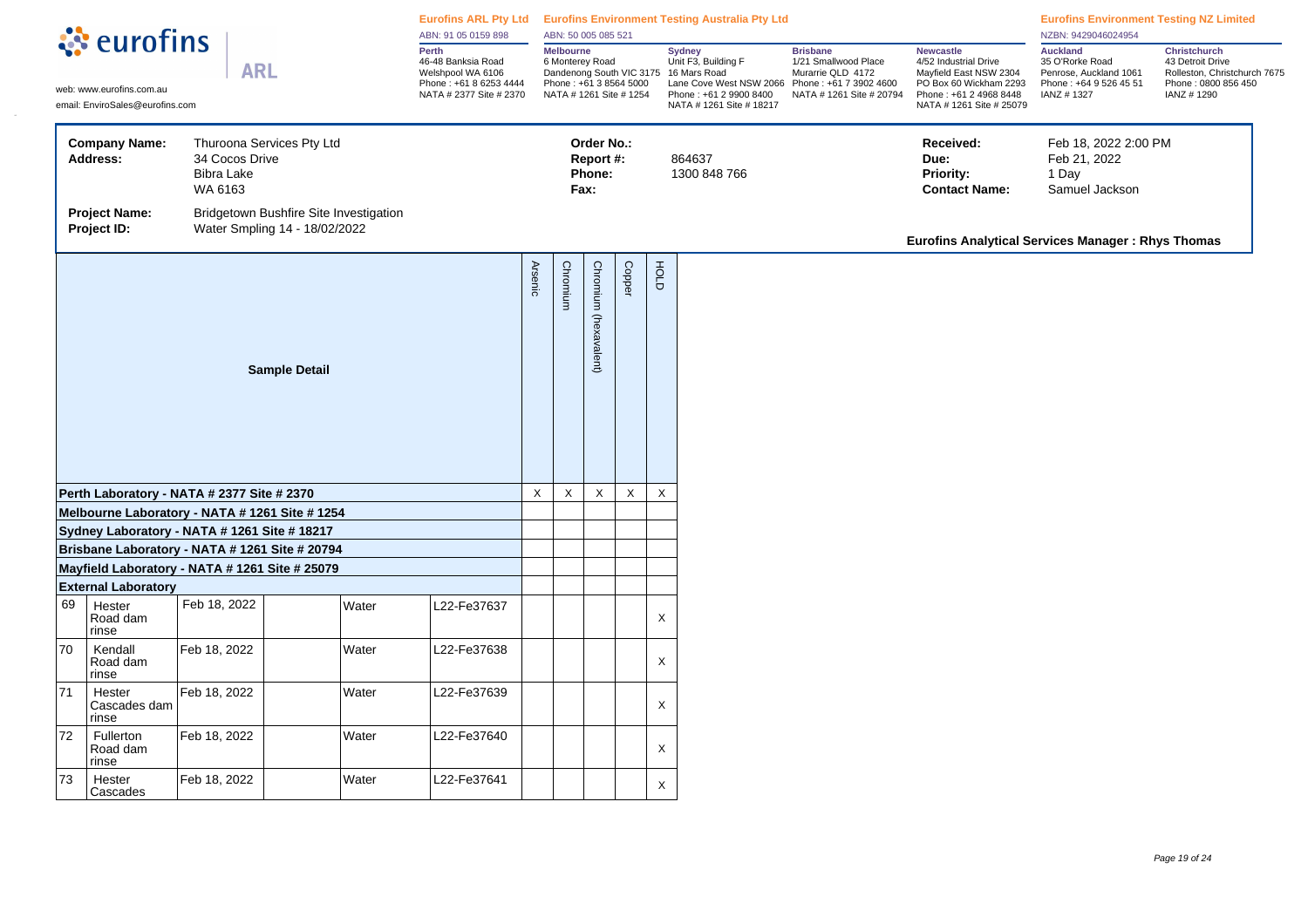|    |                                                                                                |                                                |                                                                     |       | ABN: 91 05 0159 898                                                                                   |          | ABN: 50 005 085 521                                                                      |                                           |                 |                           | Eurofins ARL Pty Ltd Eurofins Environment Testing Australia Pty Ltd                                                                                            |                                                                                                                    |                                                                                                                                                     | <b>Eurofins Environment Testing NZ Limited</b><br>NZBN: 9429046024954                                |                                                                                                              |
|----|------------------------------------------------------------------------------------------------|------------------------------------------------|---------------------------------------------------------------------|-------|-------------------------------------------------------------------------------------------------------|----------|------------------------------------------------------------------------------------------|-------------------------------------------|-----------------|---------------------------|----------------------------------------------------------------------------------------------------------------------------------------------------------------|--------------------------------------------------------------------------------------------------------------------|-----------------------------------------------------------------------------------------------------------------------------------------------------|------------------------------------------------------------------------------------------------------|--------------------------------------------------------------------------------------------------------------|
|    | े <b>ं</b> eurofins<br>web: www.eurofins.com.au<br>email: EnviroSales@eurofins.com             | <b>ARL</b>                                     |                                                                     |       | Perth<br>46-48 Banksia Road<br>Welshpool WA 6106<br>Phone: +61 8 6253 4444<br>NATA # 2377 Site # 2370 |          | <b>Melbourne</b><br>6 Monterey Road<br>Phone: +61 3 8564 5000<br>NATA # 1261 Site # 1254 |                                           |                 |                           | <b>Sydney</b><br>Unit F3, Building F<br>Dandenong South VIC 3175 16 Mars Road<br>Lane Cove West NSW 2066<br>Phone: +61 2 9900 8400<br>NATA # 1261 Site # 18217 | <b>Brisbane</b><br>1/21 Smallwood Place<br>Murarrie QLD 4172<br>Phone: +61 7 3902 4600<br>NATA # 1261 Site # 20794 | <b>Newcastle</b><br>4/52 Industrial Drive<br>Mayfield East NSW 2304<br>PO Box 60 Wickham 2293<br>Phone: +61 2 4968 8448<br>NATA # 1261 Site # 25079 | <b>Auckland</b><br>35 O'Rorke Road<br>Penrose, Auckland 1061<br>Phone: +64 9 526 45 51<br>IANZ #1327 | <b>Christchurch</b><br>43 Detroit Drive<br>Rolleston, Christchurch 7675<br>Phone: 0800 856 450<br>IANZ #1290 |
|    | <b>Company Name:</b><br>Address:<br><b>Project Name:</b>                                       | 34 Cocos Drive<br><b>Bibra Lake</b><br>WA 6163 | Thuroona Services Pty Ltd<br>Bridgetown Bushfire Site Investigation |       |                                                                                                       |          |                                                                                          | Order No.:<br>Report #:<br>Phone:<br>Fax: |                 |                           | 864637<br>1300 848 766                                                                                                                                         |                                                                                                                    | Received:<br>Due:<br>Priority:<br><b>Contact Name:</b>                                                                                              | Feb 18, 2022 2:00 PM<br>Feb 21, 2022<br>1 Day<br>Samuel Jackson                                      |                                                                                                              |
|    | Project ID:                                                                                    |                                                | Water Smpling 14 - 18/02/2022                                       |       |                                                                                                       |          |                                                                                          |                                           |                 |                           |                                                                                                                                                                |                                                                                                                    | Eurofins Analytical Services Manager: Rhys Thomas                                                                                                   |                                                                                                      |                                                                                                              |
|    |                                                                                                | <b>Sample Detail</b>                           |                                                                     |       | Arsenic                                                                                               | Chromium | Chromium<br>(hexavalent)                                                                 | Copper                                    | FOLD            |                           |                                                                                                                                                                |                                                                                                                    |                                                                                                                                                     |                                                                                                      |                                                                                                              |
|    | Perth Laboratory - NATA # 2377 Site # 2370                                                     |                                                |                                                                     |       |                                                                                                       | X        | X                                                                                        | X                                         | $\mathsf{X}$    | $\boldsymbol{\mathsf{X}}$ |                                                                                                                                                                |                                                                                                                    |                                                                                                                                                     |                                                                                                      |                                                                                                              |
|    | Melbourne Laboratory - NATA # 1261 Site # 1254<br>Sydney Laboratory - NATA # 1261 Site # 18217 |                                                |                                                                     |       |                                                                                                       |          |                                                                                          |                                           |                 |                           |                                                                                                                                                                |                                                                                                                    |                                                                                                                                                     |                                                                                                      |                                                                                                              |
|    | Brisbane Laboratory - NATA # 1261 Site # 20794                                                 |                                                |                                                                     |       |                                                                                                       |          |                                                                                          |                                           |                 |                           |                                                                                                                                                                |                                                                                                                    |                                                                                                                                                     |                                                                                                      |                                                                                                              |
|    |                                                                                                |                                                |                                                                     |       |                                                                                                       |          |                                                                                          |                                           |                 |                           |                                                                                                                                                                |                                                                                                                    |                                                                                                                                                     |                                                                                                      |                                                                                                              |
|    | Mayfield Laboratory - NATA # 1261 Site # 25079<br><b>External Laboratory</b>                   |                                                |                                                                     |       |                                                                                                       |          |                                                                                          |                                           |                 |                           |                                                                                                                                                                |                                                                                                                    |                                                                                                                                                     |                                                                                                      |                                                                                                              |
|    | water tank                                                                                     |                                                |                                                                     |       |                                                                                                       |          |                                                                                          |                                           |                 |                           |                                                                                                                                                                |                                                                                                                    |                                                                                                                                                     |                                                                                                      |                                                                                                              |
| 74 | Hester<br>Cascades<br>water tank<br>  rinse                                                    | Feb 18, 2022                                   |                                                                     | Water | L22-Fe37642                                                                                           |          |                                                                                          |                                           |                 | Χ                         |                                                                                                                                                                |                                                                                                                    |                                                                                                                                                     |                                                                                                      |                                                                                                              |
|    | <b>Test Counts</b>                                                                             |                                                |                                                                     |       |                                                                                                       | 30       | 30 <sup>°</sup>                                                                          | 30 <sup>°</sup>                           | 30 <sup>°</sup> | 44                        |                                                                                                                                                                |                                                                                                                    |                                                                                                                                                     |                                                                                                      |                                                                                                              |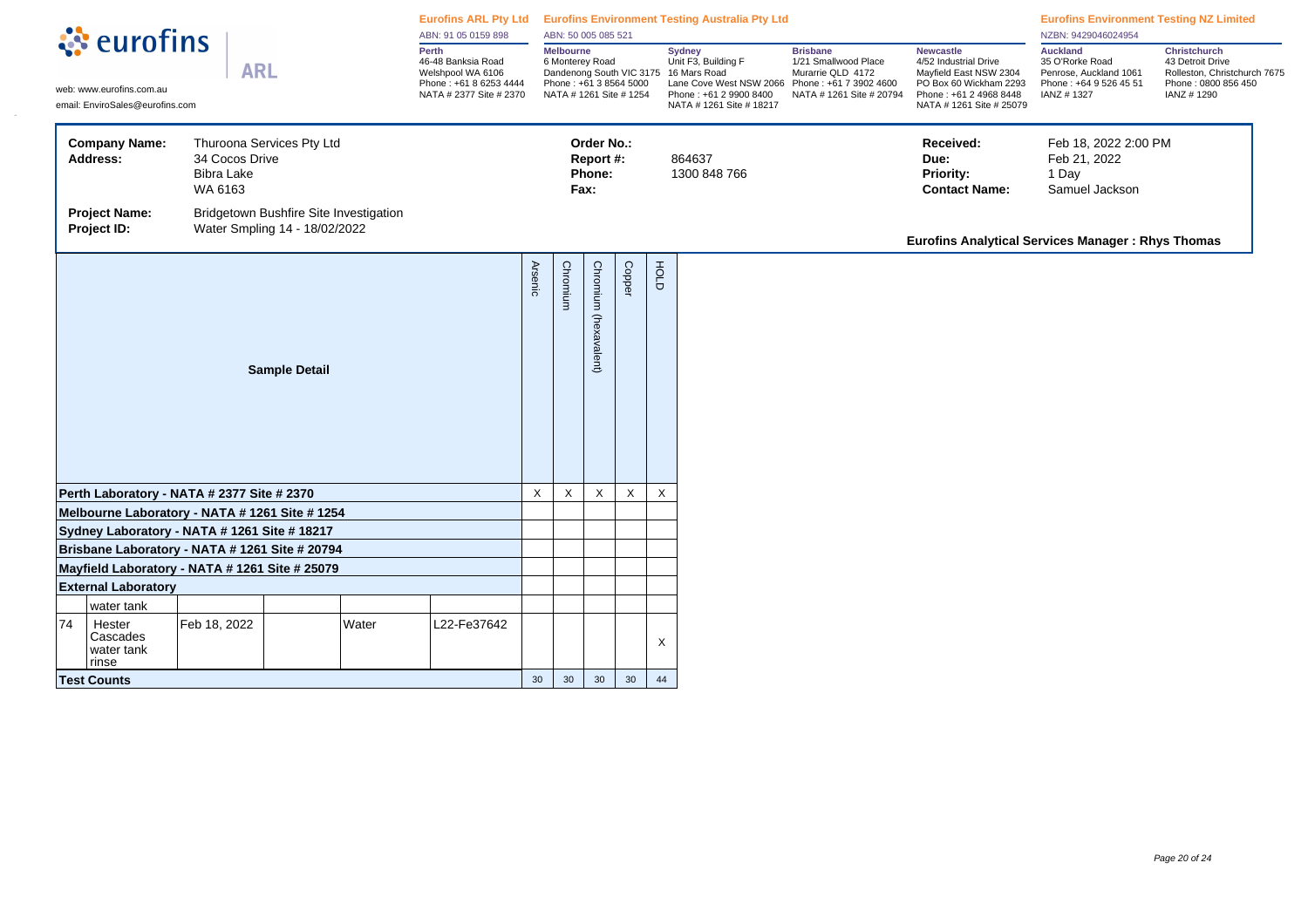

# **Environment Testing**

## **Internal Quality Control Review and Glossary**

### **General**

- 1. Laboratory QC results for Method Blanks, Duplicates, Matrix Spikes, and Laboratory Control Samples follows guidelines delineated in the National Environment Protection (Assessment of Site Contamination) Measure 1999, as amended May 2013 and are included in this QC report where applicable. Additional QC data may be available on request.
- 2. All soil/sediment/solid results are reported on a dry basis, unless otherwise stated.
- 3. All biota/food results are reported on a wet weight basis on the edible portion, unless otherwise stated.
- 4. Actual LORs are matrix dependant. Quoted LORs may be raised where sample extracts are diluted due to interferences.
- 5. Results are uncorrected for matrix spikes or surrogate recoveries except for PFAS compounds.
- 6. SVOC analysis on waters are performed on homogenised, unfiltered samples, unless noted otherwise.
- 7. Samples were analysed on an 'as received' basis.
- 8. Information identified on this report with blue colour, indicates data provided by customer that may have an impact on the results.
- 9. This report replaces any interim results previously issued.

### **Holding Times**

Please refer to 'Sample Preservation and Container Guide' for holding times (QS3001).

For samples received on the last day of holding time, notification of testing requirements should have been received at least 6 hours prior to sample receipt deadlines as stated on the SRA.

If the Laboratory did not receive the information in the required timeframe, and regardless of any other integrity issues, suitably qualified results may still be reported.

Holding times apply from the date of sampling, therefore compliance to these may be outside the laboratory's control.

For VOCs containing vinyl chloride, styrene and 2-chloroethyl vinyl ether the holding time is 7 days however for all other VOCs such as BTEX or C6-10 TRH then the holding time is 14 days.

## **Units**

| mg/kg: milligrams per kilogram            | mg/L: milligrams per litre                | <b>ug/L:</b> micrograms per litre                                        |
|-------------------------------------------|-------------------------------------------|--------------------------------------------------------------------------|
| <b>ppm:</b> parts per million             | <b>ppb:</b> parts per billion             | %: Percentage                                                            |
| org/100 mL: Organisms per 100 millilitres | <b>NTU:</b> Nephelometric Turbidity Units | <b>MPN/100 mL:</b> Most Probable Number of organisms per 100 millilitres |
|                                           |                                           |                                                                          |

### **Terms**

| <b>APHA</b>         | American Public Health Association                                                                                                                                                                                                                                                      |
|---------------------|-----------------------------------------------------------------------------------------------------------------------------------------------------------------------------------------------------------------------------------------------------------------------------------------|
| coc                 | Chain of Custody                                                                                                                                                                                                                                                                        |
| СP                  | Client Parent - QC was performed on samples pertaining to this report                                                                                                                                                                                                                   |
| <b>CRM</b>          | Certified Reference Material (ISO17034) - reported as percent recovery.                                                                                                                                                                                                                 |
| Dry                 | Where a moisture has been determined on a solid sample the result is expressed on a dry basis.                                                                                                                                                                                          |
| <b>Duplicate</b>    | A second piece of analysis from the same sample and reported in the same units as the result to show comparison.                                                                                                                                                                        |
| LOR                 | Limit of Reporting.                                                                                                                                                                                                                                                                     |
| LCS                 | Laboratory Control Sample - reported as percent recovery.                                                                                                                                                                                                                               |
| <b>Method Blank</b> | In the case of solid samples these are performed on laboratory certified clean sands and in the case of water samples these are performed on de-ionised water.                                                                                                                          |
| <b>NCP</b>          | Non-Client Parent - QC performed on samples not pertaining to this report, QC is representative of the sequence or batch that client samples were analysed within.                                                                                                                      |
| <b>RPD</b>          | Relative Percent Difference between two Duplicate pieces of analysis.                                                                                                                                                                                                                   |
| <b>SPIKE</b>        | Addition of the analyte to the sample and reported as percentage recovery.                                                                                                                                                                                                              |
| <b>SRA</b>          | Sample Receipt Advice                                                                                                                                                                                                                                                                   |
| Surr - Surrogate    | The addition of a like compound to the analyte target and reported as percentage recovery.                                                                                                                                                                                              |
| <b>TBTO</b>         | Tributyltin oxide (bis-tributyltin oxide) - individual tributyltin compounds cannot be identified separately in the environment however free tributyltin was measured<br>and its values were converted stoichiometrically into tributyltin oxide for comparison with regulatory limits. |
| TCLP                | <b>Toxicity Characteristic Leaching Procedure</b>                                                                                                                                                                                                                                       |
| TEQ                 | Toxic Equivalency Quotient or Total Equivalence                                                                                                                                                                                                                                         |
| QSM                 | US Department of Defense Quality Systems Manual Version 5.4                                                                                                                                                                                                                             |
| <b>US EPA</b>       | United States Environmental Protection Agency                                                                                                                                                                                                                                           |
| <b>WA DWER</b>      | Sum of PFBA, PFPeA, PFHxA, PFHpA, PFOA, PFBS, PFHxS, PFOS, 6:2 FTSA, 8:2 FTSA                                                                                                                                                                                                           |

### **QC - Acceptance Criteria**

The acceptance criteria should be used as a guide only and may be different when site specific Sampling Analysis and Quality Plan (SAQP) have been implemented

RPD Duplicates: Global RPD Duplicates Acceptance Criteria is 30% however the following acceptance guidelines are equally applicable:

Results <10 times the LOR: No Limit

Results between 10-20 times the LOR: RPD must lie between 0-50%

Results >20 times the LOR : RPD must lie between 0-30%

NOTE: pH duplicates are reported as a range not as RPD

Surrogate Recoveries: Recoveries must lie between 20-130% for Speciated Phenols & 50-150% for PFAS

PFAS field samples that contain surrogate recoveries in excess of the QC limit designated in QSM 5.4 where no positive PFAS results have been reported have been reviewed and no data was affected.

## **QC Data General Comments**

.

- 1. Where a result is reported as a less than (<), higher than the nominated LOR, this is due to either matrix interference, extract dilution required due to interferences or contaminant levels within the sample, high moisture content or insufficient sample provided.
- 2. Duplicate data shown within this report that states the word "BATCH" is a Batch Duplicate from outside of your sample batch, but within the laboratory sample batch at a 1:10 ratio. The Parent and Duplicate data shown is not data from your samples.
- 3. pH and Free Chlorine analysed in the laboratory Analysis on this test must begin within 30 minutes of sampling. Therefore, laboratory analysis is unlikely to be completed within holding time.Analysis will begin as soon as possible after sample receipt.
- 4. Recovery Data (Spikes & Surrogates) where chromatographic interference does not allow the determination of recovery the term "INT" appears against that analyte.
- 5. For Matrix Spikes and LCS results a dash "-" in the report means that the specific analyte was not added to the QC sample.
- 6. Duplicate RPDs are calculated from raw analytical data thus it is possible to have two sets of data.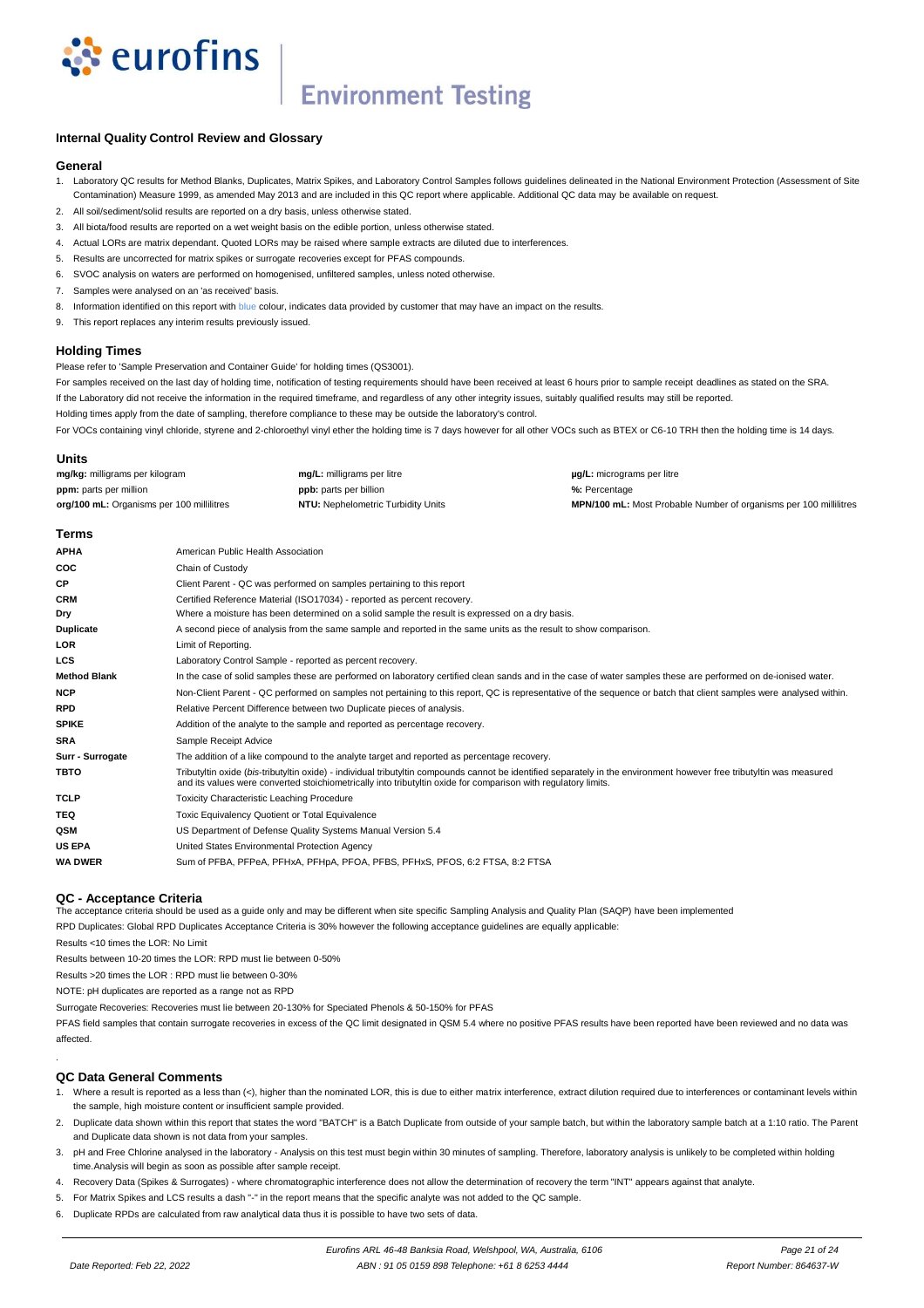

# **Quality Control Results**

| <b>Test</b>               |               |              | <b>Units</b> | <b>Result 1</b> |          |            | Acceptance<br>Limits | Pass<br>Limits | Qualifying<br>Code |
|---------------------------|---------------|--------------|--------------|-----------------|----------|------------|----------------------|----------------|--------------------|
| <b>Method Blank</b>       |               |              |              |                 |          |            |                      |                |                    |
| <b>Heavy Metals</b>       |               |              |              |                 |          |            |                      |                |                    |
| Arsenic                   |               |              | mg/L         | < 0.001         |          |            | 0.001                | Pass           |                    |
| Chromium                  |               |              | mg/L         | < 0.001         |          |            | 0.001                | Pass           |                    |
| Copper                    |               |              | mg/L         | < 0.001         |          |            | 0.001                | Pass           |                    |
| <b>LCS - % Recovery</b>   |               |              |              |                 |          |            |                      |                |                    |
| <b>Heavy Metals</b>       |               |              |              |                 |          |            |                      |                |                    |
| Arsenic                   |               |              | %            | 107             |          |            | 80-120               | Pass           |                    |
| Chromium                  |               |              | %            | 102             |          |            | 80-120               | Pass           |                    |
| Copper                    |               |              | $\%$         | 97              |          |            | 80-120               | Pass           |                    |
| Test                      | Lab Sample ID | QA<br>Source | Units        | <b>Result 1</b> |          |            | Acceptance<br>Limits | Pass<br>Limits | Qualifying<br>Code |
| Spike - % Recovery        |               |              |              |                 |          |            |                      |                |                    |
|                           |               |              |              | Result 1        |          |            |                      |                |                    |
| Chromium (hexavalent)     | L22-Fe37570   | <b>CP</b>    | %            | 98              |          |            | 70-130               | Pass           |                    |
| <b>Spike - % Recovery</b> |               |              |              |                 |          |            |                      |                |                    |
| <b>Heavy Metals</b>       |               |              |              | Result 1        |          |            |                      |                |                    |
| Arsenic                   | L22-Fe37570   | <b>CP</b>    | $\%$         | 104             |          |            | 75-125               | Pass           |                    |
| Chromium                  | L22-Fe37570   | <b>CP</b>    | $\%$         | 93              |          |            | 75-125               | Pass           |                    |
| Copper                    | L22-Fe37570   | <b>CP</b>    | $\%$         | 89              |          |            | 75-125               | Pass           |                    |
| <b>Spike - % Recovery</b> |               |              |              |                 |          |            |                      |                |                    |
|                           |               |              |              | Result 1        |          |            |                      |                |                    |
| Chromium (hexavalent)     | L22-Fe37580   | <b>CP</b>    | %            | 108             |          |            | 70-130               | Pass           |                    |
| <b>Spike - % Recovery</b> |               |              |              |                 |          |            |                      |                |                    |
| <b>Heavy Metals</b>       |               |              |              | Result 1        |          |            |                      |                |                    |
| Arsenic                   | L22-Fe37580   | <b>CP</b>    | $\%$         | 102             |          |            | 75-125               | Pass           |                    |
| Chromium                  | L22-Fe37580   | <b>CP</b>    | $\%$         | 92              |          |            | 75-125               | Pass           |                    |
| Copper                    | L22-Fe37580   | <b>CP</b>    | $\%$         | 86              |          |            | 75-125               | Pass           |                    |
| <b>Spike - % Recovery</b> |               |              |              |                 |          |            |                      |                |                    |
|                           |               |              |              | Result 1        |          |            |                      |                |                    |
| Chromium (hexavalent)     | L22-Fe37590   | <b>CP</b>    | %            | 120             |          |            | 70-130               | Pass           |                    |
| Spike - % Recovery        |               |              |              |                 |          |            |                      |                |                    |
| <b>Heavy Metals</b>       |               |              |              | Result 1        |          |            |                      |                |                    |
| Arsenic                   | L22-Fe37590   | <b>CP</b>    | $\%$         | 93              |          |            | 75-125               | Pass           |                    |
| Chromium                  | L22-Fe37590   | <b>CP</b>    | $\%$         | 84              |          |            | 75-125               | Pass           |                    |
| Copper                    | L22-Fe37590   | <b>CP</b>    | $\%$         | 81              |          |            | 75-125               | Pass           |                    |
| Test                      | Lab Sample ID | QA<br>Source | Units        | Result 1        |          |            | Acceptance<br>Limits | Pass<br>Limits | Qualifying<br>Code |
| <b>Duplicate</b>          |               |              |              |                 |          |            |                      |                |                    |
|                           |               |              |              | Result 1        | Result 2 | <b>RPD</b> |                      |                |                    |
| Chromium (hexavalent)     | L22-Fe37569   | <b>CP</b>    | mg/L         | < 0.005         | < 0.005  | <1         | 30%                  | Pass           |                    |
| <b>Duplicate</b>          |               |              |              |                 |          |            |                      |                |                    |
| <b>Heavy Metals</b>       |               |              |              | Result 1        | Result 2 | <b>RPD</b> |                      |                |                    |
| Arsenic                   | L22-Fe37569   | СP           | mg/L         | < 0.001         | < 0.001  | <1         | 30%                  | Pass           |                    |
| Chromium                  | L22-Fe37569   | <b>CP</b>    | mg/L         | < 0.001         | < 0.001  | $<$ 1      | 30%                  | Pass           |                    |
| Copper                    | L22-Fe37569   | <b>CP</b>    | mg/L         | 0.008           | 0.008    | 3.0        | 30%                  | Pass           |                    |
| <b>Duplicate</b>          |               |              |              |                 |          |            |                      |                |                    |
|                           |               |              |              | Result 1        | Result 2 | <b>RPD</b> |                      |                |                    |
| Chromium (hexavalent)     | L22-Fe37579   | CP           | mg/L         | < 0.005         | < 0.005  | <1         | 30%                  | Pass           |                    |
| <b>Duplicate</b>          |               |              |              |                 |          |            |                      |                |                    |
| <b>Heavy Metals</b>       |               |              |              | Result 1        | Result 2 | <b>RPD</b> |                      |                |                    |
| Arsenic                   | L22-Fe37579   | <b>CP</b>    | mg/L         | 0.002           | 0.002    | 4.0        | 30%                  | Pass           |                    |
| Chromium                  | L22-Fe37579   | <b>CP</b>    | mg/L         | 0.003           | 0.003    | 5.0        | 30%                  | Pass           |                    |
| Copper                    | L22-Fe37579   | <b>CP</b>    | mg/L         | 0.001           | 0.002    | 20         | 30%                  | Pass           |                    |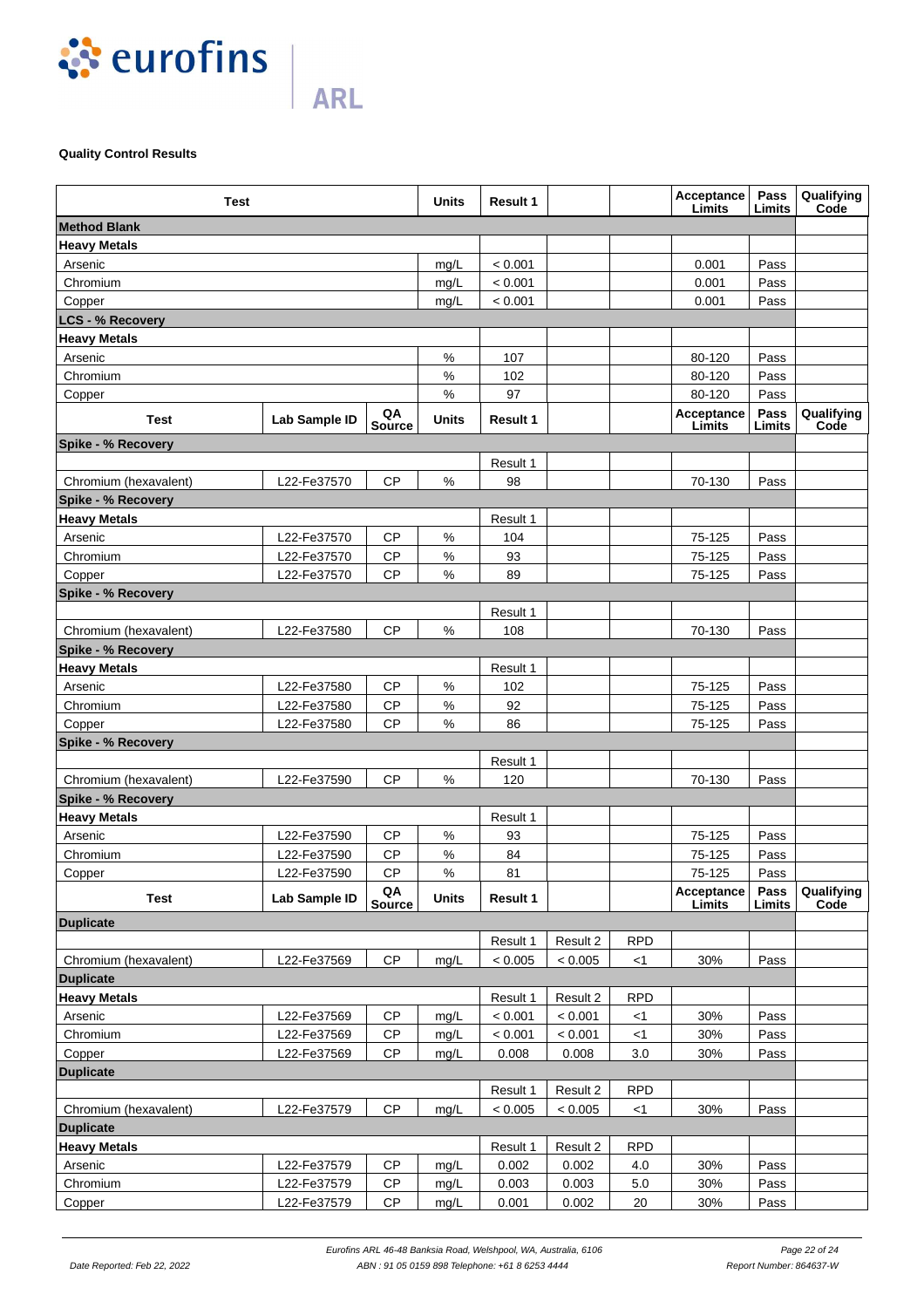

| Duplicate             |             |           |      |          |          |            |     |      |  |
|-----------------------|-------------|-----------|------|----------|----------|------------|-----|------|--|
|                       |             |           |      | Result 1 | Result 2 | <b>RPD</b> |     |      |  |
| Chromium (hexavalent) | L22-Fe37589 | <b>CP</b> | mq/L | < 0.005  | < 0.005  | $\lt'$     | 30% | Pass |  |
| <b>Duplicate</b>      |             |           |      |          |          |            |     |      |  |
| <b>Heavy Metals</b>   |             |           |      | Result 1 | Result 2 | <b>RPD</b> |     |      |  |
| Arsenic               | L22-Fe37589 | <b>CP</b> | mg/L | 0.001    | < 0.001  | 4.0        | 30% | Pass |  |
| Chromium              | L22-Fe37589 | <b>CP</b> | mg/L | < 0.001  | < 0.001  | <1         | 30% | Pass |  |
| Copper                | L22-Fe37589 | <b>CP</b> | mq/L | < 0.001  | < 0.001  | <1         | 30% | Pass |  |